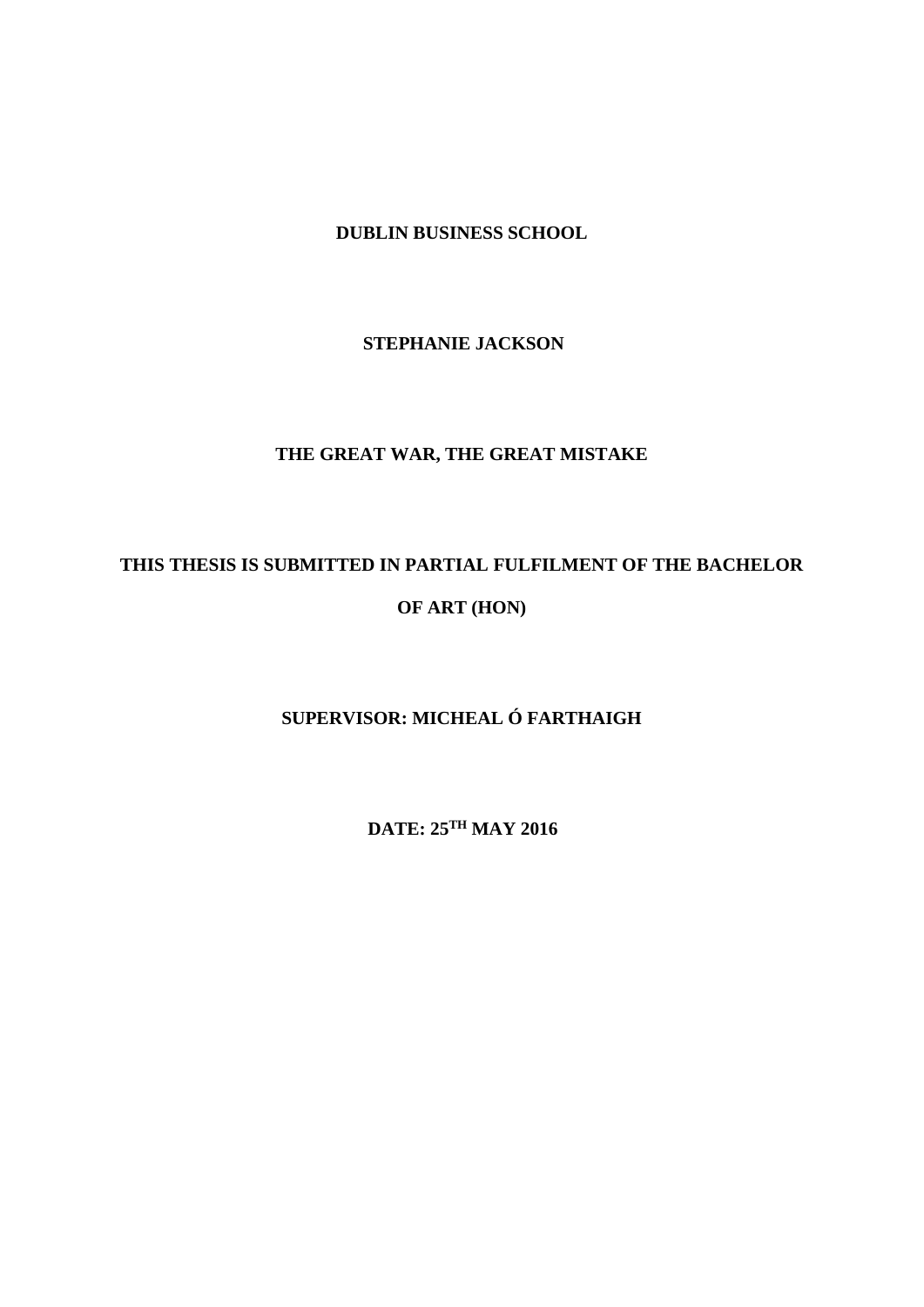#### Abstract

The title of this thesis is the Great War: The Great Mistake. What it aims to achieve is to explain why the war happened and what can be learned from it today. The areas that will be looked into are the underlying tensions between the various nations before the Great War broke out. This will be followed by the economic situation in Europe, examining the stability of Europe. Next, there will be a review of what led up to the assassination of Archduke Franz Ferdinand: why was he targeted? Why were Bosnian Serbs so hostile to the monarchy in the first place? The national rivalries which led to the military and naval brinkmanship between the powers, which led to countries not being focused on their own domestic issues will also be explored. The final areas of discussion will be: did anyone see the war coming and if so, why were they not listened to? And, were there any attempts at communication and negotiations for peace? Was the war simply a reactionary response to a situation that the various powers thought could be resolved with swift hard action without realising the ultimate price they would all pay for it. The research methodology that will be applied is the use of primary and secondary resources.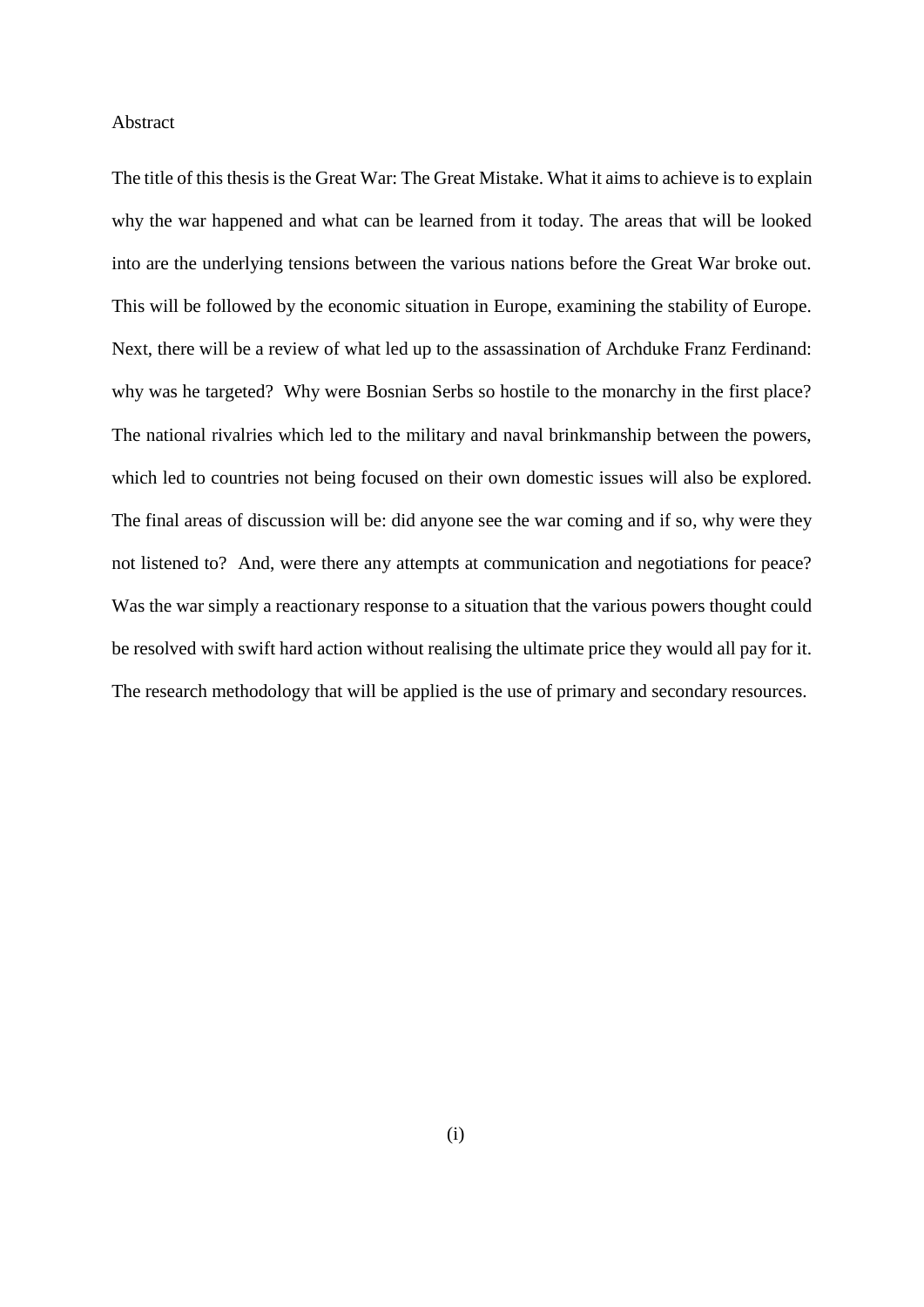## **Acknowledgements**

I would like to express my sincere appreciation to all who provided support and encouragement during the preparation of this dissertation. I would particularly like to express my thanks to my supervisor, Micheal Ó' Farthaigh and Paul Hollywood whose guidance and direction were of immeasurable help during the period of preparation.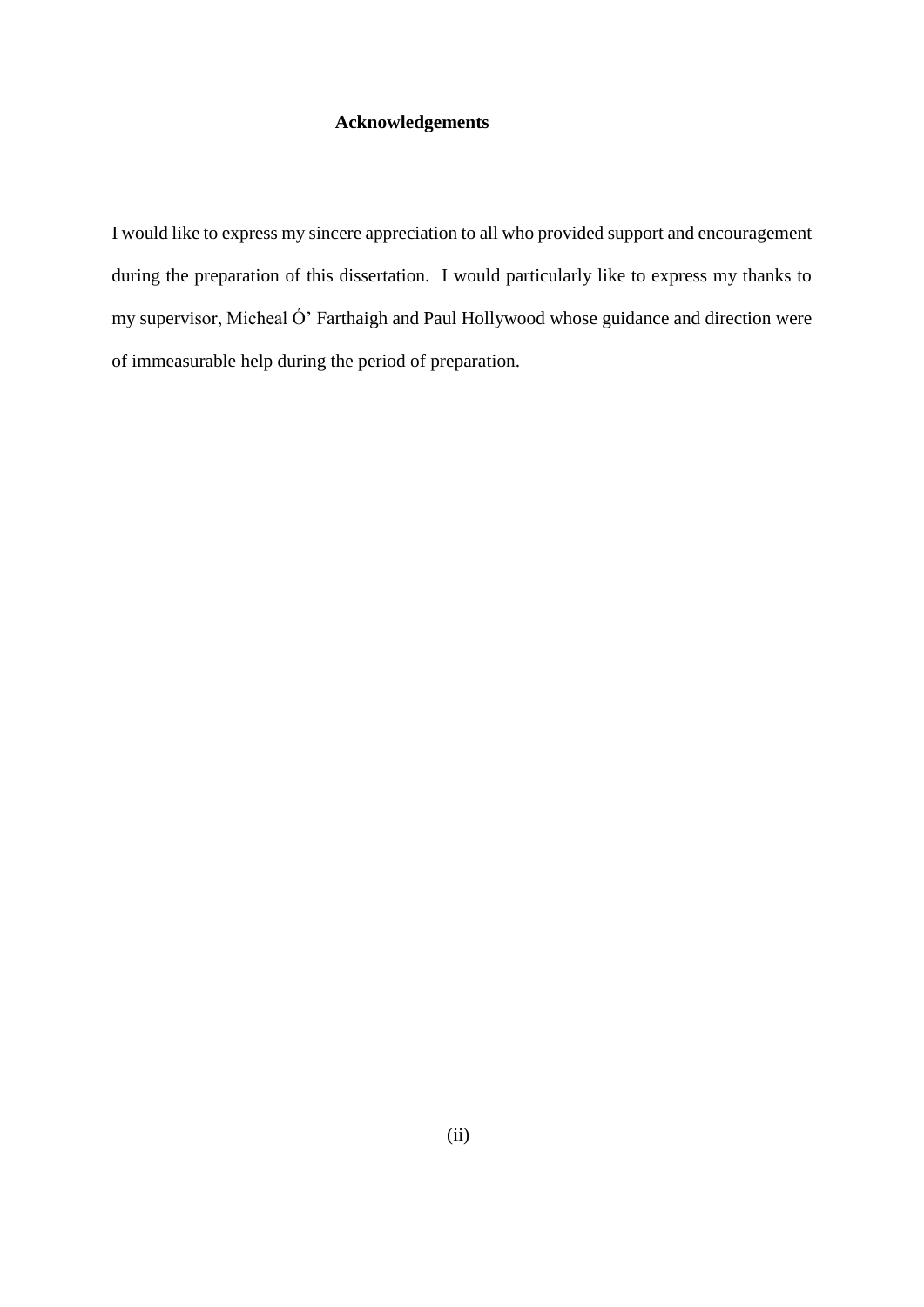## Dedication

Everything that is difficult to do needs the support of others. I want to give thanks my mother, Valerie Jackson for all her tireless encouragement during this challenging time. It is never easy supporting/pushing students into doing work, she achieved this through exceptional effort.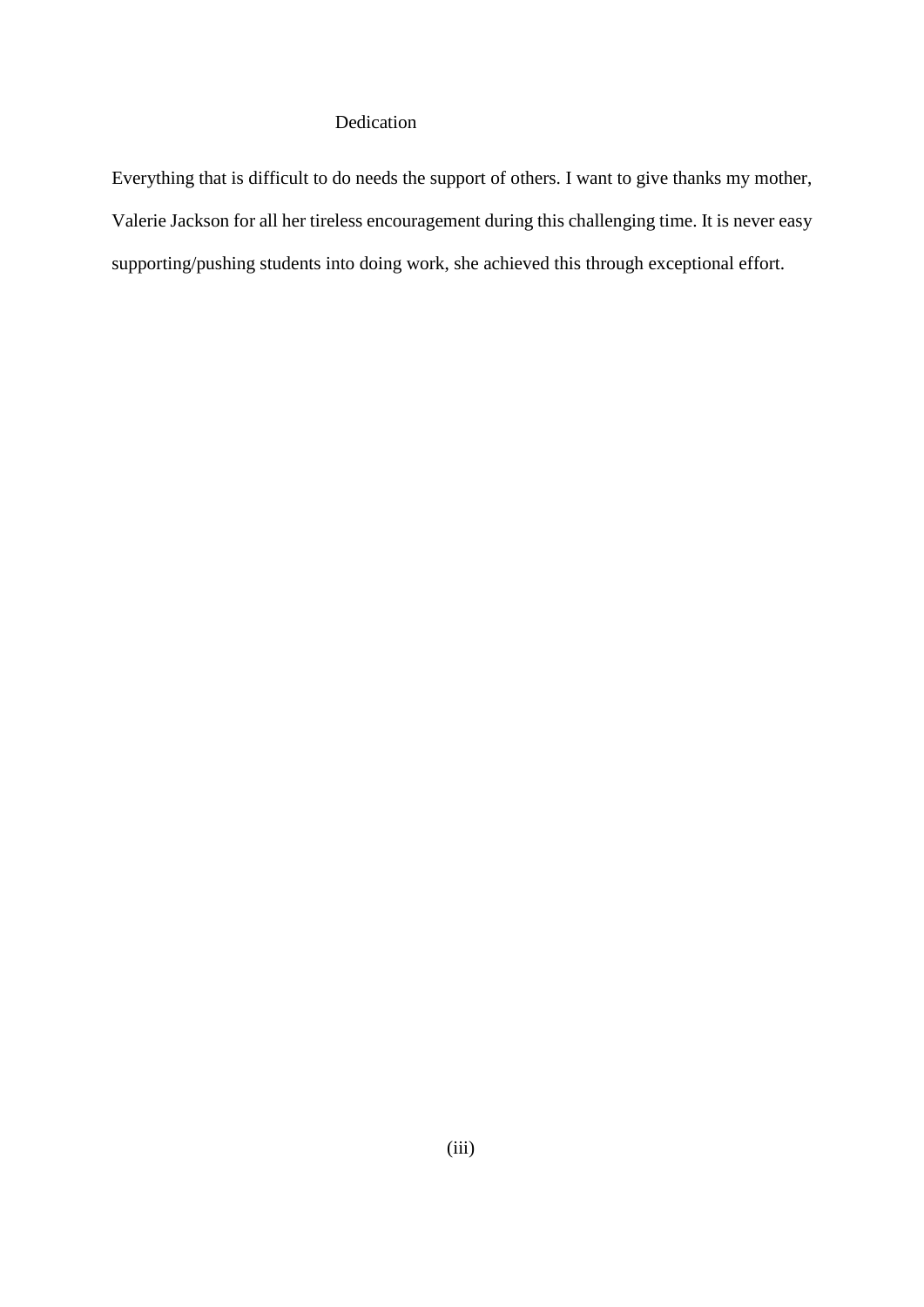# Figures

| Fig 1: Map of Europe before 1914.                     | P.2   |
|-------------------------------------------------------|-------|
| Fig 2: Germany before Bismarck map.                   | P. 3  |
| Fig 3: Germany after Bismarck map.                    | P. 3  |
| Fig 4: Austrian, Ottoman Empires.                     | P. 13 |
| Fig 5: Austria, Hungary map 1914.                     | P. 17 |
| Fig. 6: Map of Russia in regards to where Turkey was. | P. 38 |
| Fig 7: Map of the States in regards to Cuba.          | P. 38 |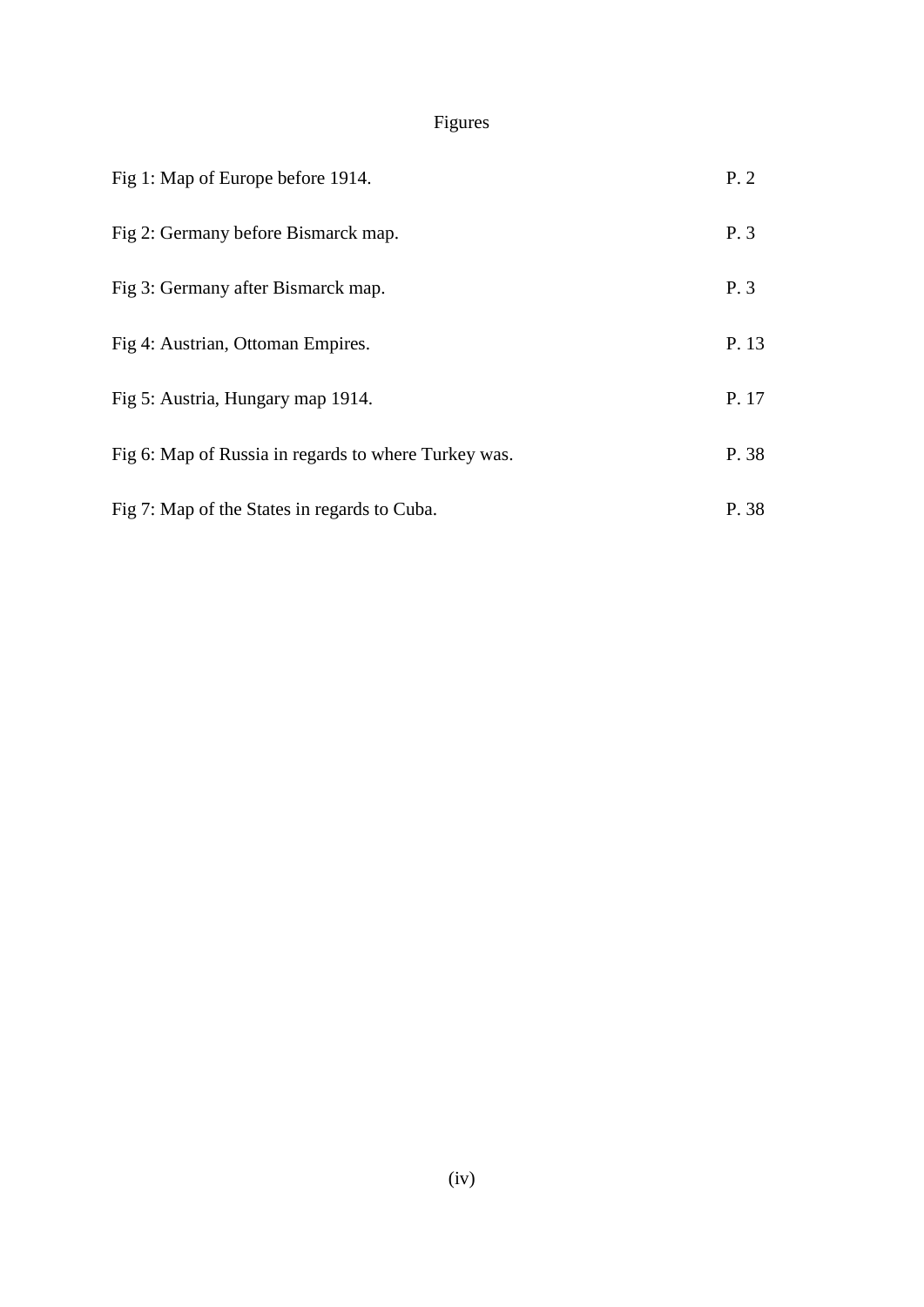# **CONTENTS**

| <b>CHAPTER 1:</b>                                   | 1  |
|-----------------------------------------------------|----|
| THE UNDERLYING TENSIONS BETWEEN THE VARIOUS NATIONS |    |
| BEFORE THE GREAT WAR BROKE OUT                      |    |
|                                                     |    |
| <b>CHAPTER 2:</b>                                   | 5  |
| THE ECONOMIC SITUATION IN EUROPE BEFORE 1914        |    |
|                                                     |    |
| <b>CHAPTER 3:</b>                                   | 12 |
| THE NATIONAL RIVALERIES WHICH LED TO THE MILITARY   |    |
| AND NAVAL BRINKMANSHIP BETWEEN THE POWERS           |    |
|                                                     |    |
| <b>CHAPTER 4:</b>                                   | 17 |
| WHAT LED UP TO THE ASSASSINATION OF                 |    |
| <b>ARCHDUKE FRANZ FERDINAND?</b>                    |    |
|                                                     |    |
| <b>CHAPTER 5:</b>                                   | 21 |
| WAS THERE ANYONE WHO SAW THE WAR                    |    |
| <b>COMING?</b>                                      |    |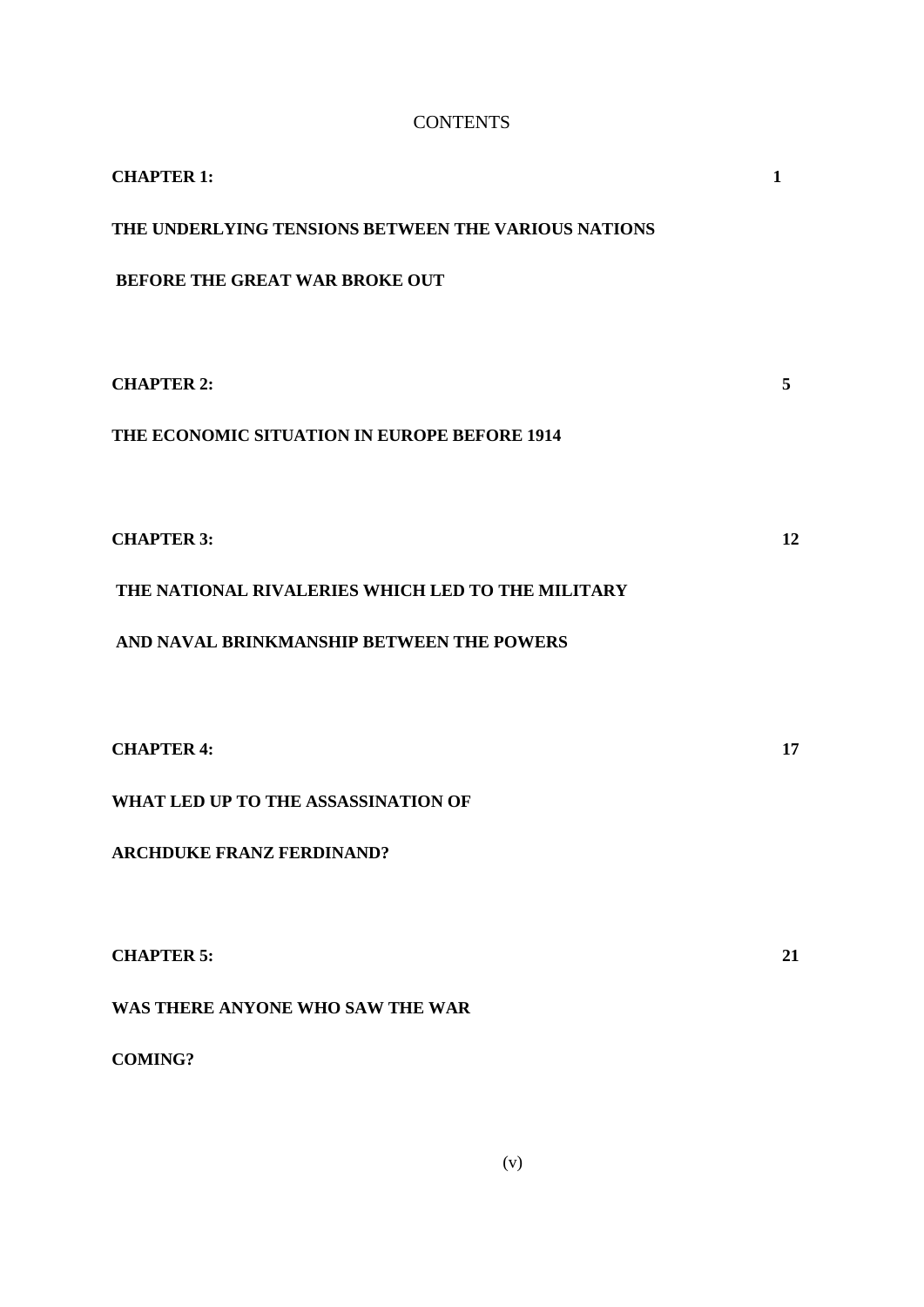## **CHAPTER 6: 25**

**WAS THERE ANY ATTEMPT AT COMMUNICATION** 

**BEFORE THE GREAT WAR BROKE OUT?**

**CHAPTER 7: 27**

**WHAT LESSSONS FROM THE WAR CAN BE** 

**LEARNED TODAY?**

**CONCLUSION: 37**

**POSSIBLE PREVENTIVES** 

**BIBILOGRAPHY**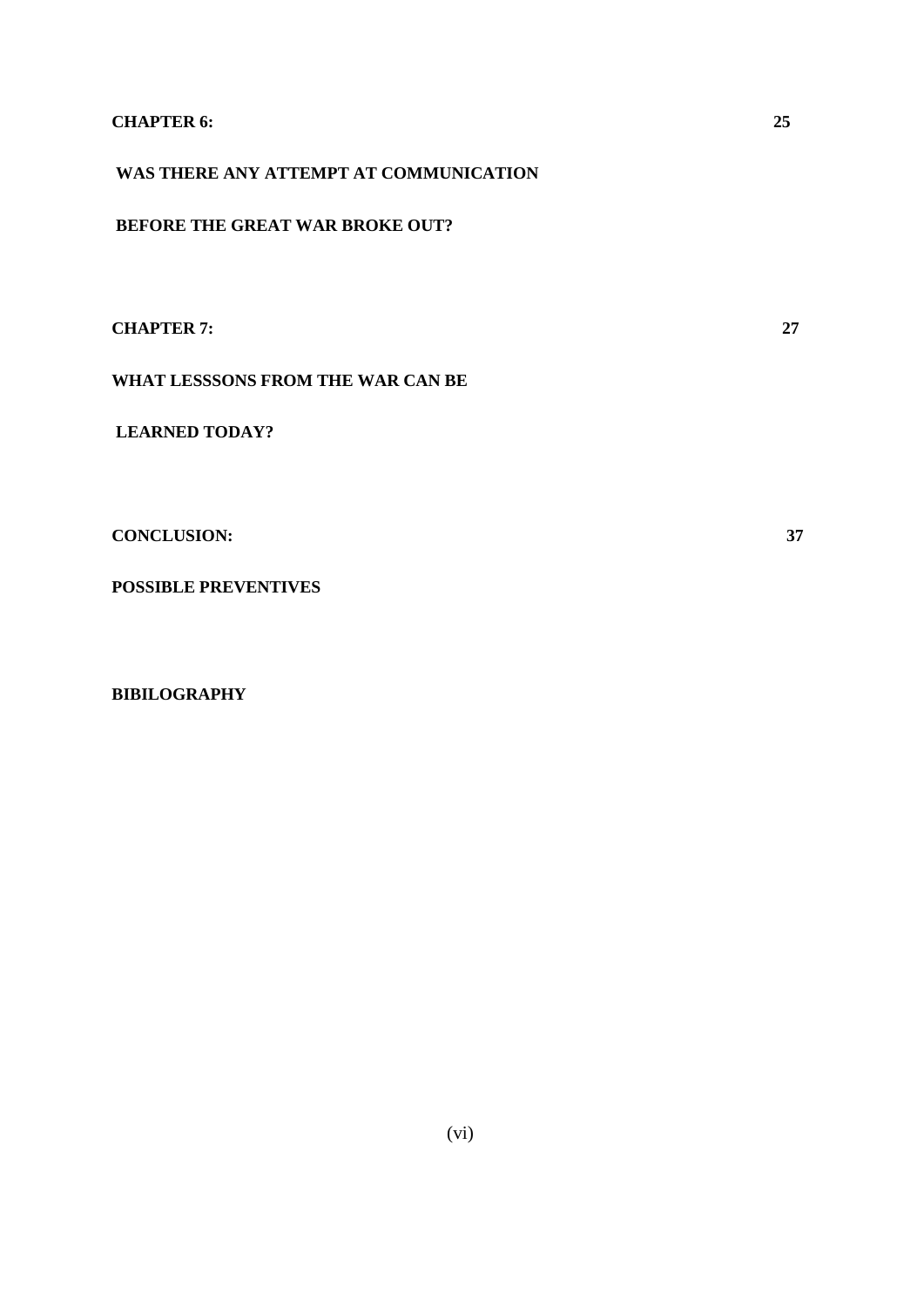This thesis is going to discuss why the Great War happened and was it a war that could have been prevented. To do this, several different areas will be researched to get an understanding of the mind- set of the time. A review will be undertaken of the binding treaties that tied the different powers to one another and will also examine the economic situation. The thesis will consider the imperialist expansion and the arms/naval race which left countries wary of one another. The question must be asked was there any attempt at communication between the powers for a resolution rather than all-out war? Did anyone see the war coming, economists or politicians and if so why were they not heeded? The final part of this thesis will discuss if there is a lesson to be learned today from the Great War that could help circumvent such a thing from happening again or is it a mistake to be repeated just in a different way and with different players or even some of the same players.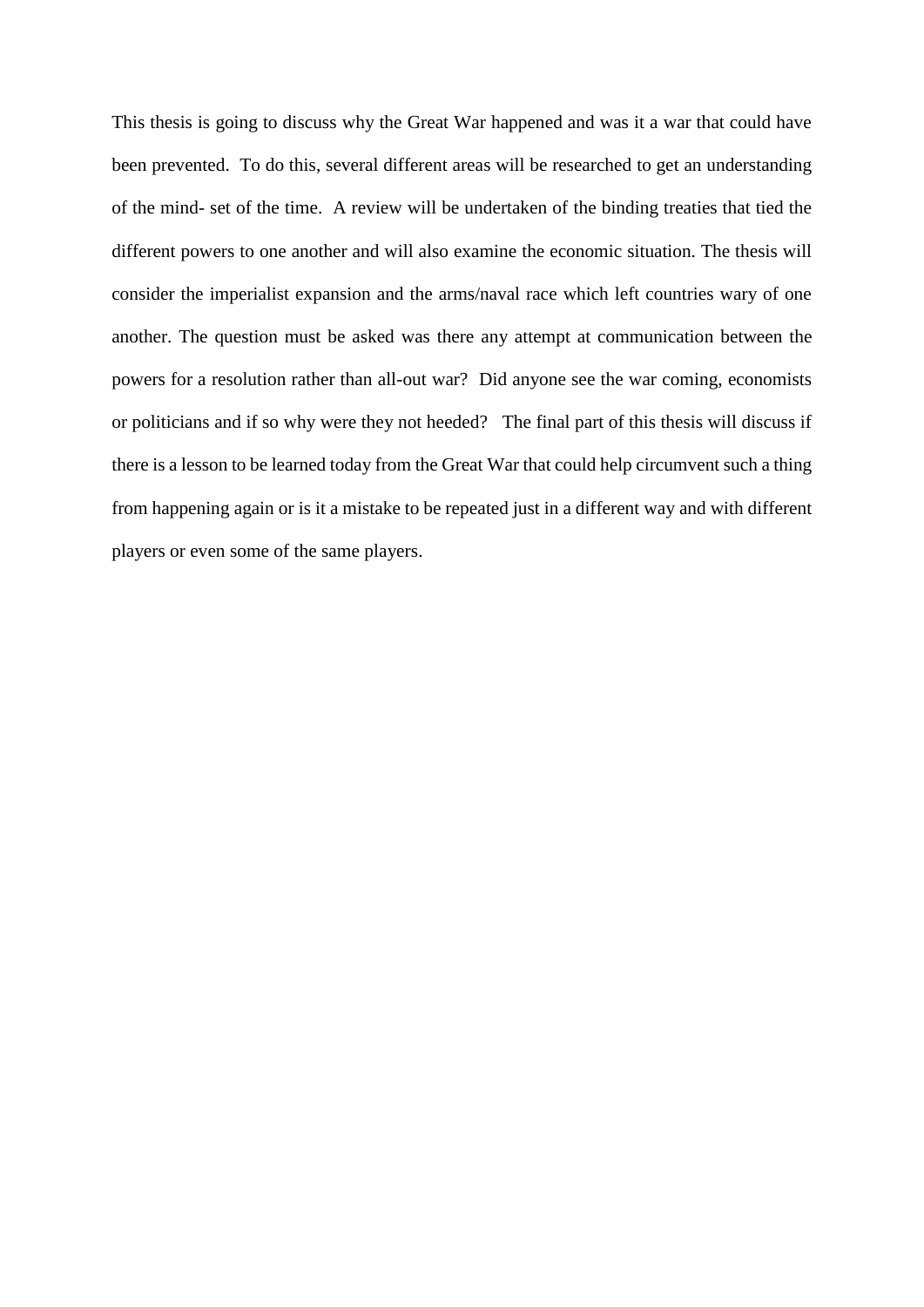## **Chapter 1:**

#### **The underlying tensions between the various nations before the Great War broke out**

## **The Treaties**

How did the countries involved in the war get dragged into the war in the first place? The answer is treaties. There was a complex series of treaties linking and protecting various European countries. Austria Hungary, Germany, Russia, Britain, Belgium, Italy and France were all tied to one another through treaties ensuring that if one of them was to go to war, then they would be backed up by their ally. The following paragraphs will outline the treaties between the countries and what they promised. Britain's treaty with Belgium went as far back as 1839 and was known as the Treaty of London. The promise within this treaty was to protect Belgium's neutrality from an outside aggressive force.

Austria's and Germany's alliance was the dual alliance of 1879. This treaty had both sides agree that if Russia were to attack either of them, then the other would come to its aid. This also took into account a country's neutrality being threatened by an outside force. The Franco-Russian alliance tied France to Russia and when Russia went to war with Germany and Austria, France found itself having no choice but follow suit. The Russia Serbia alliance meant that when Serbia and Austrian tensions broke out with the assassination the Arch Duke Ferdinand, Russia gathered its military forces for defence of Serbia. Italy did have an alliance with both Germany and Austria (the triple alliance of 1882) but it found a loop hole in the treaty to avoid being pulled into the war. It made the argument that the treaty only stipulated Italy entering if the war was a defensive one and Italy countered by stating this was an offensive war started by Germany and Austria. Italy would join the allies later on under the treaty of London, as they were promised territory if they joined.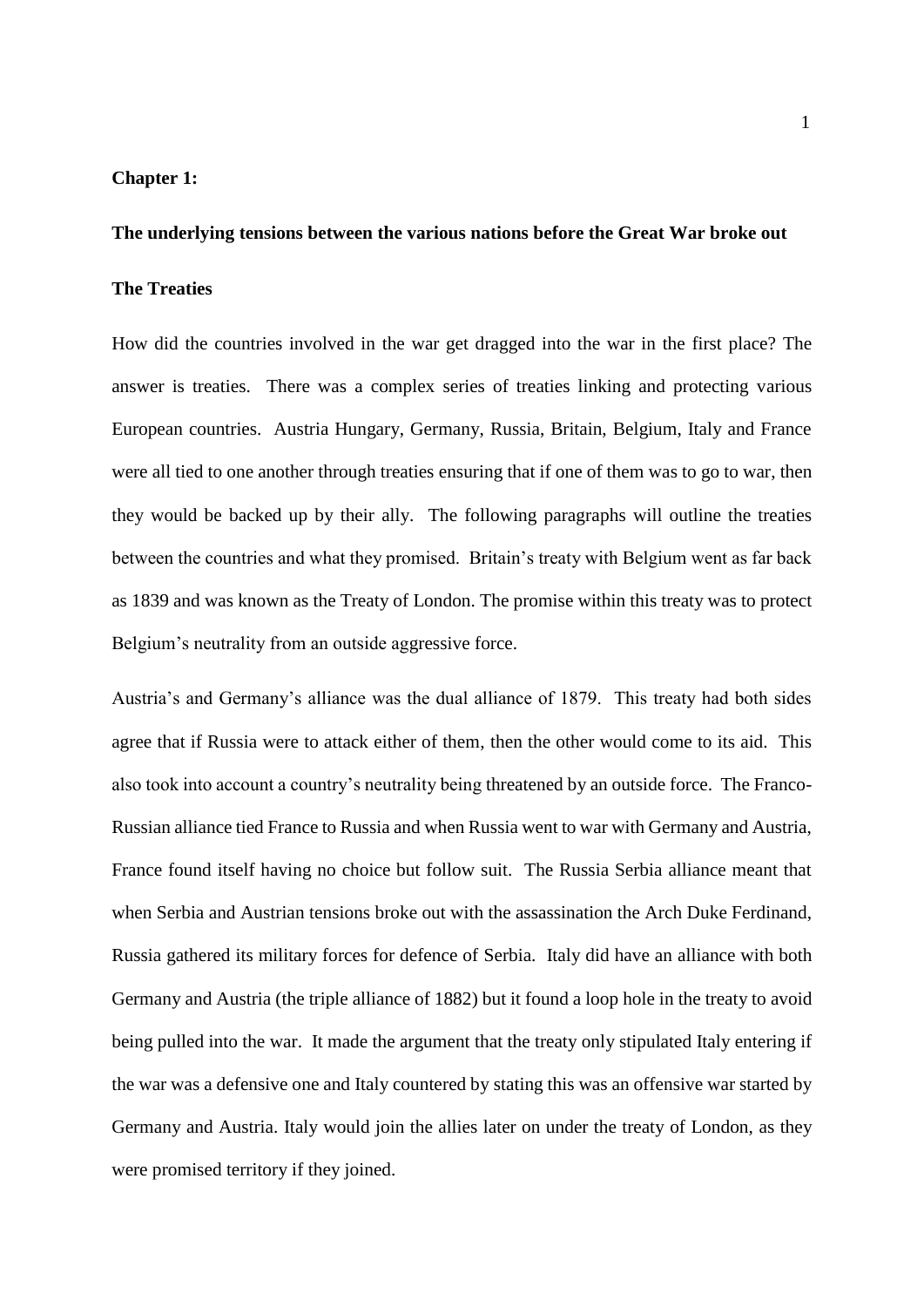(The map below demonstrates the close quarters between the countries and the ease



with which soldiers could move across terrain.)

(Fig 1: Map of Europe before 1914)

The treaties showed how all the countries were intertwined with one another. One could make the argument that if the treaties were not so many, then there would not have been cause for war, especially on the scale of the Great War. The counter-argument however is that countries were looking for a reason to fight and these treaties provided the excuse needed. This point will be backed up by detailing the economic stress of the time in the various countries and the national rivalries they all suffered from. The rest of this chapter will be dedicated to the rivalries.

One must not forget the period of history this world was living in. It was imperialist and colonial. The British Empire had many territories to its name but it was not the only country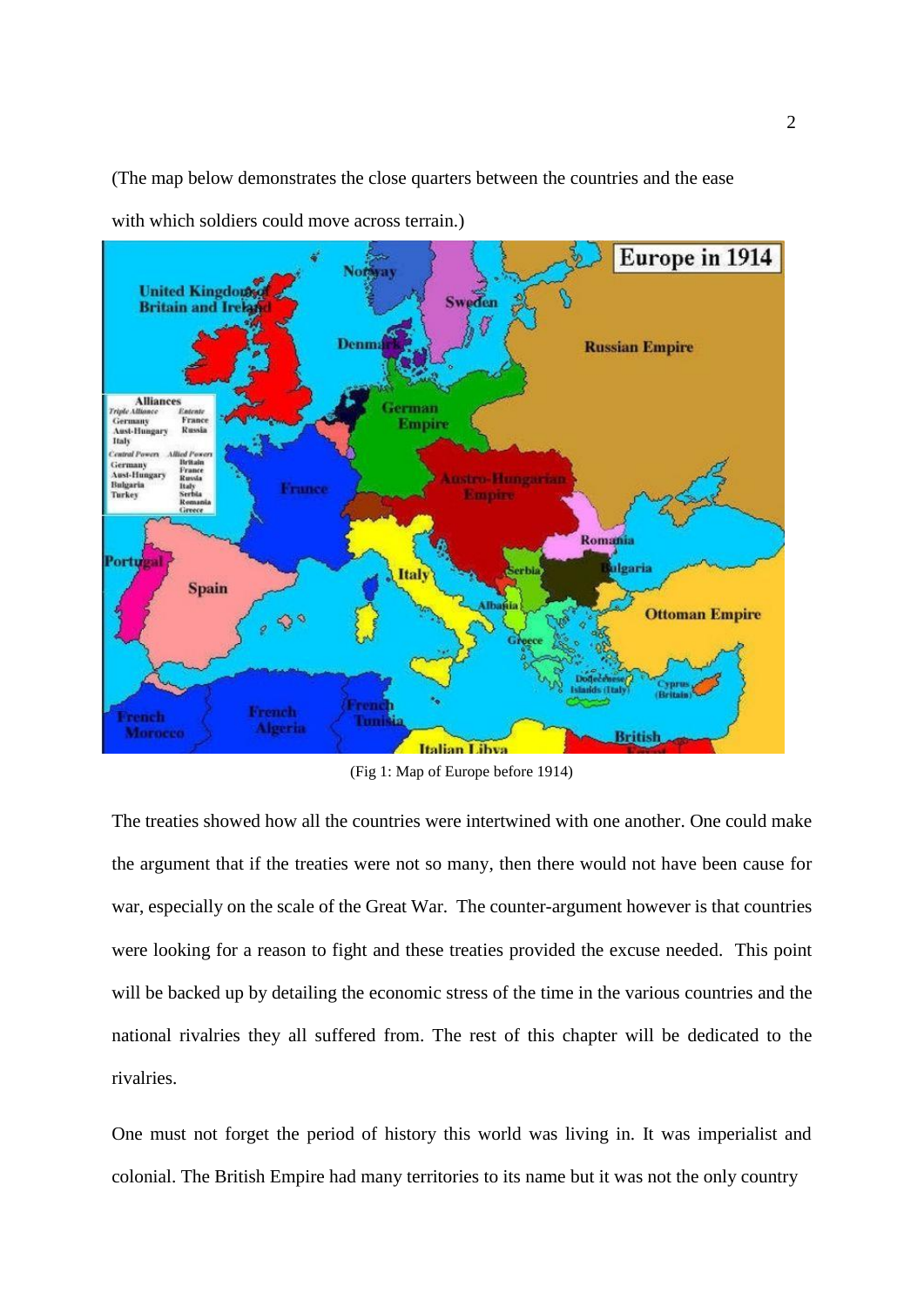that sought power for itself. All of them did and rising competition for expansionism at the time would have been Germany. Under Bismarck Germany had expanded greatly and became a unified country.



(Fig 2: Germany before Bismarck map)



(Fig 3: Germany after Bismarck map)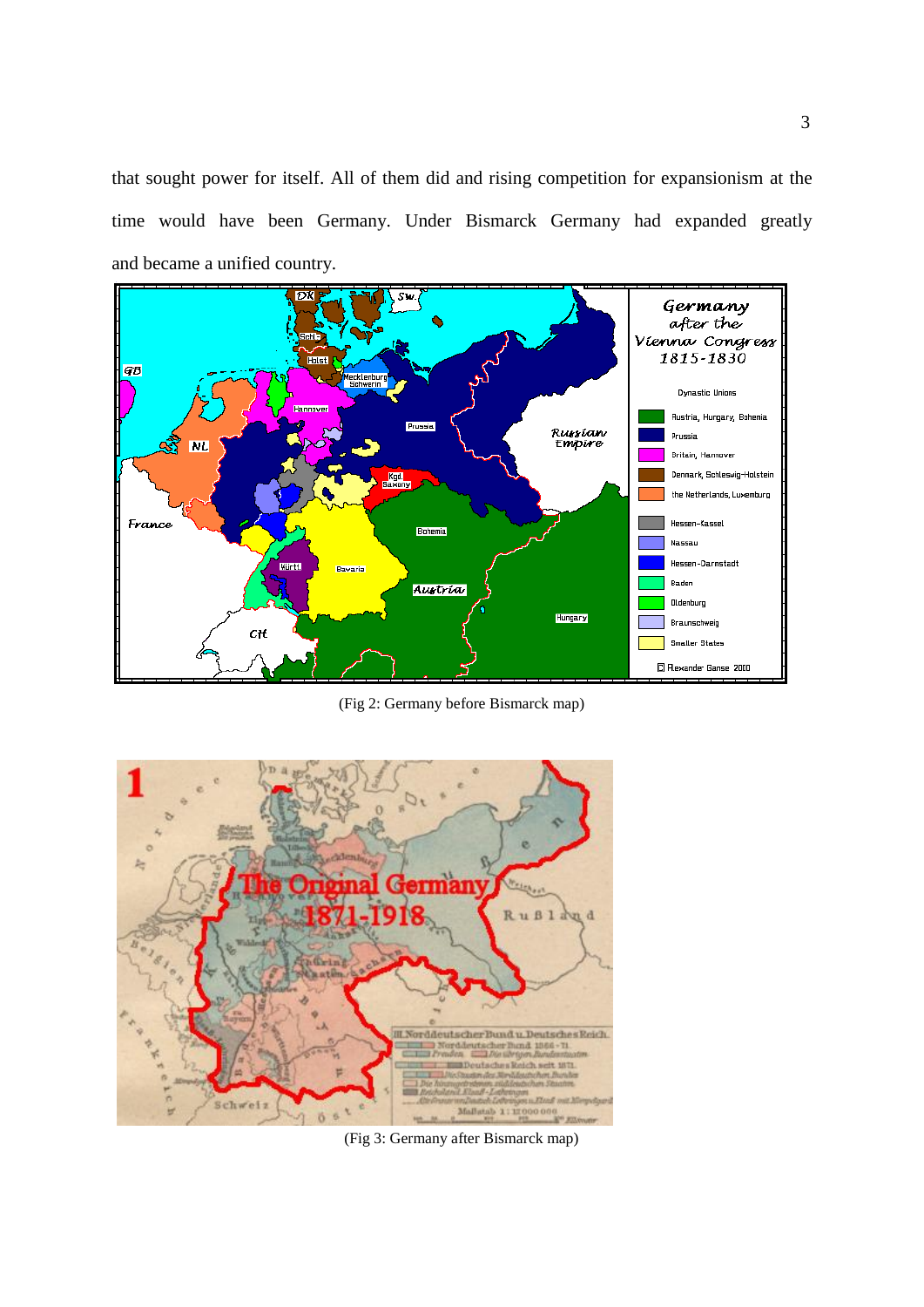Even though one can recognise all the countries actions for what they were, colonial masters wanting to build empires that would be dominant forces, it is easy to see how they all became cautious of one another. A paranoia that would ultimately fuel their rivalries ensued in the form of investing large amounts of money into the military and navy.

Back to the question at hand, could the Great War have been prevented? The conclusion of this chapter is that the war could not have been prevented. The treaties put in place were intended to protect the various powers but instead, the agreements were responsible for dragging the participants into war. The same treaties served as an excuse for the participants to fight each other.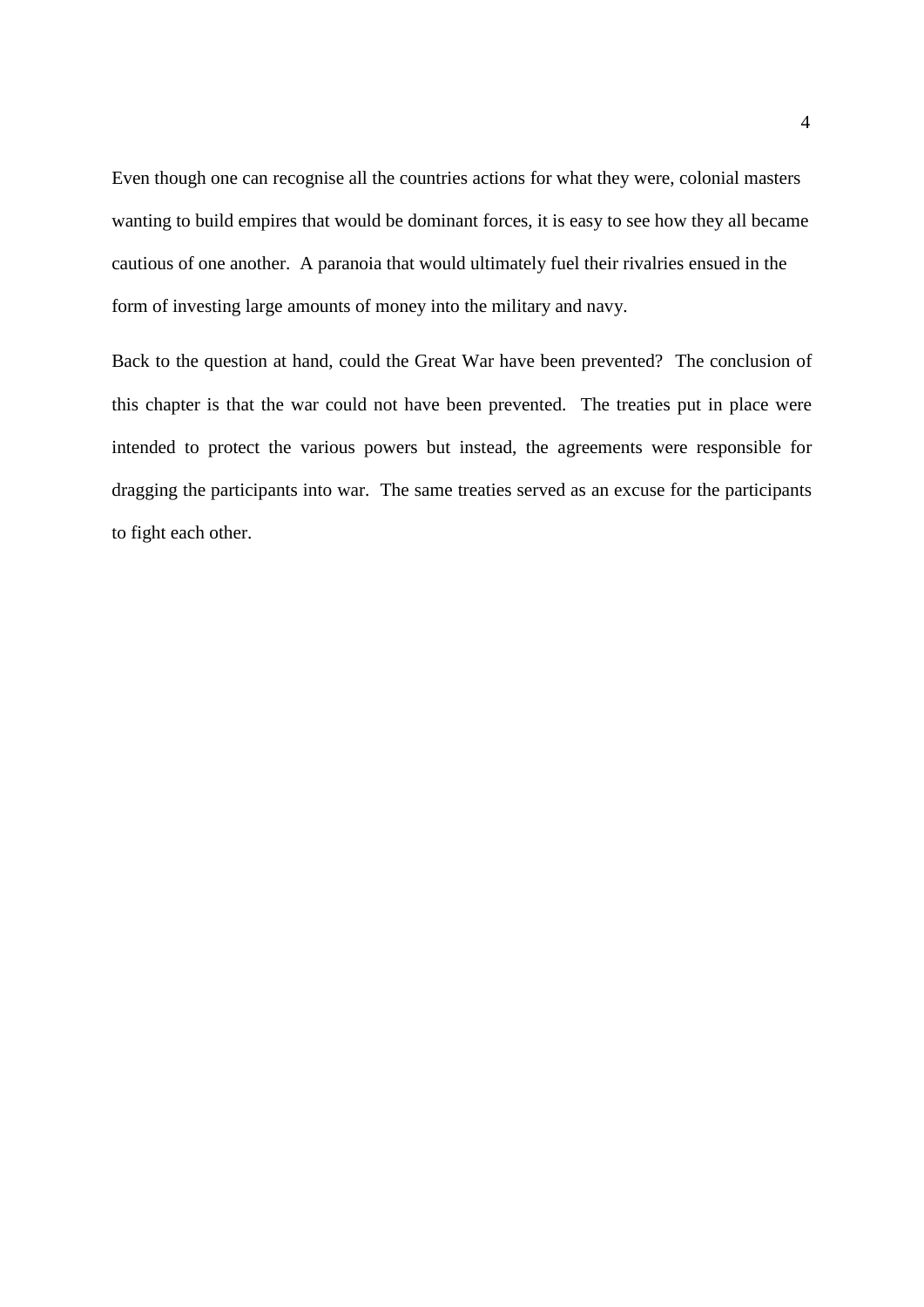## **Chapter 2:**

**.** 

#### **The economic situation in Europe before 1914.**

In the early years of the twentieth century historians and economists had differing opinions on how the state of the economy could affect the prospects of war both before and during one. Otto Neurath, was an Austrian economist who saw benefits to countries waring with one another. He observed 'Great wars are not as damaging as might have been expected either to the defeated or the victorious side and that, on the contrary, something of a boom can be observed during and shortly after a war'. One can see the reasoning behind this thinking as many wars have shown that through such times a country can expect a great rise if not full employment of its citizens. The occupations that require manpower are military manufacturing and anything to help with the war effort. However, such a boost is short term as again we see that with the conclusions of many wars, economic strife follows as countries both winners and losers are indebted to one another and the defeated can suffer especially as can be seen with the treaty of Versailles. Otto Neurath does not think long term.  $<sup>1</sup>$ </sup>

By contrast financier Paul Rouvier came from a different angle 'as long as there was money, one fought, when the coffers had been emptied, one made peace. Now everything revolves around credit. Nations are bound closely to each other by the links of credit. A war in Europe would bring about a general disaster'. Rouvier could not have been more right, the after effects of the Great War left an economic strife in its wake for the major powers and this of course was one of the reasons why appeasement in the time of Hitler's Germany was allowed to happen as the nations knew they were in no fit state for yet another war. The economic

 $<sup>1</sup>$  Neurath, Otto, War Economy in Thomas Uebeland and Robert Cohen eds, Otto Neurath Economic Writing</sup> Selections 1904-1945 (Vienna 2004 pp 160-1) 5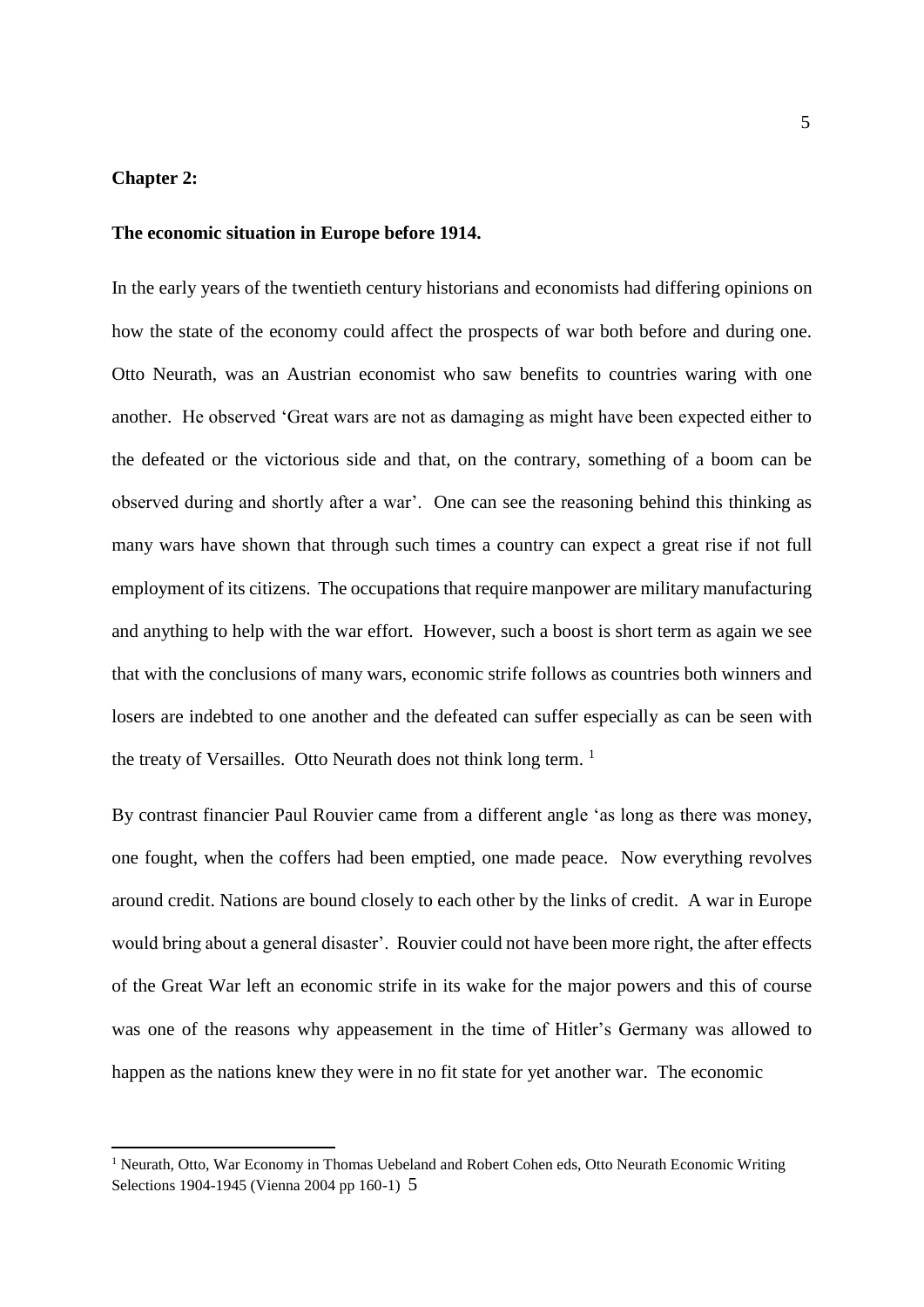entanglements of Europe promoted peace, to hurt one economy is to hurt another, that can even be seen today.<sup>2</sup>

The growth in global trade from the middle of the nineteenth century to the early years of the twentieth century was very substantial, global trade increased from \$1.7 billion in 1850 to \$18.7 billion in 1913. Amongst the signs of increasing global market integration was the convergence of prices. In 1910 a bushel of wheat sold in Liverpool was only 16c more expensive than the sale price in Chicago which was the centre of the United States wheat market at that time.

What this meant was globalisation was taking a stronger hold on the world than it had before. Britain had become a large creditor by 1914 with the total of \$28.3 billion lent overseas. France was the next largest creditor with \$8.6 billion given in loans to other countries. They were followed by Germany with \$5.6 billion loaned overseas. By comparison, the United States, Russia, Turkey and China were debtor nations.

Not every economist was for the idea of growing dependence on international trade. Max Weber was one such economist. His focus was on the national picture rather than the international 'if our work is to have any meaning, it lies, and can only lie, in providing for the future, for our descendants. The interests of the nation should determine economic policy and to hell with the consequences for the international system'. 'As for the dream of peace and universal happiness is concerned, the words written over the portal into the unknown future of human history are: Abandon all hope.' Weber had a lack of foresight in not realising that through international dependence there was more to gain than lose for the national side he cared most about.

**.** 

<sup>&</sup>lt;sup>2</sup> Cited in Rene Girault, Emprants russes et investments francais en Russie 1887-1914 (Paris 1973) pp 425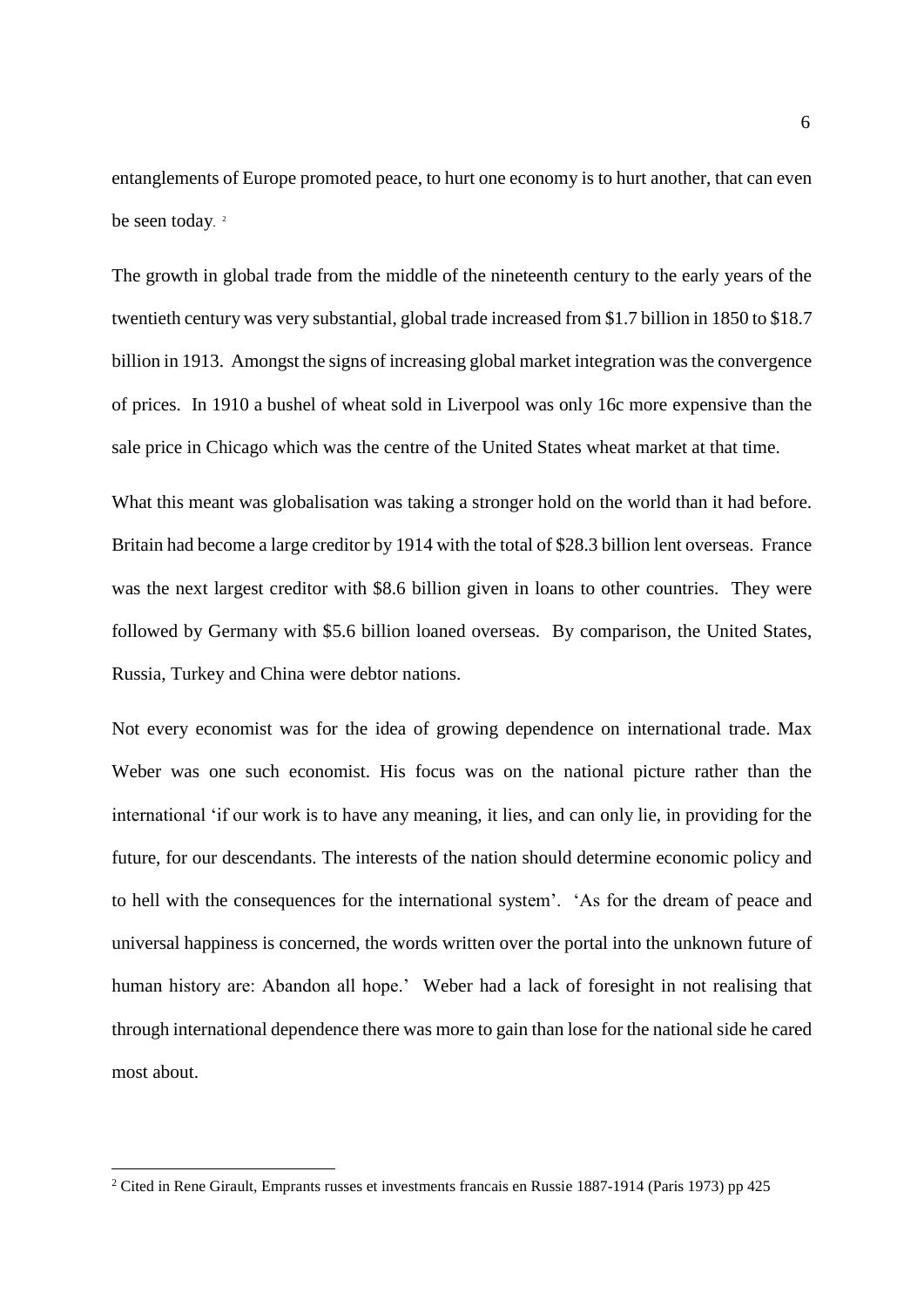Some historians argue that economic issues are an influencing factor to political tensions and war. Paul Kennedy's study Anglo- German antagonism argues that the roots of the conflict between these two nations are to be found in their shifting economic weight. The relationship between economic and military power were very important parts of the balance of power. As said earlier these were imperialist times. For Britain, a great empire, knew even a force like theirs could fall, much like the Roman empire once had. That is why one can understand why such focus was put on economy and defence.

Economic and industrial strength did not necessarily translate into military power but it did however have a strong impact.

In the early years of the twentieth century Britain was in a strong economic position. Germany on the other hand in 1908 had reached debts of \$4.1 billion marks. They tried to raise taxes but the situation did not improve. The lack of money impacted greatly on Germany's ability to compete with Britain in Naval resources. Germany also struggled to pay the army bills of 1912 and 1913. France too had similar difficulties in raising taxes for their military. According to Boris Barth, neither Germany nor France gave enough resources, financially, politically and intellectually, to their economic preparation for war. <sup>3</sup>

**.** 

Frances financial preparation for the two World Wars, International History Review 27, 4 (2005): 712-27.

<sup>3</sup> (Boris Barth, Die deutsche Hocinanz und die Imperialimen, Banken und Au,Benolink vor 1914 (Stuttgart, 1995) pp 437-45; Martin Horn and Talbot Imlay, 'Money in Wartime:

<sup>1</sup> Max Weber, 'Der Nationalstaat und die Volkwirtahaft May 1895' in Peter Lassman and Ronald Speirs (eds), Weber: political writings (Cambridge 1994), pp 13- 16.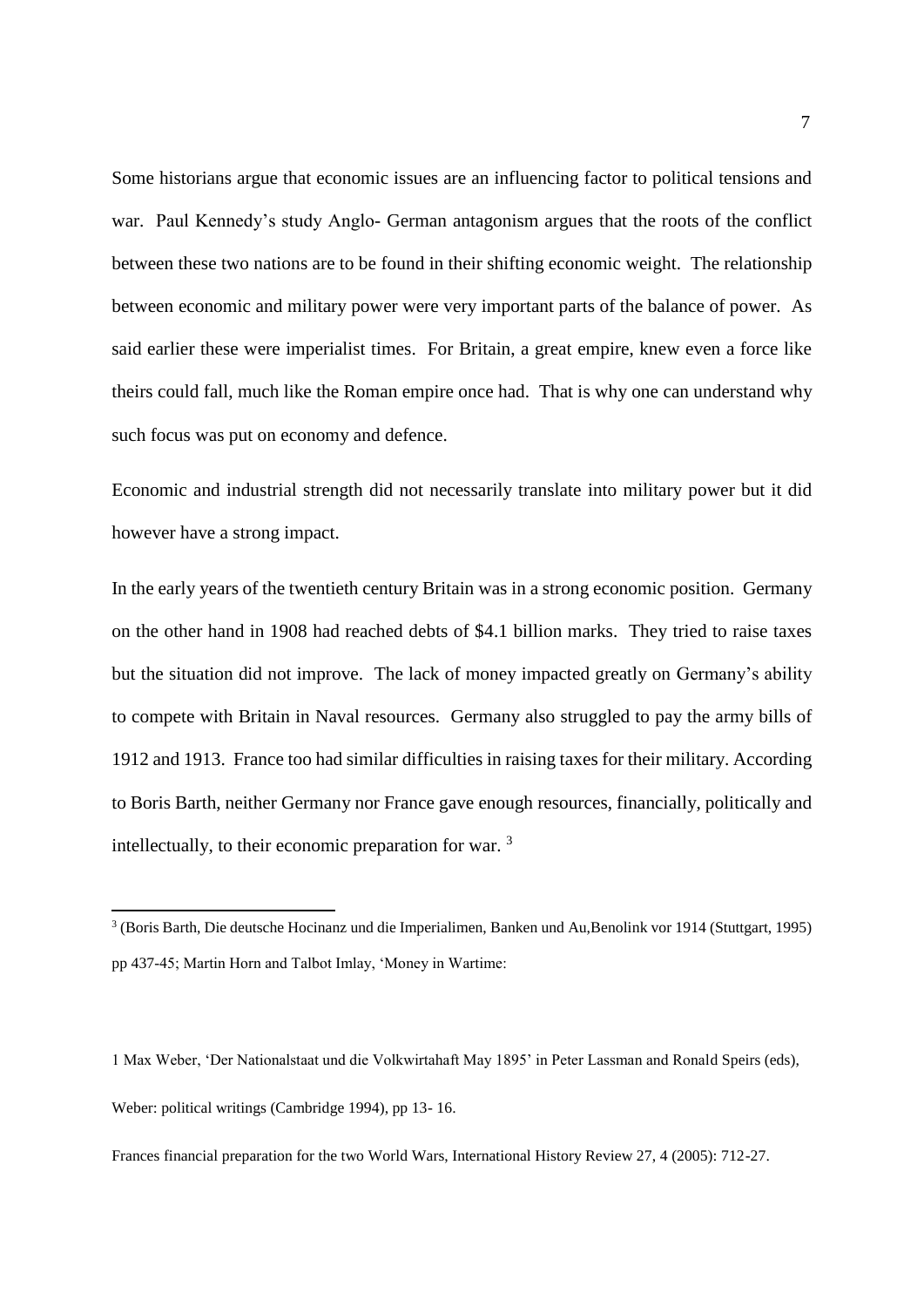William Mulligan argues that those who believed that economic factors would either prevent or lead to war overestimated the importance of economic issues as perceived by great power politics. He held that commercial and financial issues rarely determined policy. Economic levers were nonetheless part of the arsenal of diplomatic weapons allowing for the application of diplomatic pressure without engaging the military. <sup>4</sup>

Similarly, the French Minister of Public Works is reported to have said in 1909 that 'If it is true that influence follows the fleet, it is also true that influence follow business. <sup>5</sup>

According to William Mulligan the development of the international economy had its own dynamics which were independent of politics.

Trade wars and economic power never had the capacity to be the driving force for the initiation of war.

It is widely acknowledged that the countries involved in the Great War expected it to be short. No provision had been made for a long term conflict. There was a marked division of wealth and capacity to finance the war between the allies and Germany. The allies had far greater

**.** 

<sup>4</sup> William Mulligan, the Origins of the First World War pp. 205- 206, Cambridge University Press 2010

<sup>&</sup>lt;sup>5</sup> (Cited in Philip Nord, 'Social Defence and Conservative Regeneration: The National Revival 1900-1914 in Robert Tombs ed. Nationhood and Nationalism in France: from Boulangism to the Great War 1889- 1914 London 1991) pp. 214).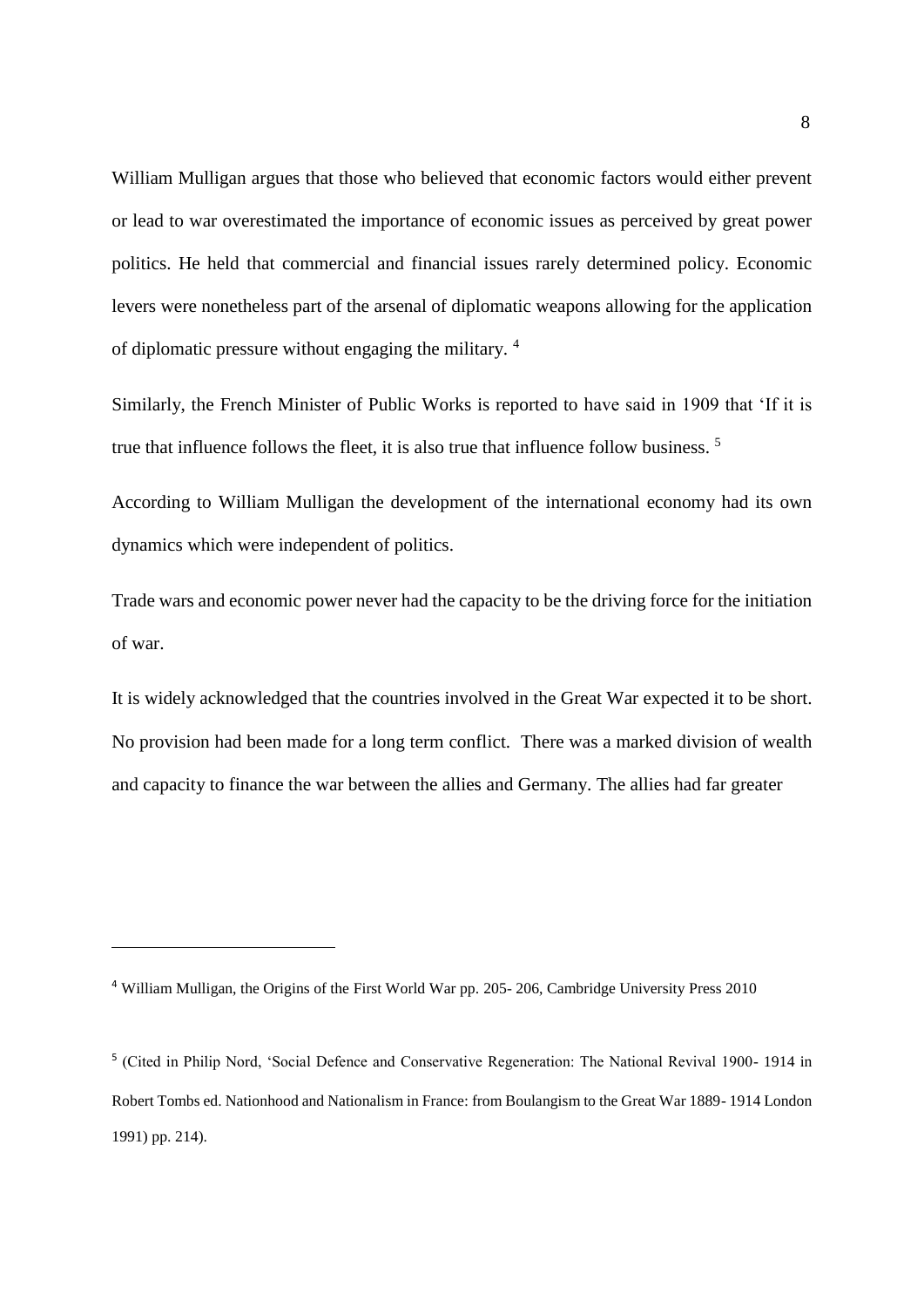wealth which could be spent on waging war. Statistics show that the allies spent \$147 billion. (\$45 billion was spent by Germany). $<sup>6</sup>$ </sup>

Economic warfare was waged against Germany with the British putting an effective blockade in place. Although the Germans attempted a counter blockade with their U-boats, their strategy was largely beaten by the allied shipping convoys. Britain paid not only its own war costs but also those of its allies until she ran out of money in 1916. After that point it was the United States who funded Britain and the rest of the allies. This shows how short sighted Otto Neurath idea of wartime being a profitable time both during and after war. After the Great War both Britain and her allies and Germany would come to greatly rely on the United States for economic support which in itself could only put the U.S under great strain and eventually lead to its own economic crisis in the form of the Great Depression.<sup>7</sup>

GDP increased significantly for Britain and the United States but the reverse happened in France and Russia which suffered substantial decreases. A drop in GDP of more than 30% was experienced in France, Austria and Russia. The greatest single cost on both sides of the conflict was the provision of artillery shells. Ten million shells were fired in the battle of Verdun. <sup>8</sup>

1

 $<sup>6</sup>$  (H E Fisk. The Inter. Allied Debts (1924) pp 13 and 325).</sup>

<sup>7</sup> David Stephenson, with our backs to the wall: Victory and Defeat in 1918 (2011) pp 350- 438.

<sup>8</sup> John Horn Companion to WW1 (2012) pp 58, 218.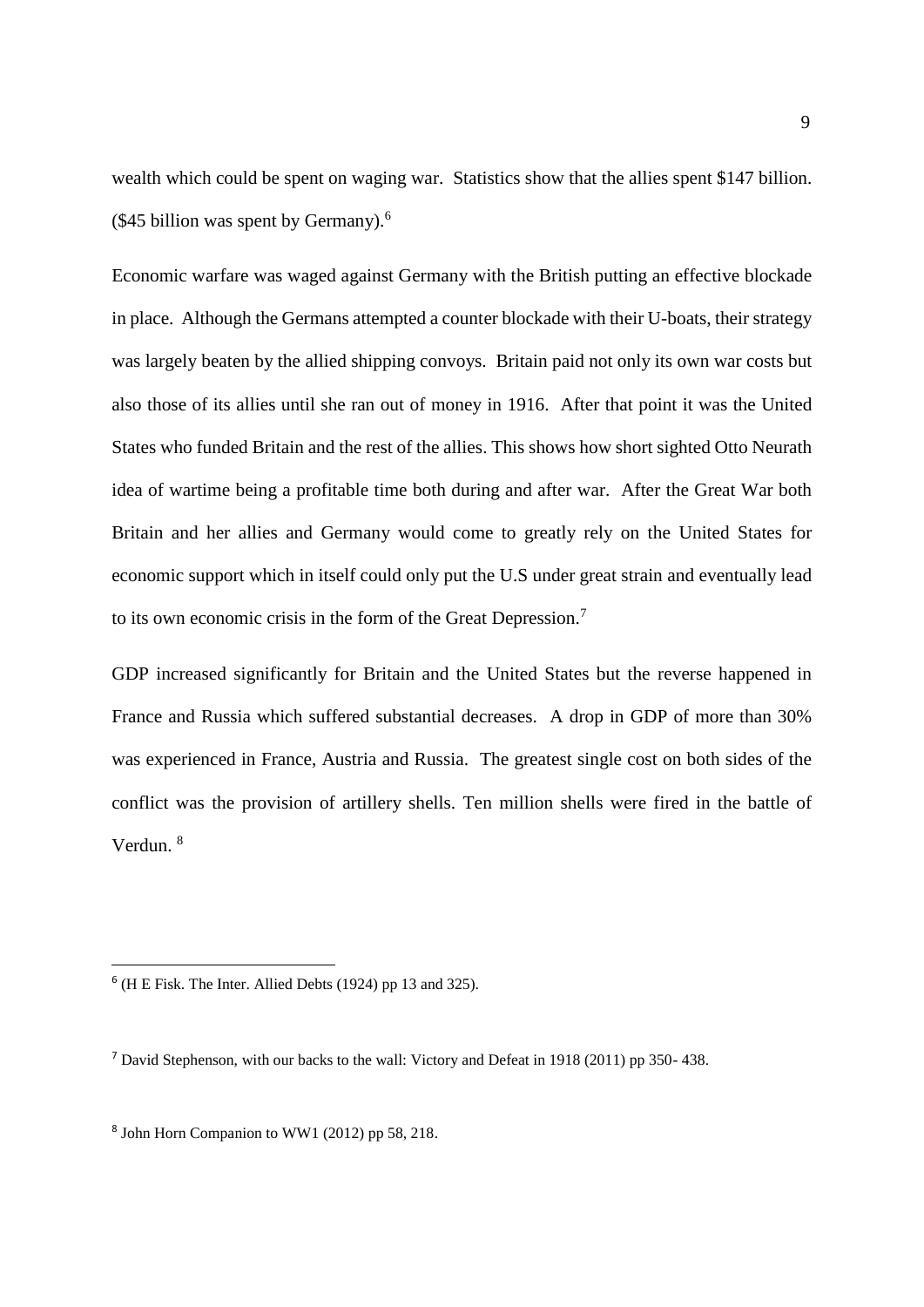Britain's productivity grew substantively during the war with huge efforts being placed into the production of ammunition and warplanes. The annual manufacture of artillery in 1914 was 91 whereas 8039 was achieved in 1918. The production of warplanes went from 200 to 3200 over the same period. The production of machine guns rose from 300 to 121,000.<sup>9</sup>

Germany had less financial capacity to wage war than Britain and the United States. Of the 170 billion marks spent during the war by Germany, only 8% was covered by taxes with the rest being borrowed from German banks and the people. Eight national loan programmes raised 100 million marks. The bonds that were issued against these loans subsequently became worthless due to hyper -inflation. <sup>10</sup>

The situation in Austria/ Hungary was less economically strong at the beginning of the war. Industrial modernisation had commenced later here than in Britain and the United States. Austria dominated in the first industrial revolution manufactory while Hungary was more advanced in the second industrial revolution producing products which were more modern. Heavy industry centred for the greatest part on machine building while light industry provided for precision mechanics. Insufficient cognisance was taken of the potential effect to the economy of drafting skilled workers into the army. <sup>11</sup>

**.** 

<sup>9</sup> Paul Kennedy, The Rise and Fall of the Great Powers (1987) pp 267.

<sup>10</sup> T. Balderston, War Finance Inflation in Britain and Germany 1914-1918 economic history review (1989) 43#3 pp 222-244.

<sup>&</sup>lt;sup>11</sup> Tucker, The European Powers (1999) pp 85-91.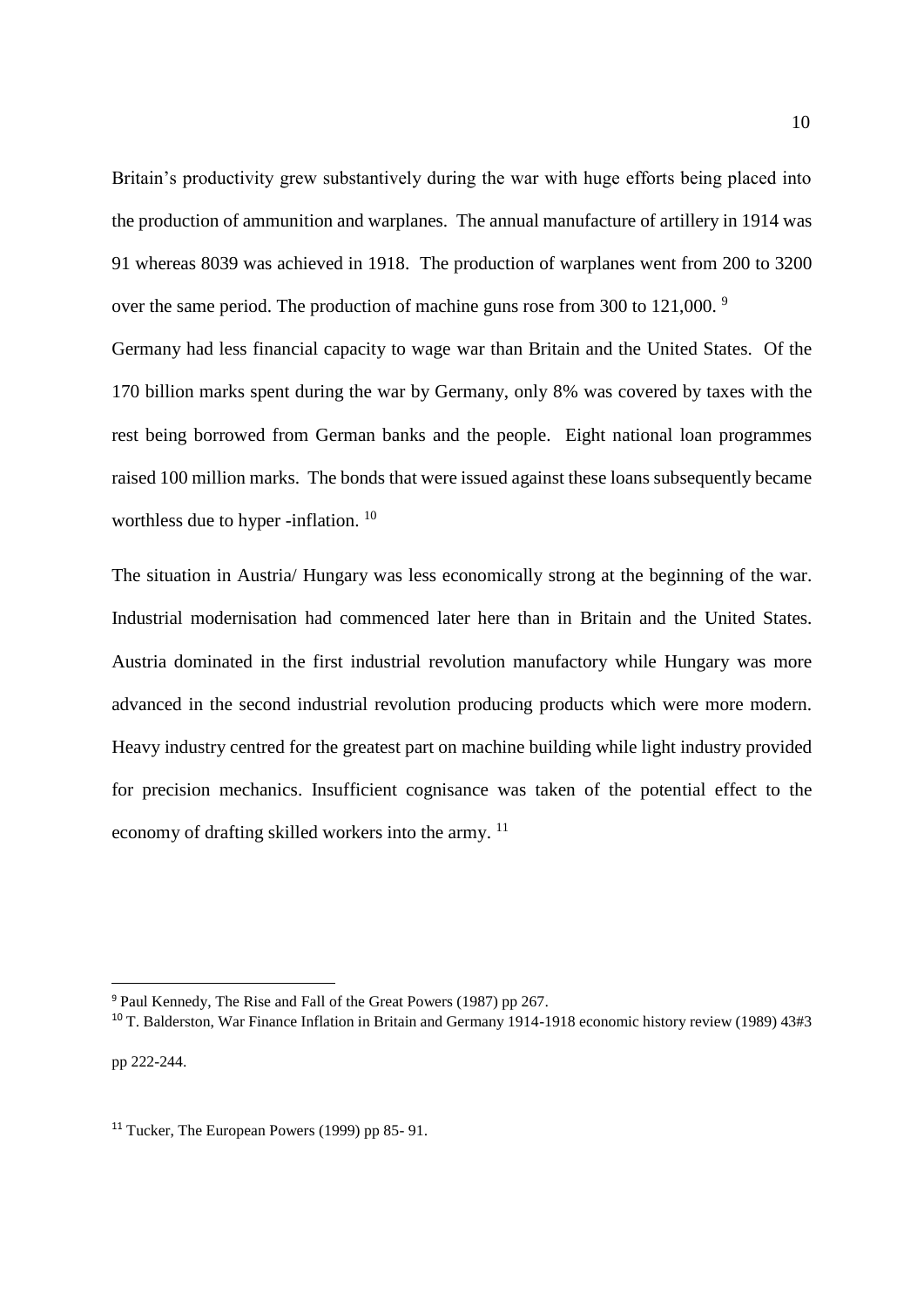Could the Great War have been prevented if the economic situation had been different? One thing history has shown time and again is the correlation between economic down turn, political upheaval and civil unrest in causing war. However, although the economy was a factor, one has to keep going back to the time period under review. This was an era of imperialism. What these various empires were doing to each other was literally a way of life. It would take time for that kind of thinking to change.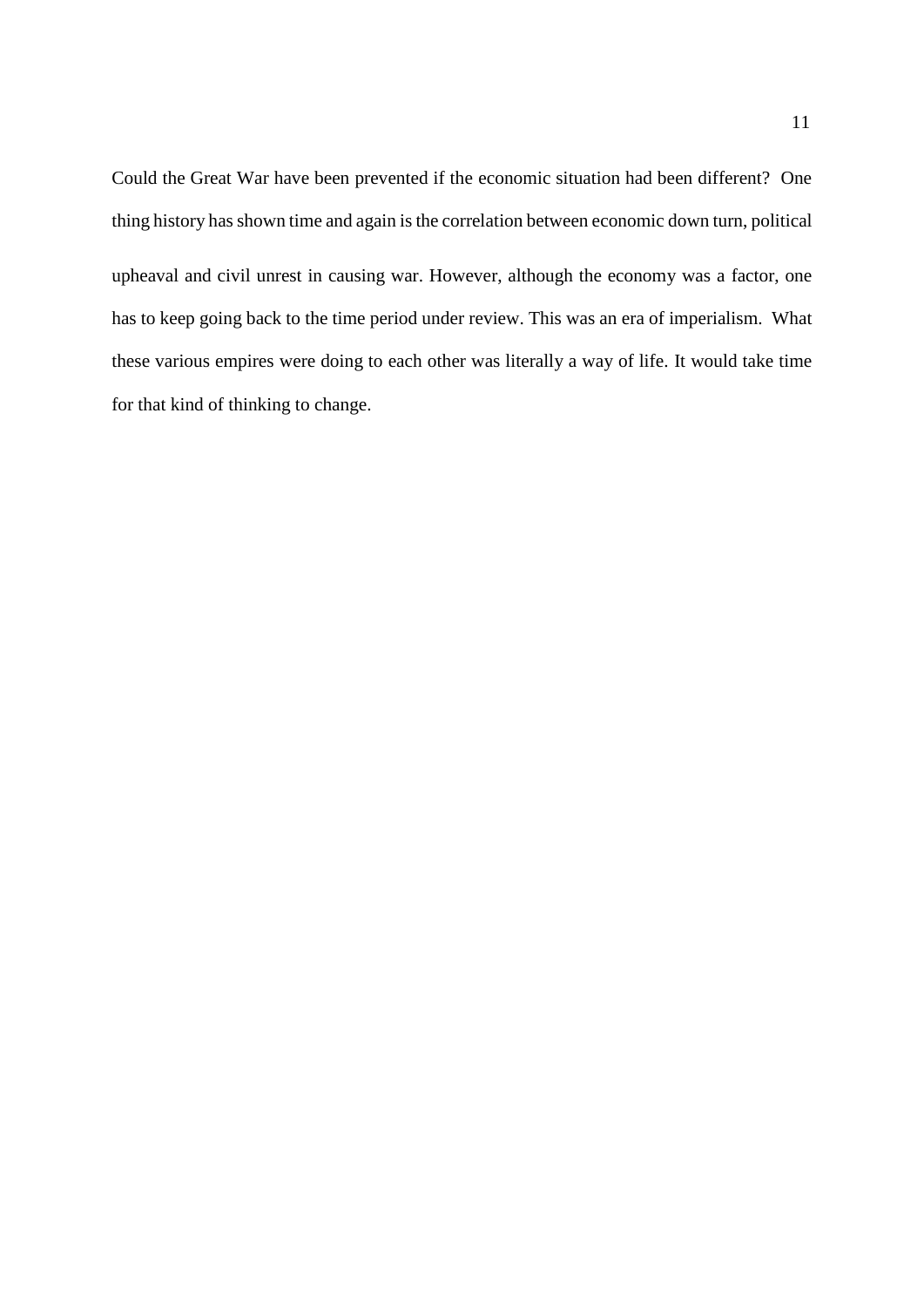## **Chapter 3:**

#### **The National Rivalries between the Powers and the impact of military and politics**

The national rivalries of Europe go back further than the start of the Great War. The reasoning behind them wasintricate and delicate, they would all come together and push tensions between the powers over the praecipes which would lead to the war.

Starting with Germany, in the times of Bismarck and his quest for a unified Germany through power politics ('the capacity of a state to regulate behaviours and enforce order within its territory. The extroverted concept of power in international relations'. internet). Germany had gone to war with France in 1870. This was known as the Franco Prussian war. It did not end until 1871. It was thought that military power and the use of war was good. Bismarck shared this view as did his contemporaries. The impact of the military on politics would play a crucial part on the relationships between the powers. The military encouraged spending on itself and the navy. It lit the fire for the arms race.

After the war of 1870 Europe would have forty-three years of peace. However, as a result of the Franco Prussian war the European powers were making plans for war, in order to be prepared for a time when it might be necessary. This act alone shows the worry and paranoia that the powers were going through. For Germany one can see their concern when France and Russia made an alliance in 1894. They were now caught in a pincer movement if the two countries ever wanted to attack. That is why the Schlieffen Plan was drawn up to allow for a fight on two battle fronts. It was the General staff of the European powers that made the plans for war. The Origins of the First World War by William Mulligan shows 'The plans reflected the security dilemmas facing the great powers, the shifts in the balance of power and the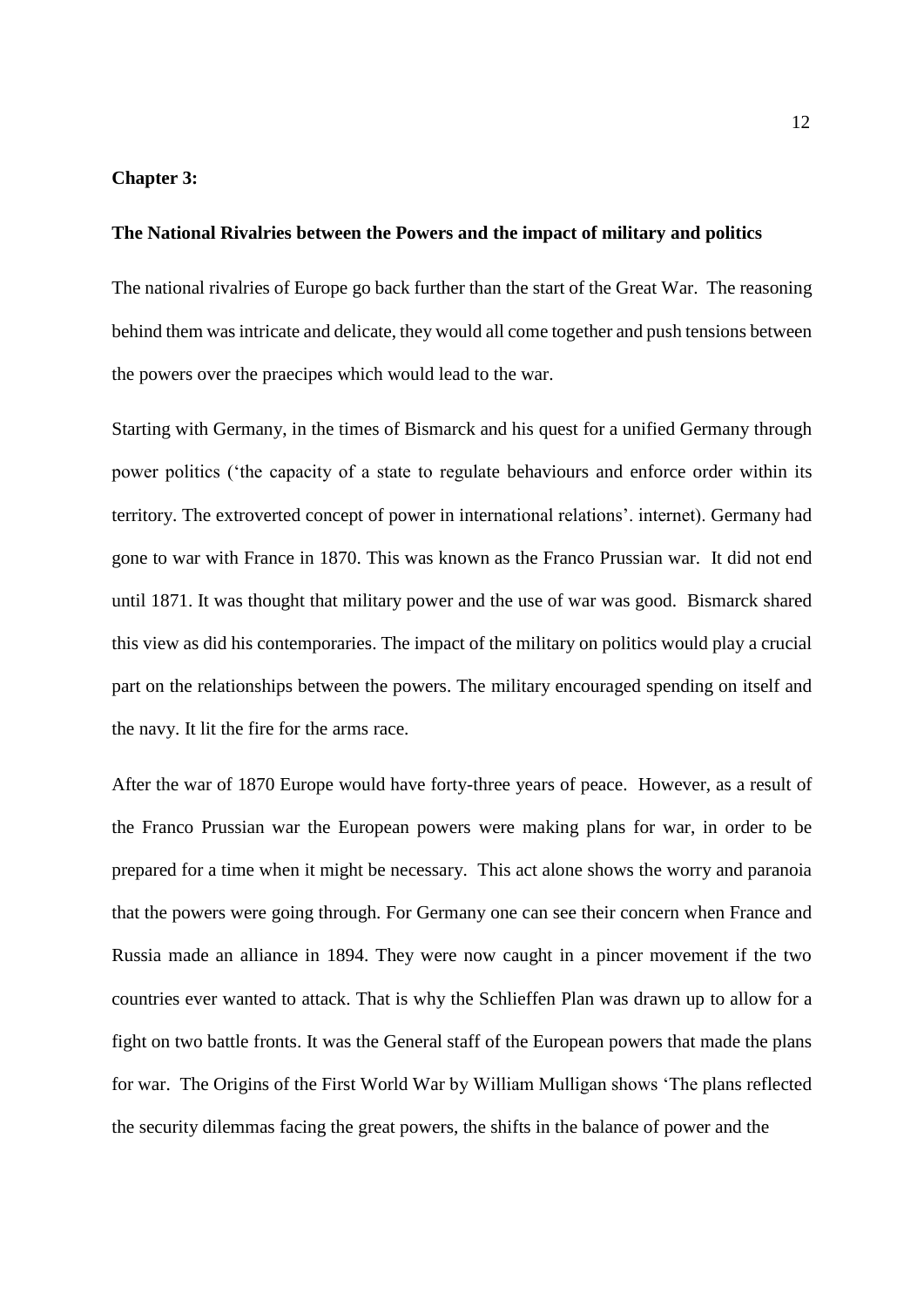changes in the constellations of great power alignments'. This means that the powers were keeping an eye on one another, on their shifts in power, their alliances etc.

The next country to look at to understand the power of military influence is Serbia. In 1903 its military led a coup which saw the deaths of the King and Queen. They surrendered afterwards to the government of national unity. The policies had started to change after this. They went from pro Austrian to pro -Russian. Now one might think that if it had not been for this coup, the politics that were in favour of Austria might not have changed and the Black Hand might not have had such an impact as it did. The Black Hand was led by the man who headed the coup, Dragutin Dimitrijevic. Originally its purpose was to take Macedonia. Macedonia was a territory that was part of the Ottoman Empire and was fought over by Serbia and Bulgaria.

(The map below puts into perspective the territories, their proximity and the likely hood of the other countries wanting to expand into it).



(Fig 4: Austrian, Ottoman Empires)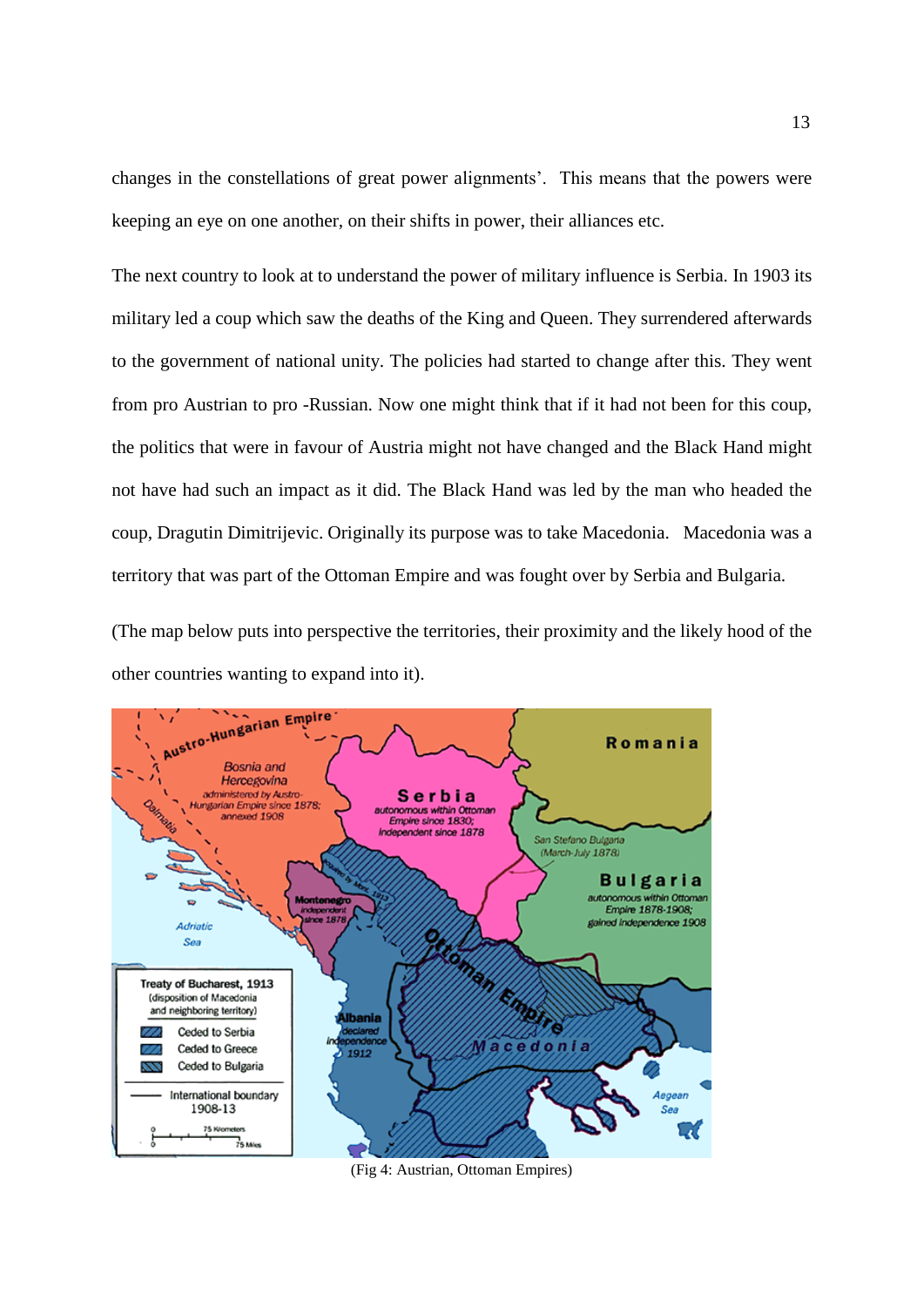In response to the Macedonia situation, a faction of soldiers based there known as the Young Turks revolted. They wanted to bring back the liberal constitution of 1876. This constitution focused on protecting Ottoman territories from external forces. Considering they had two outside countries fighting over one of their domains, one can understand the reasoning behind this act.

The influence of the military on politics can cause dramatic shifts on policies, as can be seen from the outcome of the Serbian coup. The General Staffs of Europe encouraging their countries to fuel military campaigns could only heighten the populations paranoia of going to war. These factors coupled with this being an imperialist time where fighting and taking territory was the norm, may explain to an extent why the powers thought that if war were to happen it would not last long or be any different from past wars they faced before.

In France the military influence was non-existent by comparison to Serbia and Germany. A coup was attempted by Déroulède but he was not backed by the rest of the military so it failed. Britain was influenced by the military but it was different from the others. The influence came from relationships made between officers and political leaders rather than coups. There are two examples of such relationships between military officers and politicians. The first example being Sir Jackie Fisher who got close to Churchill and Grey. He would slip information to journalists which would lead to the government feeling cornered on certain issues. The second example is Henry Wilson who made a connection with Arthur Nicholson (the Under -Secretary at the Foreign Office.). Through Nicholson, Wilson's viewpoints were seen by other politicians. He would become a prominent player in military planning before the outbreak of the Great War.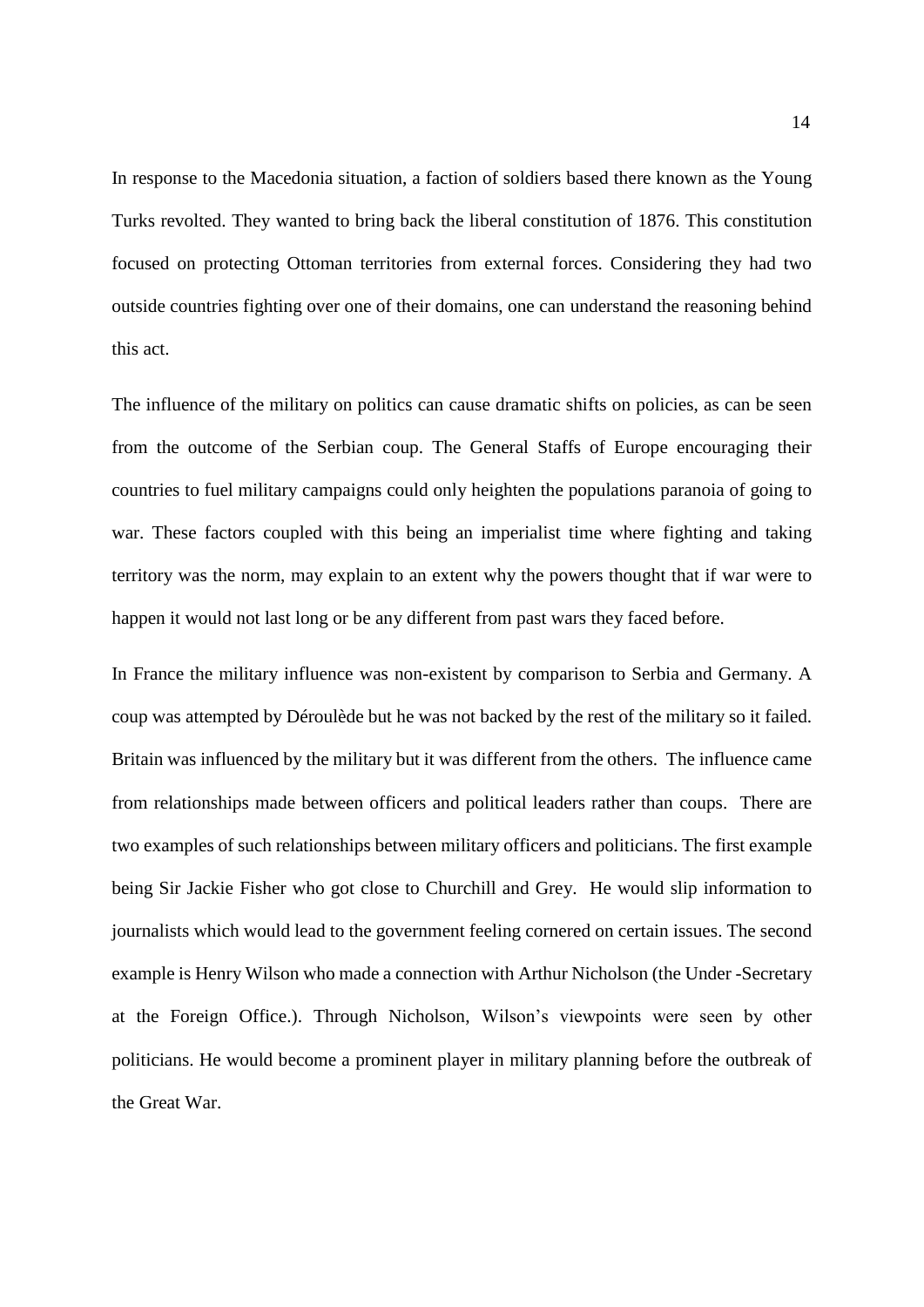Austria and Hungary had two General Staff offices, one for Austria and one for Hungary, and they could go straight to the Kaiser. In Austria one military figure in particular sticks out, Conrad who was chief of the General staff. He was a warmonger, who kept trying to convince Franz Josef to go to war. Franz Josef as well as his ministers kept denying Conrad every time he suggested launching a pre-emptive strike against a country.

It too can be said that Germany's leader/Kaiser Wilhelm II and Bismarck also kept a handle on the military just like Austria did. Their military, much like Austria's, wanted to start a war before someone else could get the advantage and attack them first. This speaks again of seeing enemies in the shadows that were most likely not even there.

However, it does not matter what the differences in military influences in the various powers were. What matters is the role they played in determining their countries policies both foreign and at home. The foreign policy led to too much military influence and aggressive stances being made. Attempts were made to take over territories and planning for wars on a scale that could only make the political side and its people too fearful of a possible attack. At home the military having too much say led to money being put into an arms race in what could only be called the battle of brinkmanship rather than investing more into domestic affairs. That said, one can argue the importance of the military view. Defence is a necessity and that is not going to change but what went wrong before the Great War was a lack of balance between the political and the military.

Mulligan does argue that the military, although influential in certain fields, was not the main cause of the Great War happening. That it was actually the political side that was the leading factor for Europe going to war. It can be seen that most of the politicians had a strong hold on their military. As far as can be seen they reigned them in at every turn, yet 1914 still happened,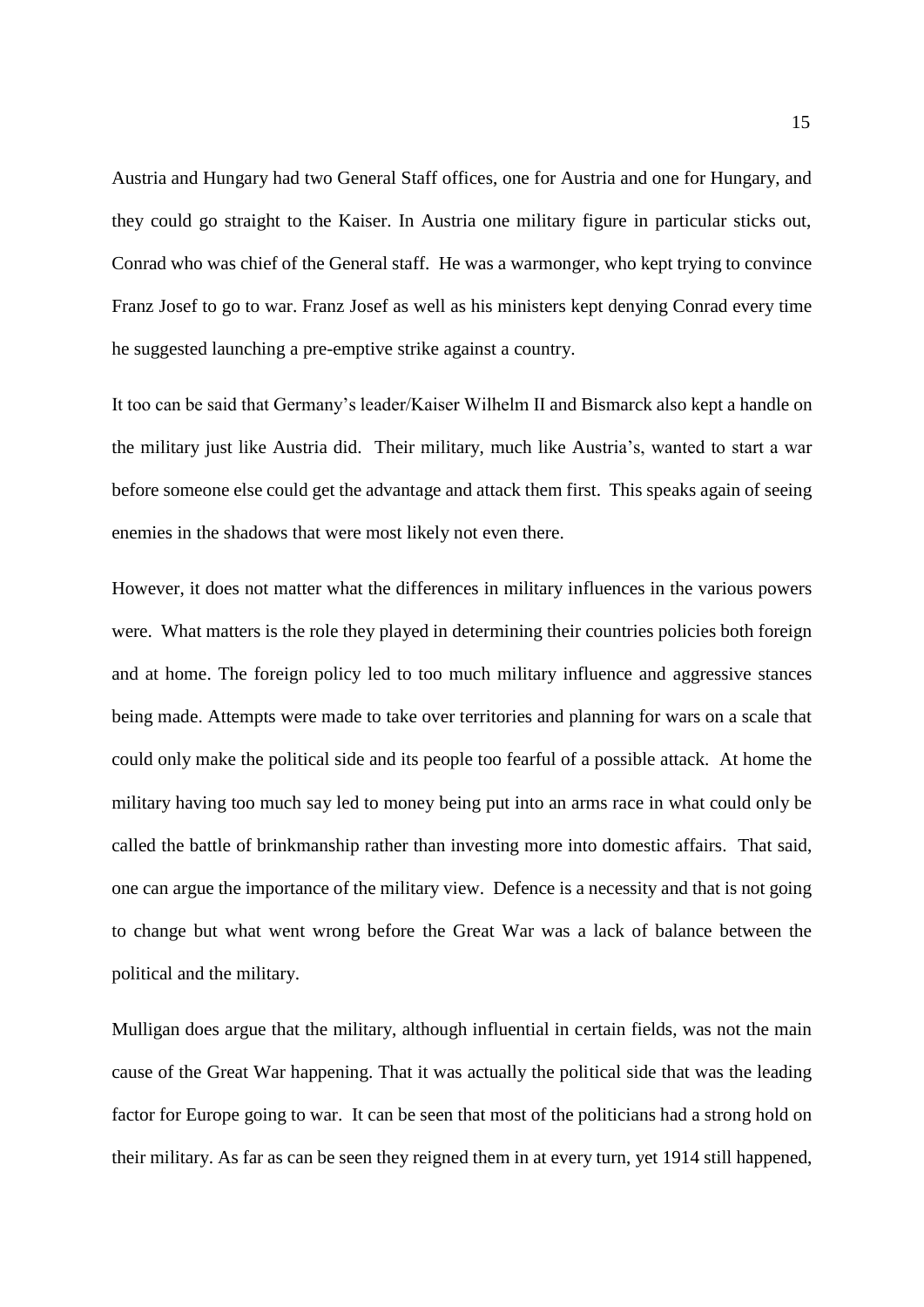why? It could be argued that it was a combination of politics and military and the time that this era was set in.

Here are the factors to consider when one thinks of Europe at this time:

1) The military of many of the various powers were either planning for war or vying for it by wanting to be the first ones to strike.

2) These empires were imperialist in their nature, warring and expansion was the accepted norm of the day.

3) The powers saw each other as competition, a threat to themselves. With every increase in one of the powers military or navy or new allegiance, was an increase in the other powers concern.

Does this chapter show any possibility that the Great War was preventable? Again this chapter shows the likelihood of war because conflict was a common approach to addressing political and military ambition. The military from many countries wanted to be the first aggressors. The politicians were not compromising enough with the other empires on territorial issues and they all acted without properly thinking about the consequences. Predicting backlashes or realising how bad the reactions could be was not given much thought.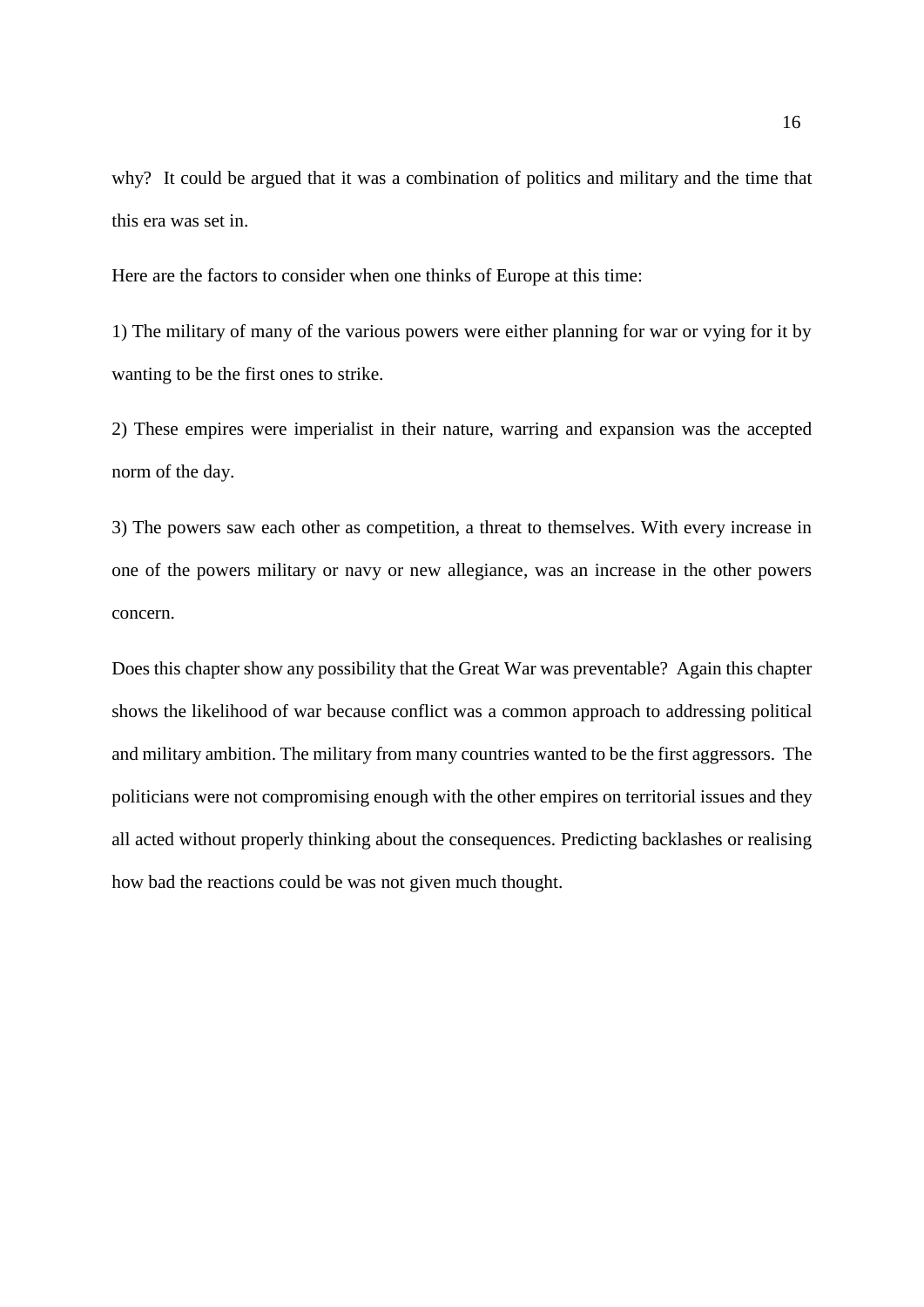#### **Chapter 4: What led up to the assassination of Archduke Franz Ferdinand?**

The following chapter will discuss the lead up to the Archduke Franz Ferdinand's assassination. It will also go into Austrian, Hungarian and Serbian tensions to give a background to where the Serbian extremist groups such as the Black Hand came from and why they had such an impact.

It is known that Archduke Ferdinand's assassination was the final straw that would drag all the European powers into war. His death was the result of an extremist Serbian group, the Black Hand (meaning union or death) whose origins were briefly discussed in chapter three. Its head was Dragutin Dimitrijevic, an extreme nationalist. He was the same man who led the military coup of 1903. One could make the argument that if the government tried to get a handle on the Black Hand or at least remove known military members from their ranks that had affiliations with the group, then perhaps it would not have had influence in political matters or get its opportunity to take out Austria's heir.

However, there is a counter argument to be made and it can only be seen by going into Serbian history.



17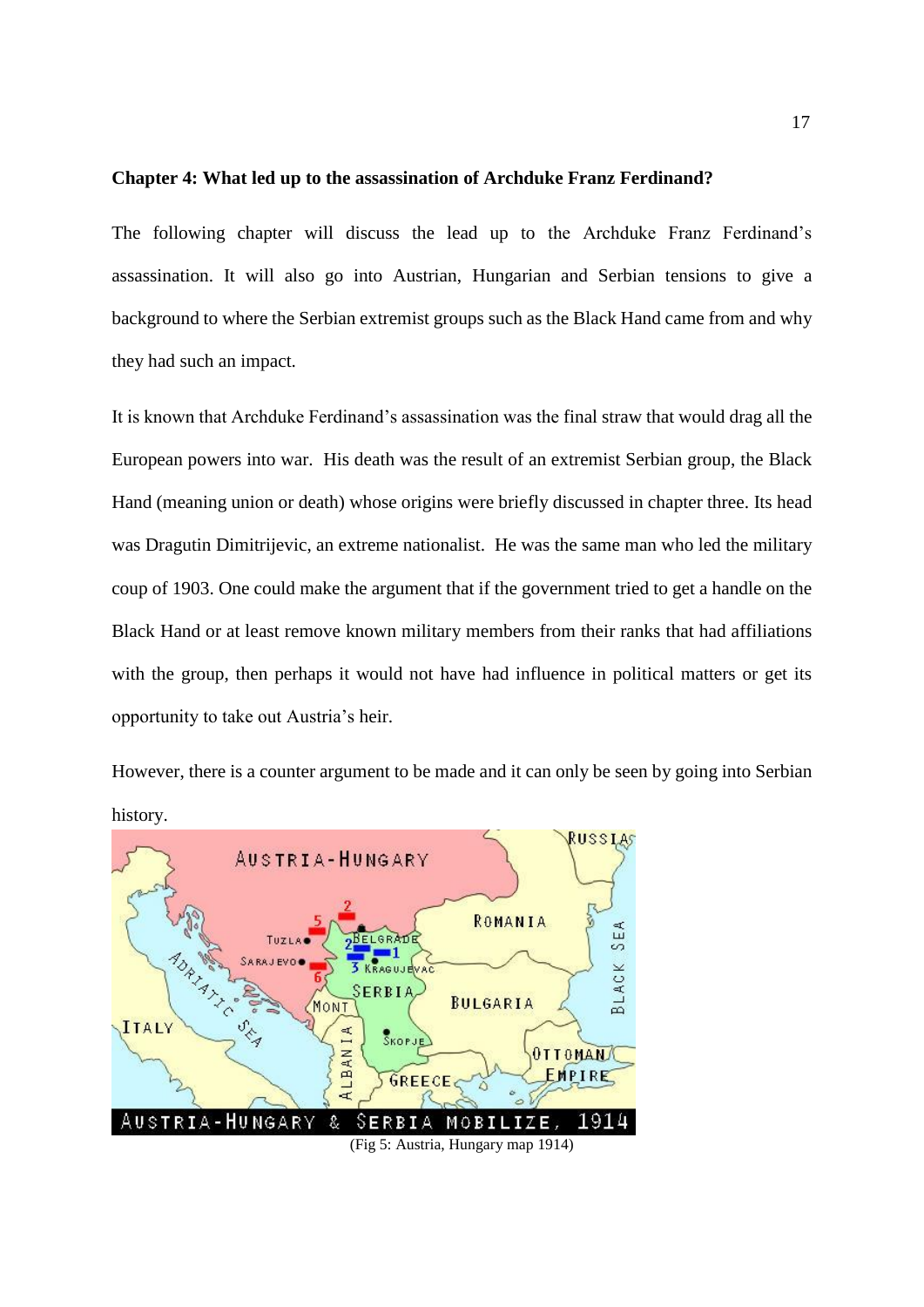Serbia has had a long history of being conquered by other empires from the Romans in the second century to the Ottoman Empire in the fourteen hundred's. It was in 1878 that Serbia was seen as an independent state. King Obrenovic established close trading ties with Austria which would result in Serbia becoming economically dependent on them. This did not please many people and things became worse when King Obrenovic was replaced by his son Alexander who brought back autocracy to his country when it had become used to being an auto democratic state. This explains the coup of 1903 and the death of King Alexander by the military and subsequently why they were not punished for doing so. The throne was given to Prince Peter from the Karageorgevic region. His rule was very different from Alexander and his father. King Peter went on to make a constitutional democracy, to make Serbia economically independent of Austria through trading with other countries such as France and Russia etc. Although this can be seen as smart on Serbia's part, it was not well liked by Austria Hungary. They responded by issuing economic sanctions. This once again brings to the fore the importance of economy to the powers.

There were territories with people of Serbian and Slav origin in both the Ottoman and Austrian empires. Groups in Serbia wanted to take them back. This shows the underlying tension between Serbia and Austria Hungary before the Archduke Ferdinand's assassination ever happened. Austria Hungary then fully incorporated Bosnia and Herzegovina into itself, a statement that could only anger Serbia.

To understand why the Great War happened one must keep going back to the main question, what were the histories of all these countries in Europe? They did not all start off the same, in thinking, in culture, in concepts. Yes, they shared similarities such as imperialist expansion. How they came about was different from each other. England, one of the longest ruling empires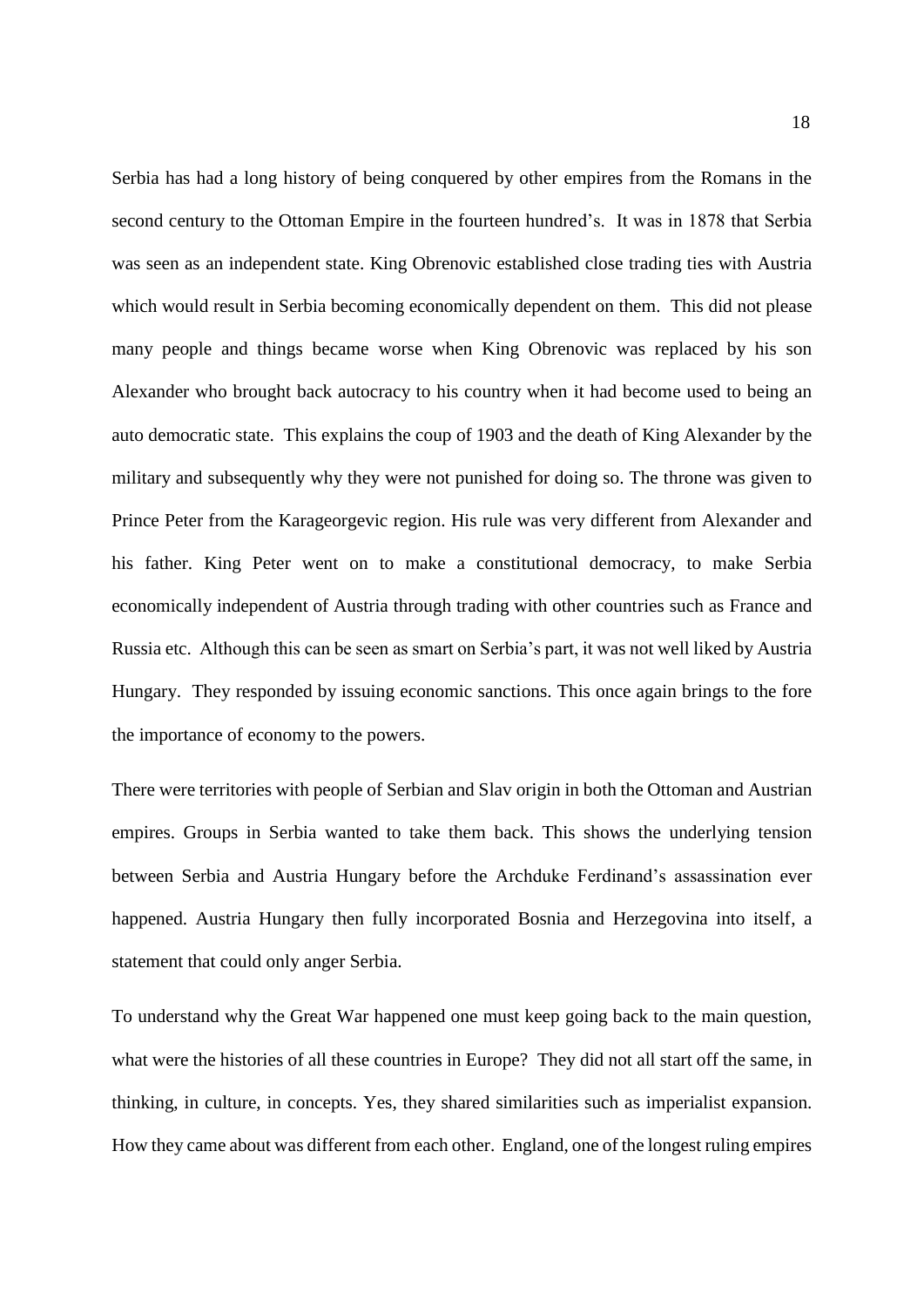could not understand what it would be like to be one of the colonies they took over. On the other-hand, Serbia knew all about being taken over and fighting to establish itself as independent. These are just two examples that show that powers which do not try to understand one another or willingly choose to turn a blind eye for their own gain, can cause avoidable wars.

In June of 1914 the Archduke Franz Ferdinand was shot in Sarajevo by a member of the Black Hand. If Austria Hungary ever wanted a reason for war, this act even though done by an extremist group with no official government sanction by Serbia would have been enough for the Austrians. 'Austria issued an ultimatum to Serbia which, in the extent of its demand that the assassins be brought to justice effectively nullified Serbia's sovereignty.'<sup>12</sup> This ultimatum from the sounds of it failed to recognise Serbian independence. As discussed in chapter one, Serbia and Russia had a treaty which meant Russia would support Serbia if it was needed and we know the escalation that followed.

One thing that becomes clear while researching this topic is territorial desire and paranoia of losing territory played a deciding role in the start of the Great War. All of Europe wanted to put their mark on this world and with that same desire came a worry that others would come along and take it. Evidence of this was seen with England's concern with Germany when she became a navel threat. It can also be seen with Germany's worry of France when she allied herself with Russia, knowing France could only be angry after the result of the Franco Prussian war. Of course Austria Hungary felt threatened by Serbia as she was becoming a more independent nation and had groups within the country demanding Serbian territories be returned. It can be seen that to protect themselves, the powers tried to make tactical alliances

**.** 

<sup>12</sup> Firstworldwar.com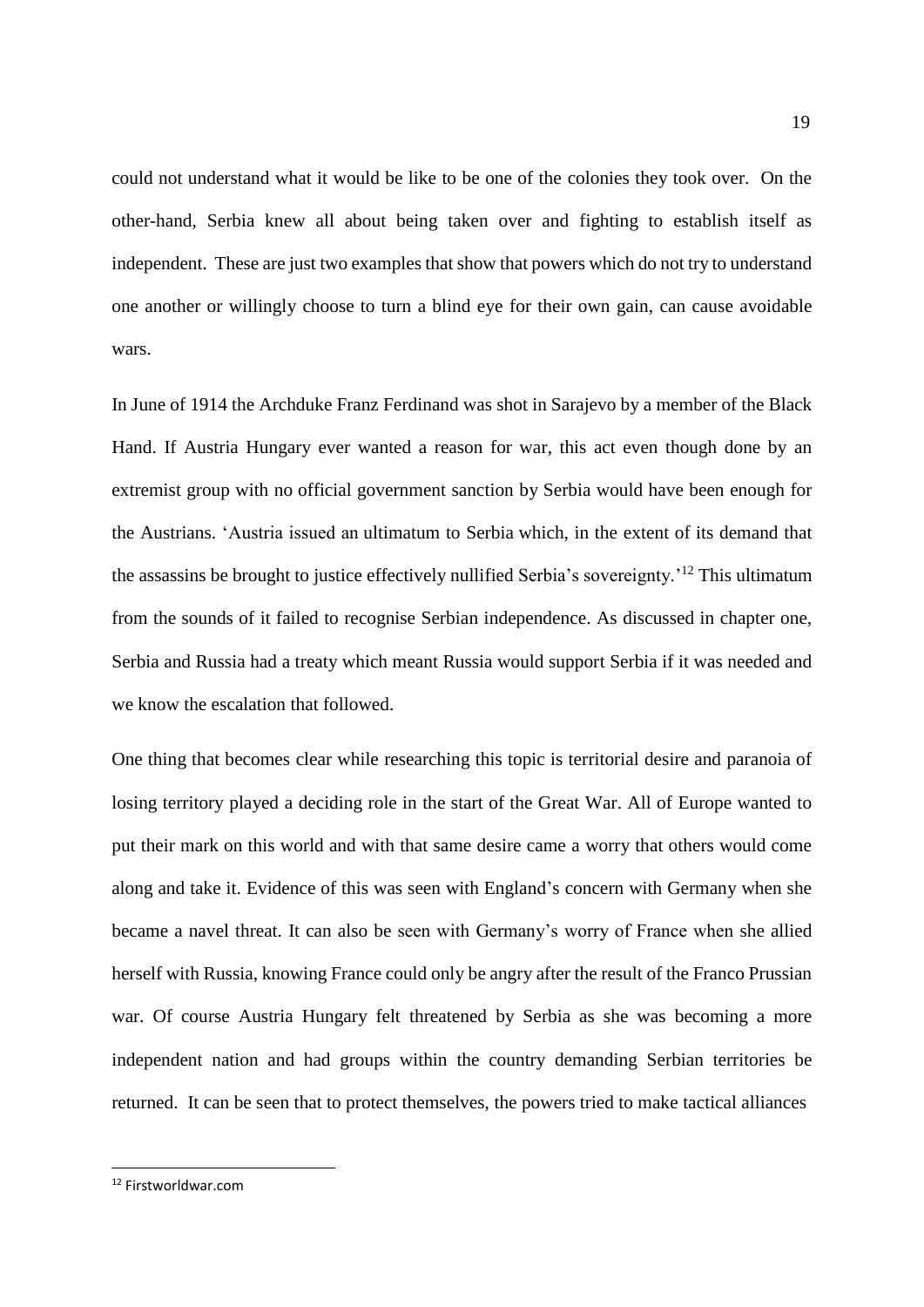that would, if war broke out, result in a quick and decisive resolution. However, those plans did not work and instead of the war lasting a few months, it would go on for four years. Something not seen by all concerned.

Looking at this chapter, could the Great War have been prevented? A lot of communication would have needed to be established. No negotiation took place on possibilities for boundary and border changes. Aggressors took what they wanted. That said, this was not exactly a diplomatic time, it was autocratic and autocratic democratic period. Europe was still some way away from becoming the type of democracy we see today and even that has not been perfected yet. A modern day example to illustrate political domination is Russia and Ukraine. Part of Ukraine wants to go back to Russia as it was once part of that nation but another part wants to stay sovereign and one day join the EU. It is safe to say that the full lesson from the Great War has not been learnt yet.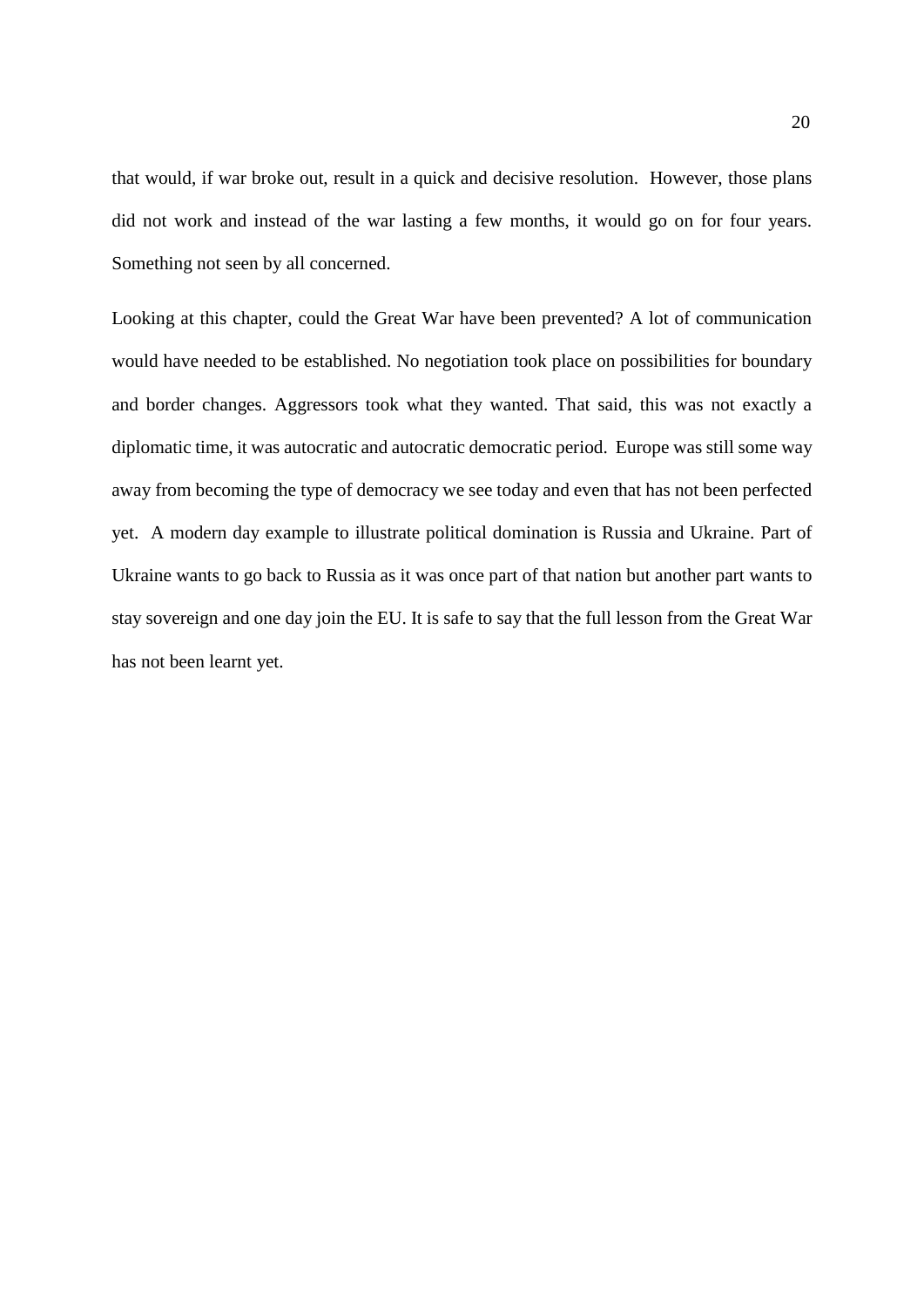#### **Chapter 5: Was there anyone who saw the war coming?**

This chapter will be focussing on whether there was anyone during this time who saw the Great War coming and if so, why were their concerns not listened too? There were three people of note who did see the war coming and they were Friedrich Engel's, Pyotr Durnovo and Ivan Bloch.

These men foresaw the war coming and not only that, but just how disastrous it would be to all those involved. First Engels, he was a German philosopher and a social scientist. He founded Marxist theory with Karl Marx and he co -authored the communist manifesto with him. This gives a little insight into the type of man he was. In 1887 Engels shared what he saw coming. To quote him 'world war of never before seen intensity if the system of mutual outbidding in armament, carried to the extreme, finally bears its natural fruits. Eight to ten million soldiers will slaughter each other and strip Europe bear as no swarm of locusts has ever done before. The devastations of the Third Years War condensed into three or four years and spread all over the continent: famine epidemics, general barbarization of armies and masses, provoked by sheer desperation; utter chaos in our trade, industry and commerce, ending in general bankruptcy, collapse of the old state... $13$ . This prediction of the outcome of the war finds its origins in Engels analysis of the consequences of the Franco-Prussian war of 1870-71. This conflict generated both the technological military advances and the nationalistic division of the working class which made the Great War possible.

This point was made twenty-seven years before the outbreak of the war and yet it did not do anything to sway future events. Pyotr Durnovo also saw things to come. He was a Russian

**.** 

<sup>13</sup> http://akarlin.com/2010/05/great-war-prophets for all quotes in this chapter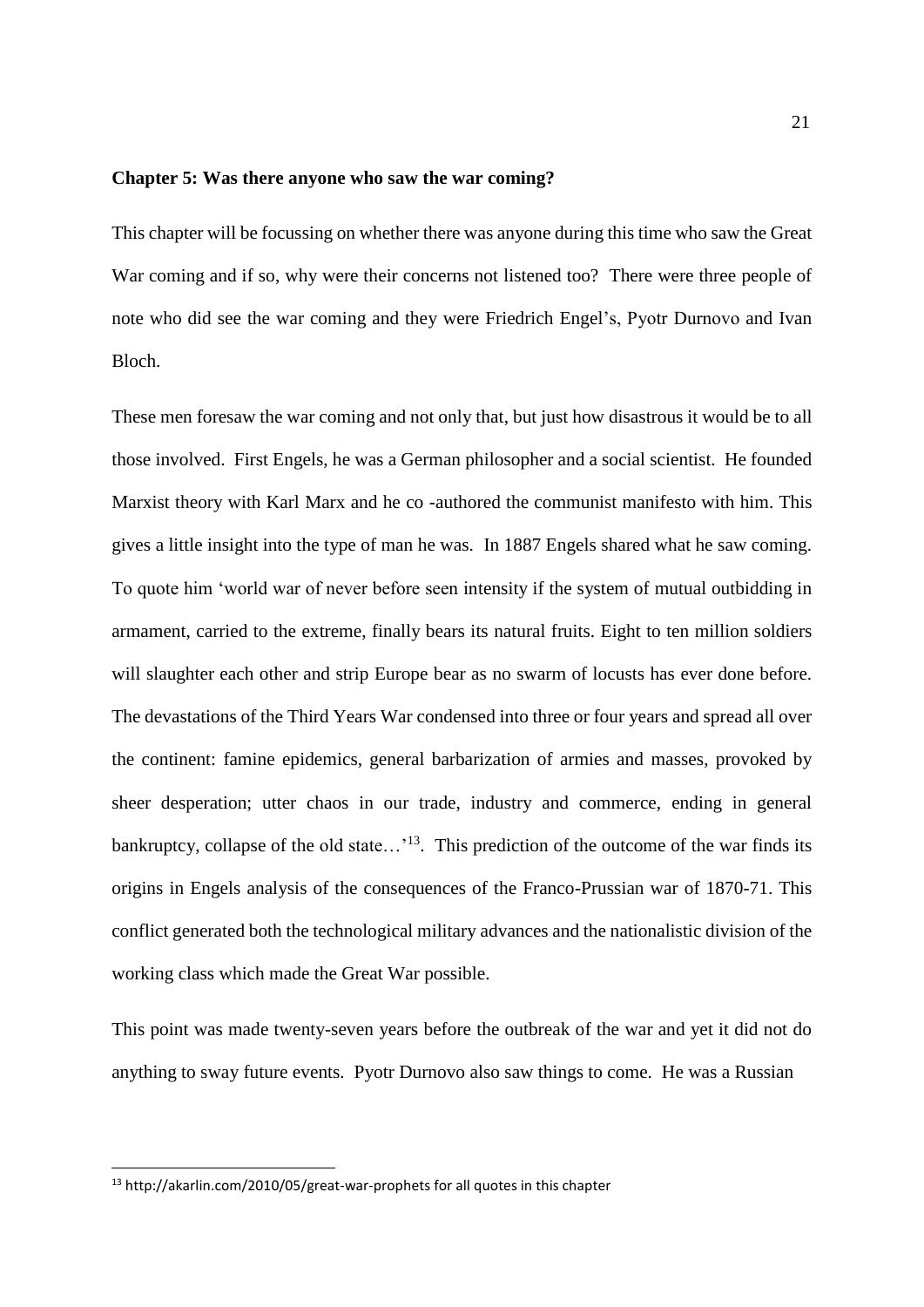conservative nationalist and a minister who gave his finding to the Tsar in 1914 of how bad it would be if Russia allowed itself to go to war. He outlines perfectly how the countries would align themselves. 'Italy, if she has any conception of her real interests, will not join the German side. Italy will remain neutral until the scales of fortune favour one or another side then, animated by normal political self -interest, she will attach herself to the victors, to be rewarded at the expense of either Russia or Austria. Of the other Balkan States, Serbia and Montenegro will unquestionably join the side opposing Austria.' Low and behold that was the exact layout. He goes on to discuss how Russia was not militarily ready for such a war, that their railways although strategic in their placing would not cope in a time of war and also technologically they were behind the other powers. Finally, he points out how economically damaged Russia would be if they lost the war. They would be dependent on foreign loans and their economy would be left destroyed. He saw the legislative institutions and intellectual parties being swept away in preference for extreme social revolution, which would be the communist revolution, which did happen. Durnovo got a lot right and yet, like Engels, it made no difference.

The final man to be discussed will be Jan Bloch. He was a financier and Warsaw banker. He studied modern industrial warfare which tells one a little of his knowledge base and where his ideas would come from. In 1877 he was appointed a member of the Russian Finance Ministry Scientific Committee and not only did he to see the war coming but he sent out a warning. He wrote a book in 1898 called 'The War of the Future in its' Technical, Economic and Political Relations'. This book talked about how the European powers defence would make winning a war very difficult and lead to many deaths. As seen earlier in this thesis his point makes perfect sense. All the powers had an arms race and were working on strategic alliances to protect themselves. They had constructed war plans and prepared for worst case scenarios. No one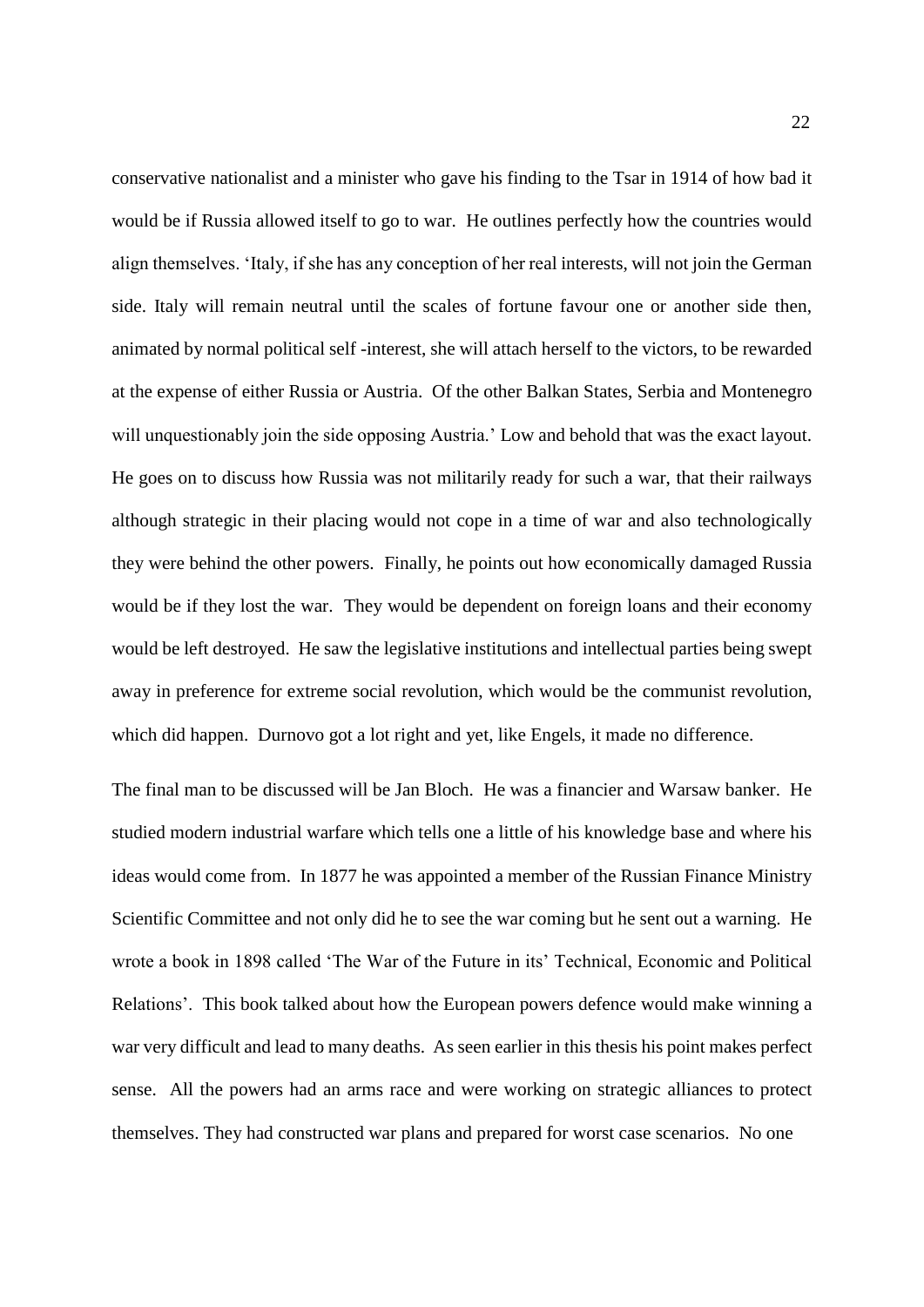country was more dominant than the other but many countries were capable of untold damage to each other. It was in 1901 he addressed the Royal United Service Institution in Whitehall, England. He was a man who saw arbitration as the way of handling clashes between countries. An interesting idea, an advanced form of haggling but would it have worked? No, he does not take into account human nature and it most likely wouldn't have worked for that time anyway due to the heavy imperialist thinking of taking what one thinks is due to them. However, he does get the changed approach to warfare correct, regarding the changes made to weaponry like the rifle being able to fire repeatedly rather than one shot at a time. Most impressively he saw the use of trenches coming. Many were under the assumption that the Great War would be fought with artillery much like many if not all previous wars before it, so it would not last long. That thought however, is now seen for how wrong it was. Bloch warned that the powers would be stuck in slow grinding trench warfare that would never make great advances resulting in four years of going back and forth and lasting damage to the various economies.

These are just three examples and there are probably more of people who saw the War coming. From a philosopher academic, Engels, to a minister like Durnovo and an economist like Bloch, men from different fields who for the most part saw the same picture and were dismissed by pretty much everyone around them. What this section demonstrates is that there are people who always see something coming. Another example of such foresight would be the terms of the treaty of Versailles after the Great War where economist Keynes foresaw great problems for Europe with the severe punishment given to Germany. However, he too was not listened to and his views not recognised until much too late.

What does this say in regard to our question, could the Great War have been prevented? It seems to say that despite the obvious signs made by insightful people be they of political,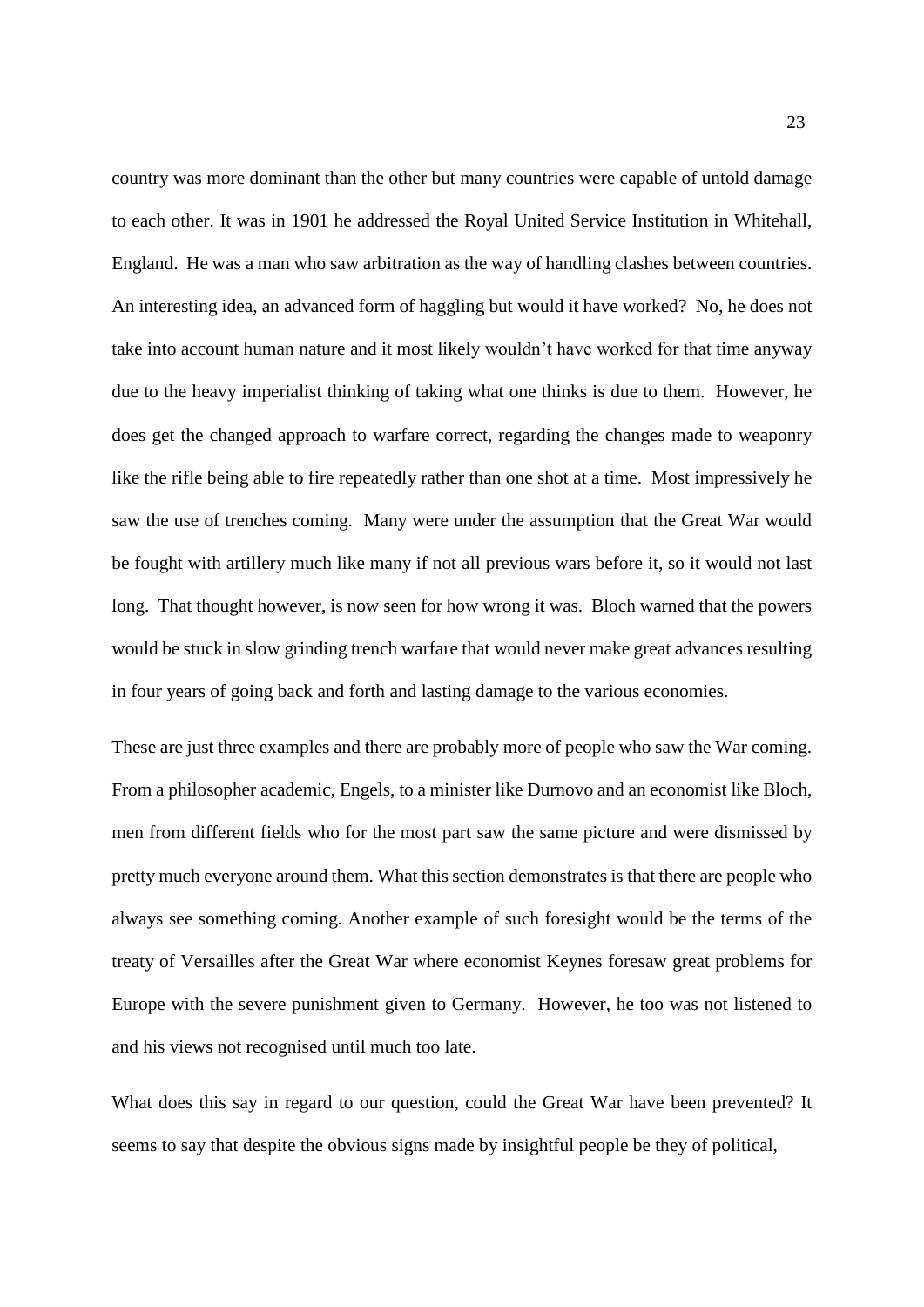economic or of philosophical background, the military and those of high political station do not appear to take the warnings on board. It speaks to an arrogance that the Empires seemed to be under about themselves. Delusions of old still existed, that wars only lasted at most a year and the victors reap great gains at the end of it. As is known today though that did not happen. It resulted in four years of fighting, economic desolation for all those concerned both victors and losers. Yes, some suffered far more so than others, Germany being the primary example with how she was territorially taken apart and economically crushed with reparations but all the powers took a massive blow. All economies were hit hard as seen with their dependence on the United States for loans which one could argue would trigger the great depression in America and subsequently cause great economic issues for Europe. Ultimately there are always warnings, signs of things to come and people with ability to predict them. What needs to happen for prevention is simple, they need to be listened to.

This chapter shows the Great War could have been prevented if the people in high positions actually listened to those who could see the domino effects in economic and political policy. There are always those perceptive enough to see when an economic downfall is coming and usually well in advance. If they were listened to, something might have been done to rectify the situation.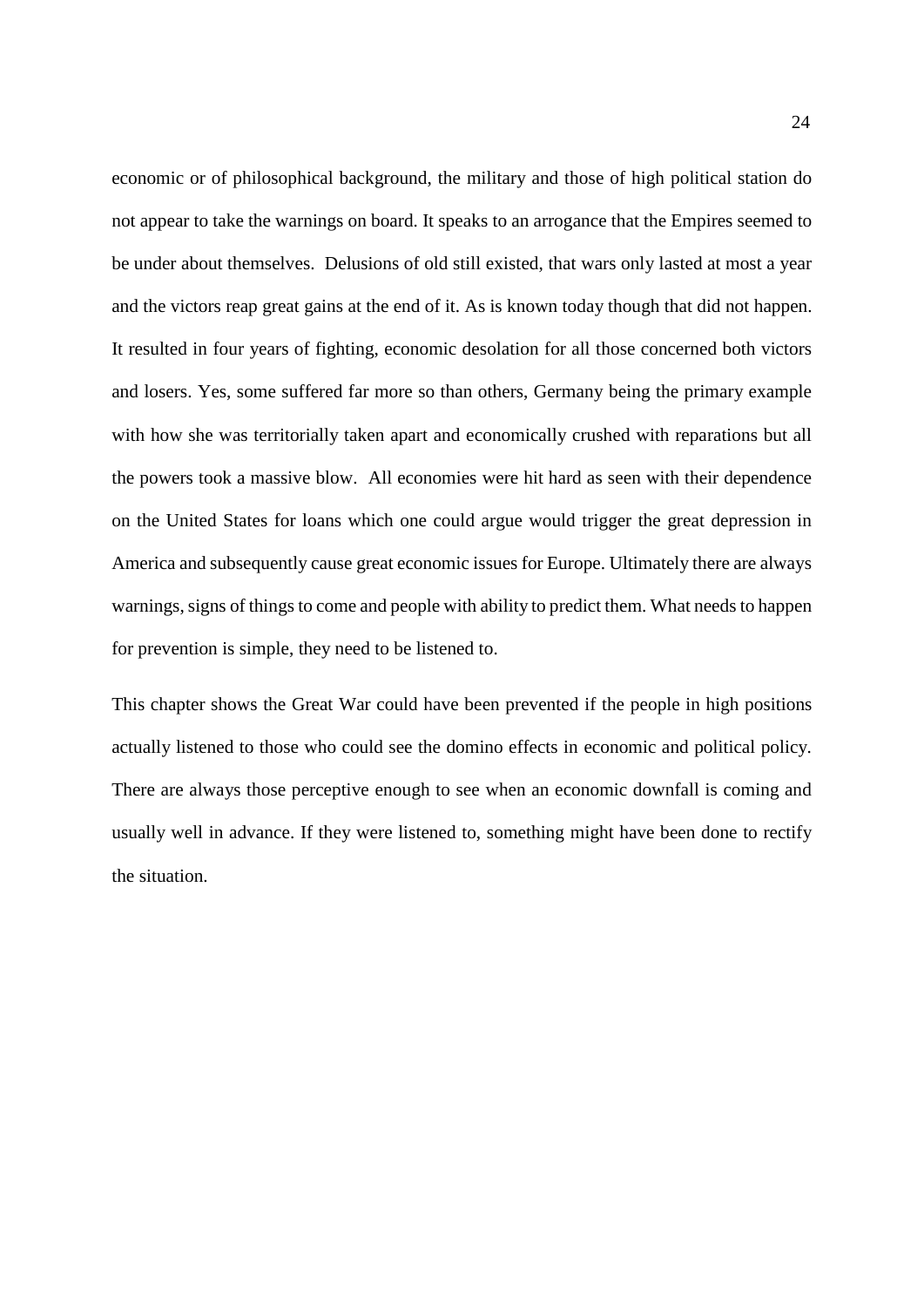#### **Chapter 6: What lessons from the war can be learned today?**

What researching the Great War has shown was that there were warnings from the outset. From the draw up of alliances which in a way served as a doubled edged sword for countries that hungered for an excuse for war, to the economic situation that plagued Europe at that time, the national rivalries between empires that all sought expansion though conquering territories and defending said territories from being taken back. The paranoia showed itself through alliances that were made and the increase in army and naval preparations and war plans. People were predicting this war for many years before it happened and yet despite this knowledge no passive preventive acts were put into play from what can be seen. The Archduke's assassination was just the straw that broke the camel's back. War was inevitable and if he had not been killed something else would most likely have set things off.

The Great War can serve as a lesson though. It can teach humanity that nothing is more dangerous than holding grudges against each other and that through respect and understanding of each and everyone's histories we can have a chance of at least maintaining a long term peace. We may even be able to have successful dialogue between nations when tensions arise. After the Great War two thing's happened, one that would bring hope for Europe and one that would end up being a very decisive trigger for World War II. First the hope, with the end of the Great War the League of Nations came into being. Its' ideal was to join Europe together and make the countries reliant on one another through shared economic trading so that no one would ever benefit form starting future conflict. Sadly, this idea was ahead of its time and as such even though put into place, not enough key players joined to make a difference. Amongst the nations which did not join were the US (whose leaders chose isolation instead of joining) and Germany (which was not allowed to join). It would eventually evolve to become the European Union of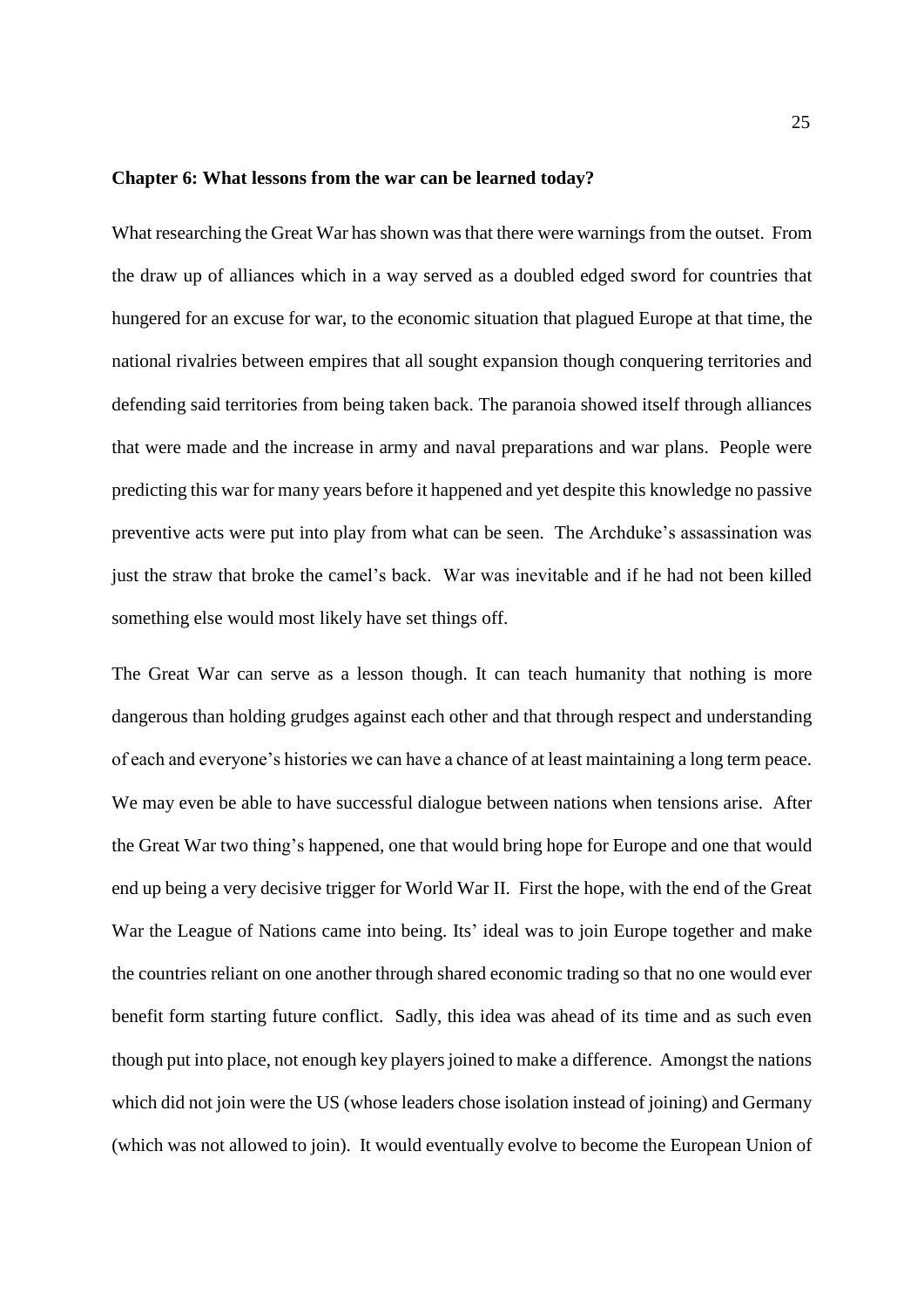which many countries have joined. One bad aspect however, was the handling of Germany after the Great War, with regard to the treaty of Versailles. This treaty served to not only punish Germany severely but ultimately ripple out to hurt all of Europe economically and later cause a second world war. Even though economists like Keynes had warned that punishing Germany would only punish Europe as well, he went unheeded much like his predecessors who foresaw the first war. The lesson is simple for us to learn, watch and listen to what the politicians and economists are saying not just in one country but in all. Open dialogue and willingness to compromise to end this cycle of aggression responded with aggression is required.

What this chapter shows again is the importance of paying attention to what happens in one country as this can affect other countries. Instead of a country thinking about what it can solely gain in the short term, the thinking needed to be what it could gain in the long term through successful relations with other nations. What is obvious about this time was the leaders lack of foresight, which cost them terribly.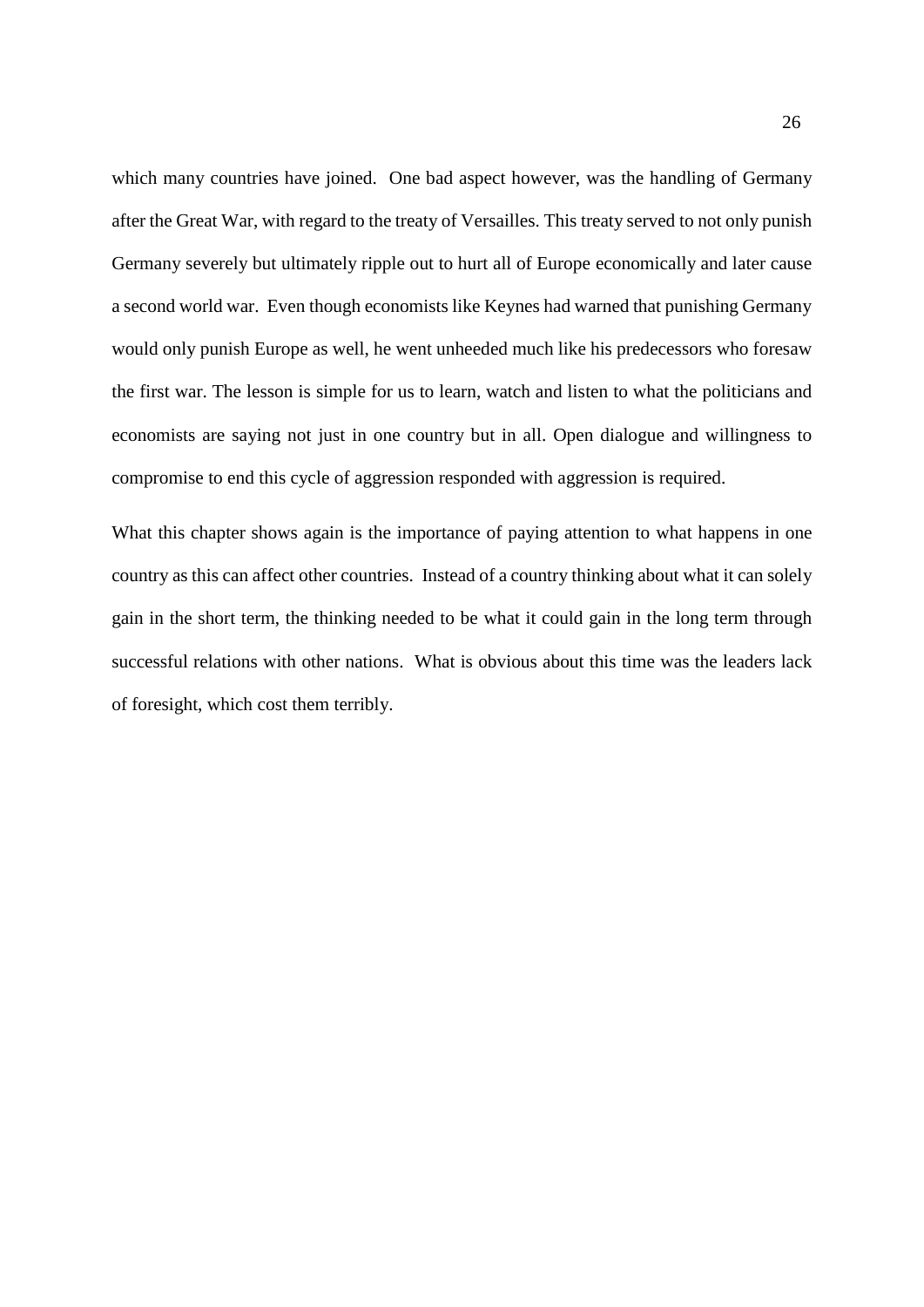#### **Chapter 7: Was there any attempt at communication before the war broke out?**

There were a couple telegrams between Wilhelm II of Germany and Tsar Nicholas II of Russia before the war broke out and after it started. This chapter will be dedicated to analysing these messages and why they did not have the peaceful resolution that was conveyed in them.

#### **'Tsar to Kaiser**

29 July 1914, 1 a.m. Peter's Court Palais, 29 July 1914 Sa Majesté l'Empereur Neues Palais

Am glad you are back. In this serious moment, I appeal to you to help me. An ignoble war has been declared to a weak country. The indignation in Russia shared fully by me is enormous. I foresee that very soon I shall be overwhelmed by the pressure forced upon me and be forced to take extreme measures which will lead to war. To try and avoid such a calamity as a European war I beg you in the name of our old friendship to do what you can to stop your allies from going too far.'<sup>14</sup>

The first telegram is from the Tsar asking the Kaiser for help in preventing the war and dragging all of Europe in too. That he will feel pressure from his country, Russia, to act if the situation becomes even more intense between Serbia and Austria. The wording is sympathetic towards the Serbians as the Tsar describes the situation as an 'ignoble war declared on a weak country'. He does not express any empathy for Austria over the

**.** 

<sup>&</sup>lt;sup>14</sup> Firstworldwar.com for all telegrams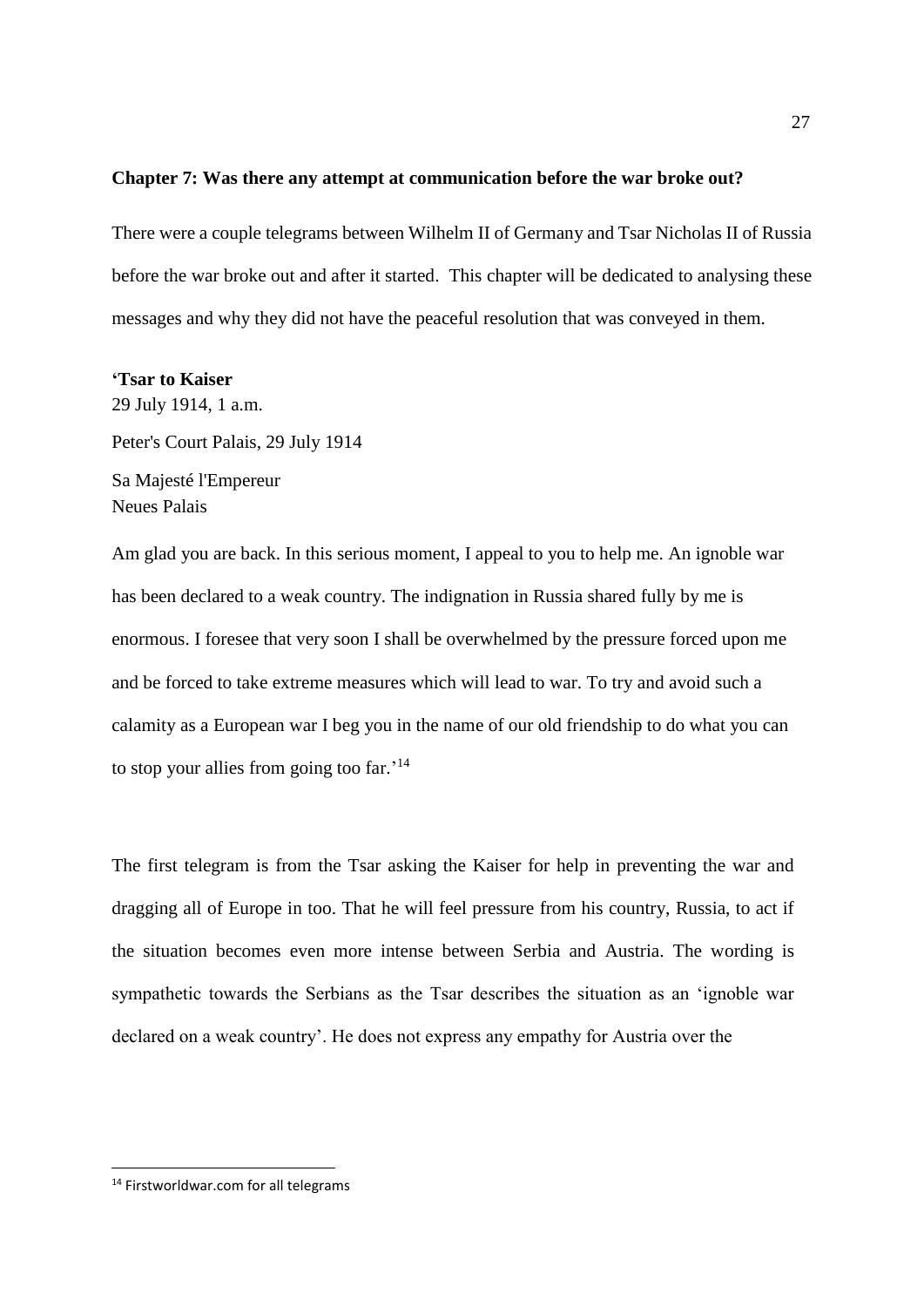assassination of Archduke Ferdinand, which is something of note if one is to see both sides of a dispute clearly and with a non –bias view point.

## **'Kaiser to Tsar**

29 July 1914, 1.45 a.m. (this and the previous telegraph crossed)

#### 28 July 1914

It is with the gravest concern that I hear of the impression which the action of Austria against Serbia is creating in your country.

The unscrupulous agitation that has been going on in Serbia for years has resulted in the outrageous crime, to which Archduke Francis Ferdinand fell a victim. The spirit that led Serbians to murder their own king and his wife still dominates the country.

You will doubtless agree with me that we both, you and me, have a common interest as well as all Sovereigns to insist that all the persons morally responsible for the dastardly murder should receive their deserved punishment. In this case politics plays no part at all.

On the other hand, I fully understand how difficult it is for you and your Government to face the drift of your public opinion. Therefore, with regard to the hearty and tender friendship which binds us both from long ago with firm ties, I am exerting my utmost influence to induce the Austrians to deal straightly to arrive to a satisfactory understanding with you. I confidently hope that you will help me in my efforts to smooth over difficulties that may still arise.

Your very sincere and devoted friend and cousin

Willy'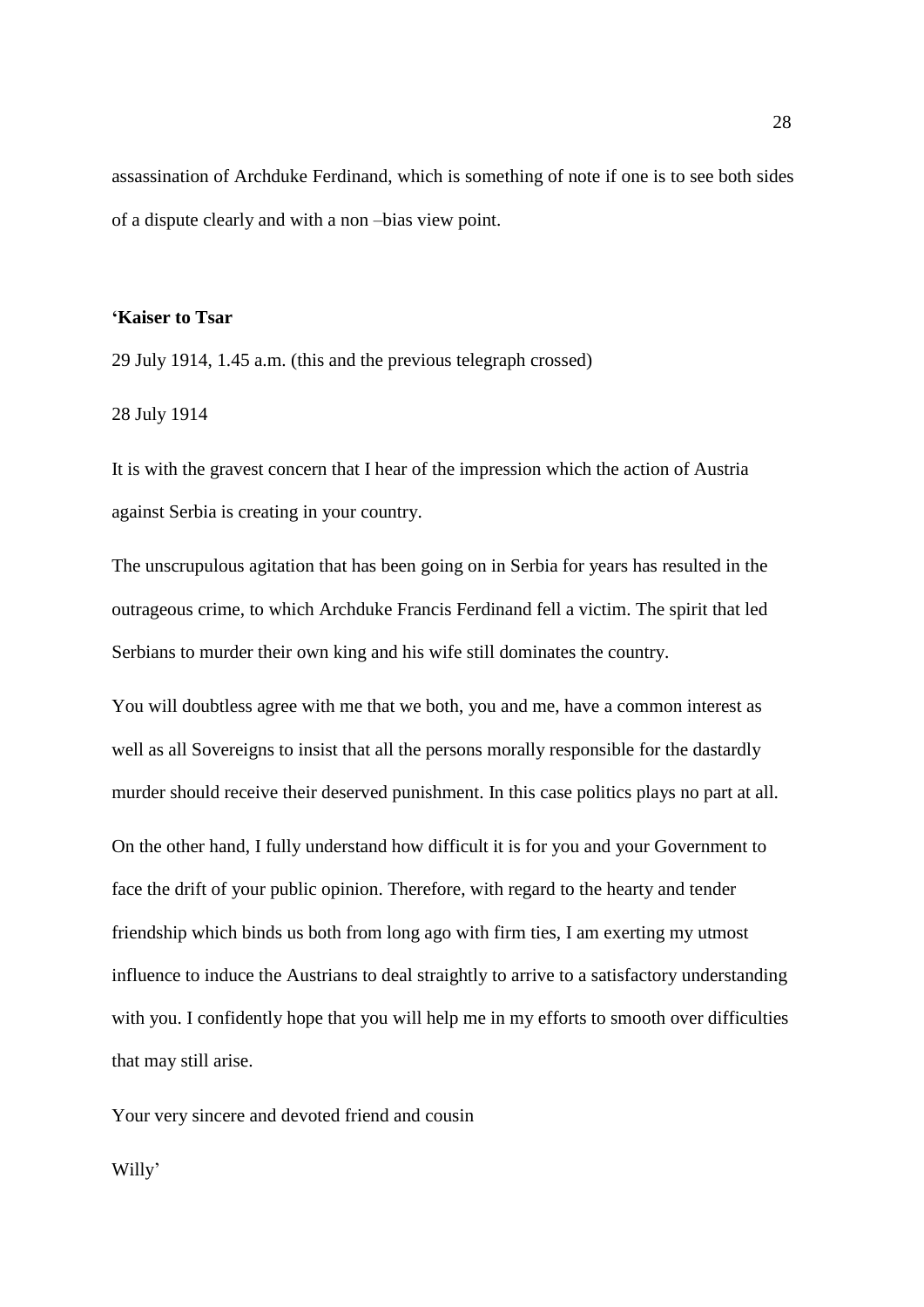The second telegram is from the Kaiser. It shows respect for the situation Russia finds itself in with having to support Serbia. However, just like the first telegram in which the Tsar did not show much thought for Austria, the Kaiser is quite negative of Serbia. Saying it has had 'unscrupulous agitation for years' 'the spirit that led Serbians to murder their own king and his wife still dominates the country'. This is an unfair statement, yes the people had been unhappy but they had reason to be, their King had taken back full power when Serbia was once a constitutional democracy country. Also it was not the masses that did the crime, it was a military coup. To brand all Serbians together shows the Kaisers natural bias. His bias was an understandable one though for one simple point. Wilhelm was a leader of the same stature that the King of Serbia was so it is obvious that he would find any sort of defecting bad. It did not matter that their new King, Peter was a better leader who achieved more for his country than his predecessor. The way in which he received his power would not be respected by other rulers who probably worried about their own people turning against them.

## **'Kaiser to Tsar**

29 July 1914, 6.30 p.m.

## Berlin, 29 July 1914

I received your telegram and share your wish that peace should be maintained.

But as I told you in my first telegram, I cannot consider Austria's action against Servia an "ignoble" war. Austria knows by experience that Serbian promises on paper are wholly unreliable. I understand its action must be judged as tending to get full guarantee that the Serbian promises shall become real facts. This my reasoning is borne out by the statement of the Austrian cabinet that Austria does not want to make any territorial conquests at the expense of Serbia.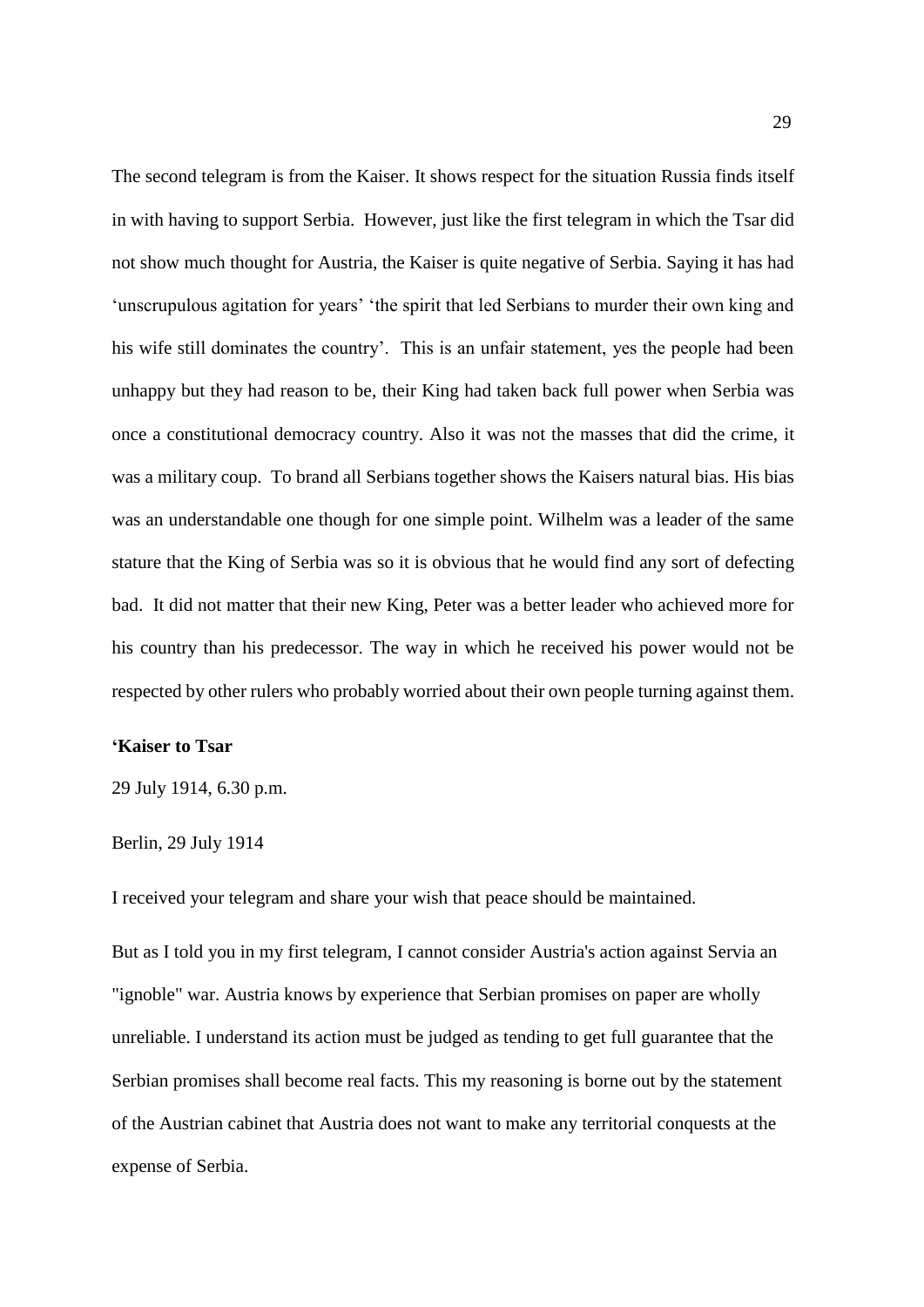I therefore suggest that it would be quite possible for Russia to remain a spectator of the austro-serbian conflict without involving Europe in the most horrible war she ever witnessed. I think a direct understanding between your Government and Vienna possible and desirable, and as I already telegraphed to you, my Government is continuing its exercises to promote it.

Of course military measures on the part of Russia would be looked upon by Austria as a calamity we both wish to avoid and jeopardize my position as mediator which I readily accepted on your appeal to my friendship and my help.

Willy'

This telegram from the Kaiser shows that he could not see this as 'ignoble war' by Austria the way the Tsar did. He speaks of Serbian promises not being good but that the Austrian cabinet did not want to make territorial conquests at the expense of Serbia. It is easy for the Kaiser to say Serbian promises could not be trusted but could the Austrians? This was the same country that had lands of Serbian and Slav origin and they had absorbed Bosnia and Herzegovina into its empire. What is to say they would have kept their promise not to take anything from Serbia? The tension was an understandable one between those two. The Kaiser talks about possible understanding between the Russian government and Vienna but understanding and communication are two different things. He also warns of Russian military mobilisation being seen as a threat.

#### **'Tsar to Kaiser**

29 July 1914, 8.20 p.m.

Peter's Court Palace, 29 July 1914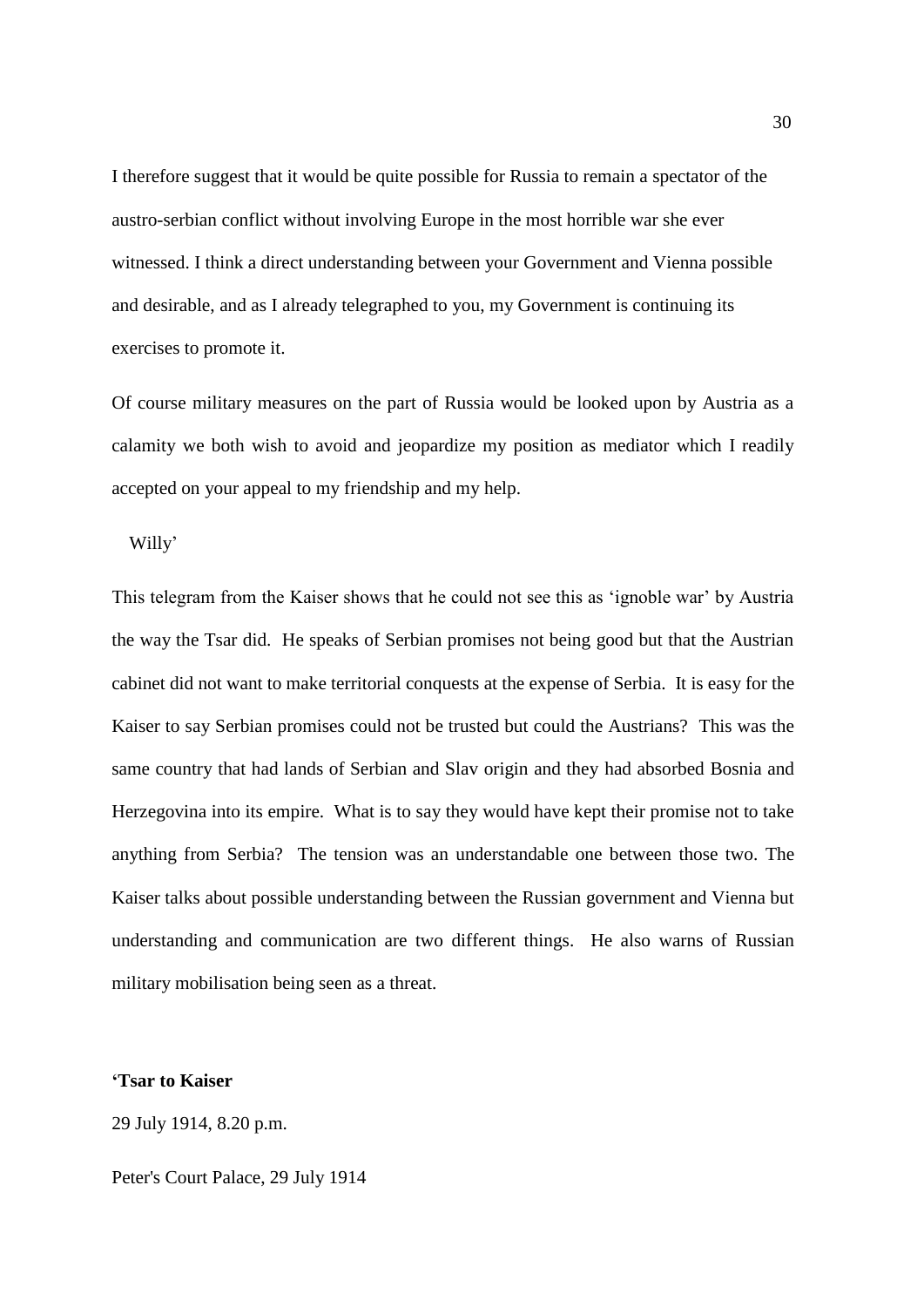Thanks for your telegram conciliatory and friendly. Whereas official message presented today by your ambassador to my minister was conveyed in a very different tone. Beg you to explain this divergency! It would be right to give over the Austro-Serbian problem to the Hague conference. Trust in your wisdom and friendship.

Your loving Nicky'

The Tsar mentions how the Kaiser's telegram and the message from his ambassador were different in tone. The reason for this could be as simple as the fact that the Kaiser and the Tsar were cousins. Of course the language would be more friendly and they would know exactly what the other meant as family tend to. The ambassador and minister did not have this kind of relationship so communication/tone would have to be different.

## **'Tsar to Kaiser**

30 July 1914, 1.20 a.m.

Peter's Court Palais, 30 July 1914

Thank you heartily for your quick answer. Am sending Tatischev this evening with instructions.

The military measures which have now come into force were decided five days ago for reasons of defence on account of Austria's preparations.

I hope from all my heart that these measures won't in any way interfere with your part as mediator which I greatly value. We need your strong pressure on Austria to come to an understanding with us.

Nicky'

By the time the Tsar received the previous message, the mobilisation of troops had already been decided. It was reactionary as Austria had begun to mobilise herself and Russia was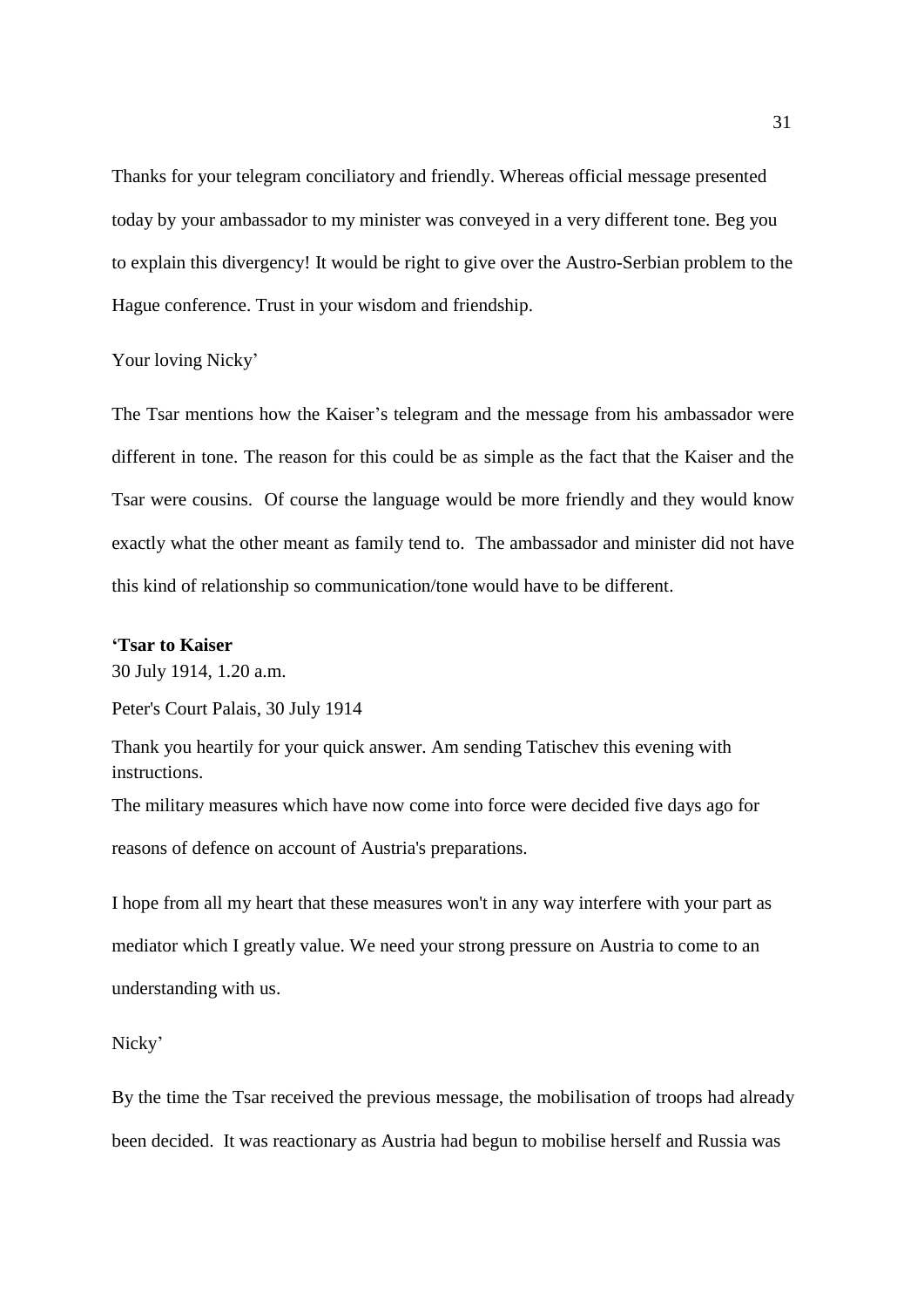bound in her treaty to Serbia to take action. However, the Tsar seemed to be supportive of the Kaiser's mediating with Austria in hopes of a resolution.

#### **'Kaiser to Tsar**

30 July 1914, 1.20 a.m.

#### Berlin, 30. July 1914

Best thanks for telegram. It is quite out of the question that my ambassadors language could have been in contradiction with the tenor of my telegram. Count Pourtalès was instructed to draw the attention of your government to the danger  $\&$  grave consequences involved by a mobilisation; I said the same in my telegram to you. Austria has only mobilised against Serbia & only a part of her army. If, as it is now the case, according to the communication by you & your Government, Russia mobilises against Austria, my rôle as mediator you kindly intrusted me with, & which I accepted at you[r] express prayer, will be endangered if not ruined. The whole weight of the decision lies solely on you $[r]$ shoulders now, who have to bear the responsibility for Peace or War.

#### Willy'

Things start to become very tense from this telegram on. The Kaiser now puts the prospects of war or peace completely on Russia. The Kaiser did not show any negativity towards Austria's decision to mobilise her troops. Again the natural bias is showing through. Of course Serbia was going to feel threatened at such an act and Russia was not really left much of a choice but to show support for her ally.

### **'Kaiser to Tsar**

31 July 1914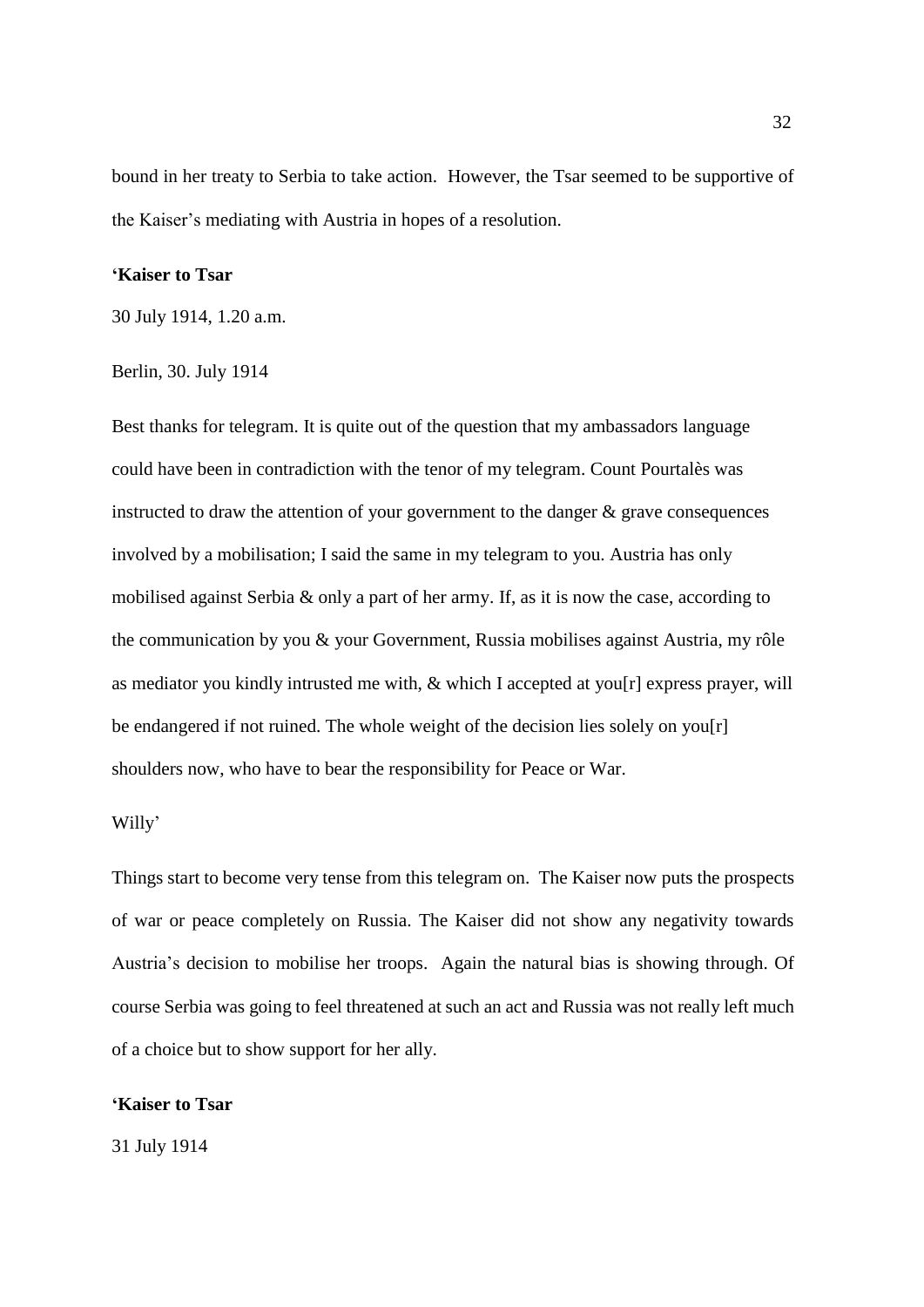#### Berlin, 31. July 1914

On your appeal to my friendship and your call for assistance began to mediate between your and the austro-hungarian Government. While this action was proceeding your troops were mobilised against Austro-Hungary, my ally. thereby, as I have already pointed out to you, my mediation has been made almost illusory.

I have nevertheless continued my action.

I now receive authentic news of serious preparations for war on my Eastern frontier. Responsibility for the safety of my empire forces preventive measures of defence upon me. In my endeavours to maintain the peace of the world I have gone to the utmost limit possible. The responsibility for the disaster which is now threatening the whole civilized world will not be laid at my door. In this moment it still lies in your power to avert it. Nobody is threatening the honour or power of Russia who can well afford to await the result of my mediation. My friendship for you and your empire, transmitted to me by my grandfather on his deathbed has always been sacred to me and I have honestly often backed up Russia when she was in serious trouble especially in her last war.

The peace of Europe may still be maintained by you, if Russia will agree to stop the military measures which must threaten Germany and Austro-Hungary.

#### Willy'

This telegram feels like a plea from the Kaiser, again saying it is all up to Russia to back down. He lays on a responsibility on Russia which could not be solely theirs. The Kaiser expresses that he will not be blamed for the war. Sadly, and unfairly as time would progress he and his country would take the blame. It was everybody's fault though, when they used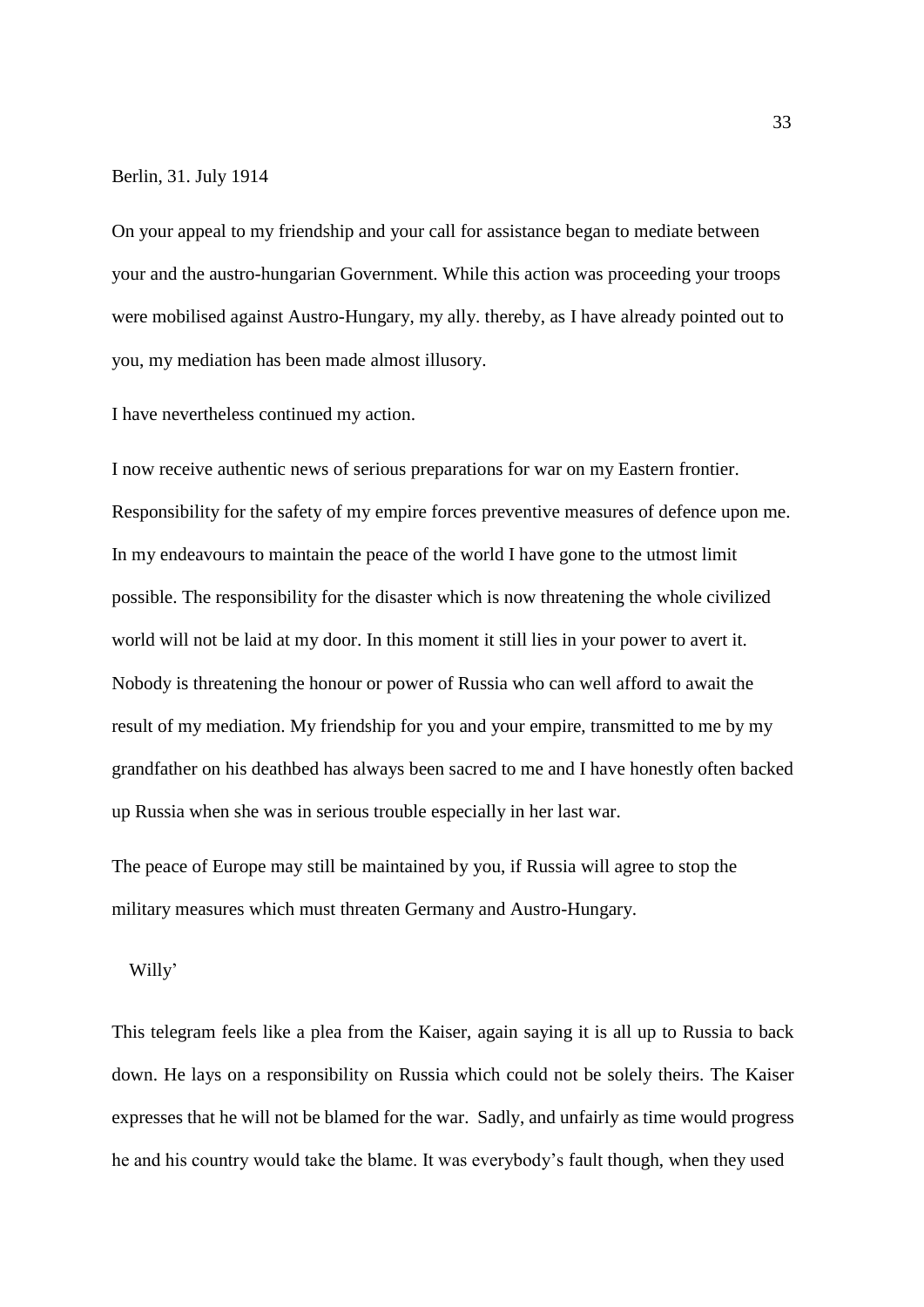intimidation through mobilisations as a solution. Feeling attacked even before the shots have been fired is extremely dangerous.

## **'Tsar to Kaiser**

31 July 1914 (this and the previous telegram crossed)

Petersburg, Palace, 31 July 1914

Sa Majesté l'Empereur, Neues Palais

I thank you heartily for your mediation which begins to give one hope that all may yet end peacefully.

It is *technically* impossible to stop our military preparations which were obligatory owing to Austria's mobilisation. We are far from wishing war. As long as the negotiations with Austria on Servia's account are taking place my troops shall not make any provocative action. I give you my solemn word for this. I put all my trust in Gods mercy and hope in your successful mediation in Vienna for the welfare of our countries and for the peace of Europe.

## Your affectionate

## Nicky'

This message is clear, Russia had to mobilise because Austria had mobilised. The Tsar makes it clear that as long as talks are happening Russia will not make the first strike. These were defensive measures not offensive but it is easy to see how they could be interpreted differently by Austria and Germany or used as a reason for conflict by them.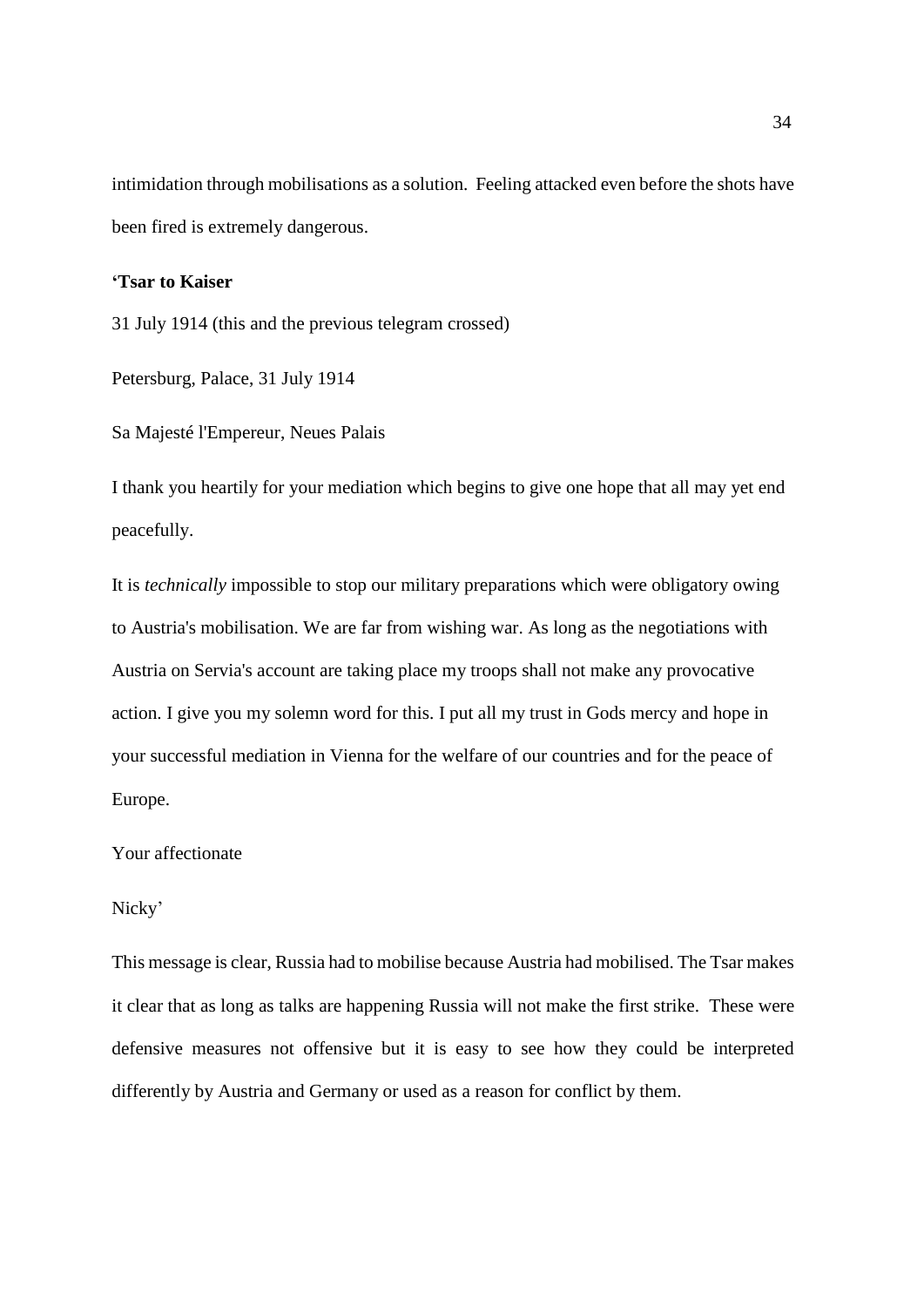## **'Tsar to Kaiser**

1 August 1914

Peter's Court, Palace, 1 August 1914

Sa Majesté l'Empereur

Berlin

I received your telegram. Understand you are obliged to mobilise but wish to have the same guarantee from you as I gave you, that these measures do not mean war and that we shall continue negotiating for the benefit of our countries and universal peace deal to all our hearts. Our long proved friendship must succeed, with God's help, in avoiding bloodshed. Anxiously, full of confidence await your answer.

## Nicky'

The Tsar showed respect for Germany's choice to mobilise as well but asked that he would not strike either just like the Tsar had. The telegrams as can be seen kept crossing. This made for inadequate communication at a crucial time.

#### **'Kaiser to Tsar**

1 August, 1914

Berlin, 1 August 1914

Thanks for your telegram. I yesterday pointed out to your government the way by which alone war may be avoided.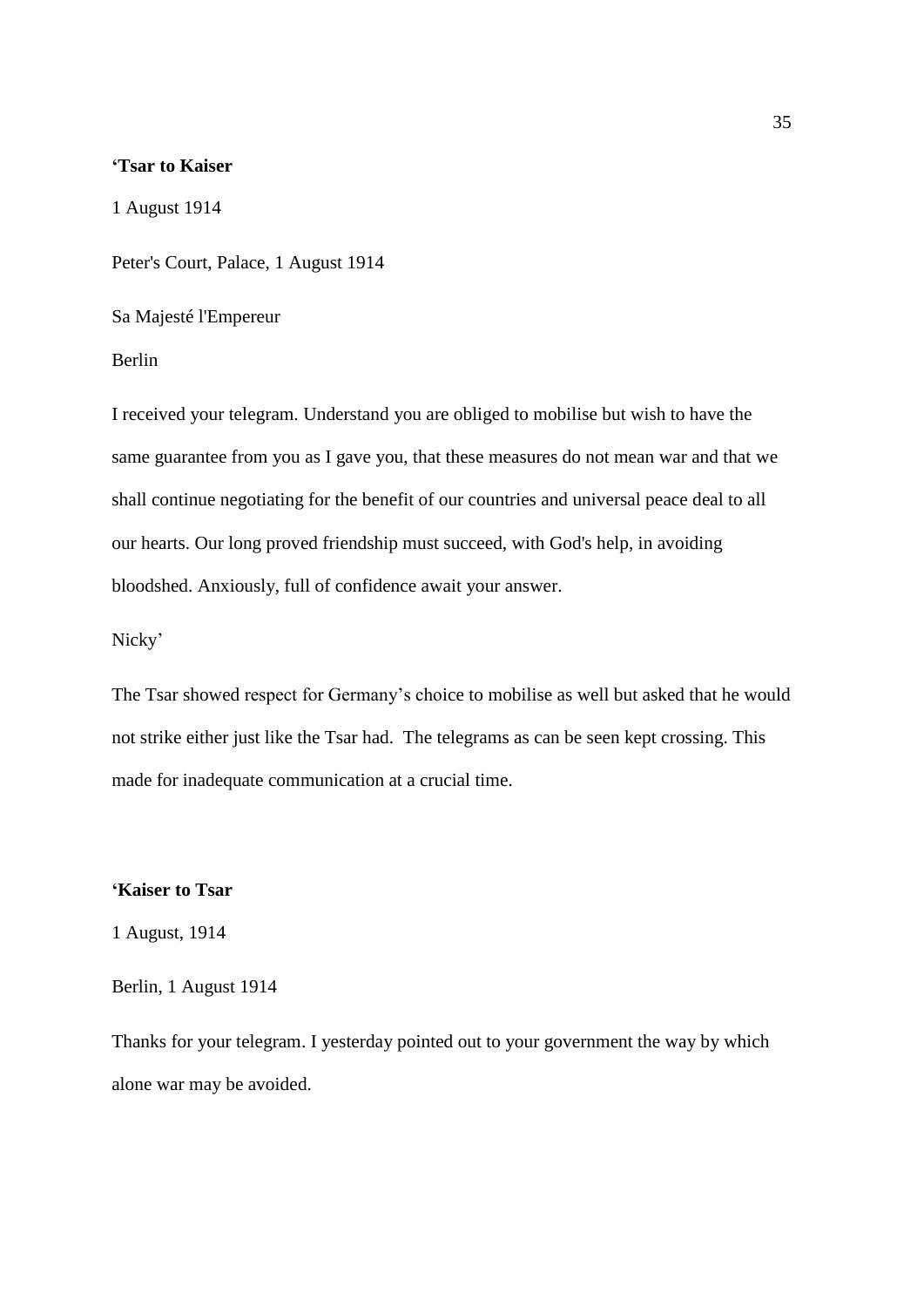Although I requested an answer for noon today, no telegram from my ambassador conveying an answer from your Government has reached me as yet. I therefore have been obliged to mobilise my army.

Immediate affirmative clear and unmistakable answer from your government is the only way to avoid endless misery. Until I have received this answer alas, I am unable to discuss the subject of your telegram. As a matter of fact I must request you to immediatly [sic] order your troops on no account to commit the slightest act of trespassing over our frontiers.

Willy'

Although these telegrams came within a few hours or days of each other, the communication was still not fast enough to alleviate tensions. If Germany, Austria-Hungary, Russia and Serbia had a direct line to one another like the U.S and Russia do today then perhaps war could have been avoided. If Russia could have called Germany and told them that Austrian mobilisation of any sort would mean they too would have mobilise their troops, then maybe Germany could have convinced Austria not to follow suit and they could have continued talks. Austria relied on Germany as an ally. If Germany could have made that request, then in all probability Austria would have listened as she would not want to lose her biggest supporter.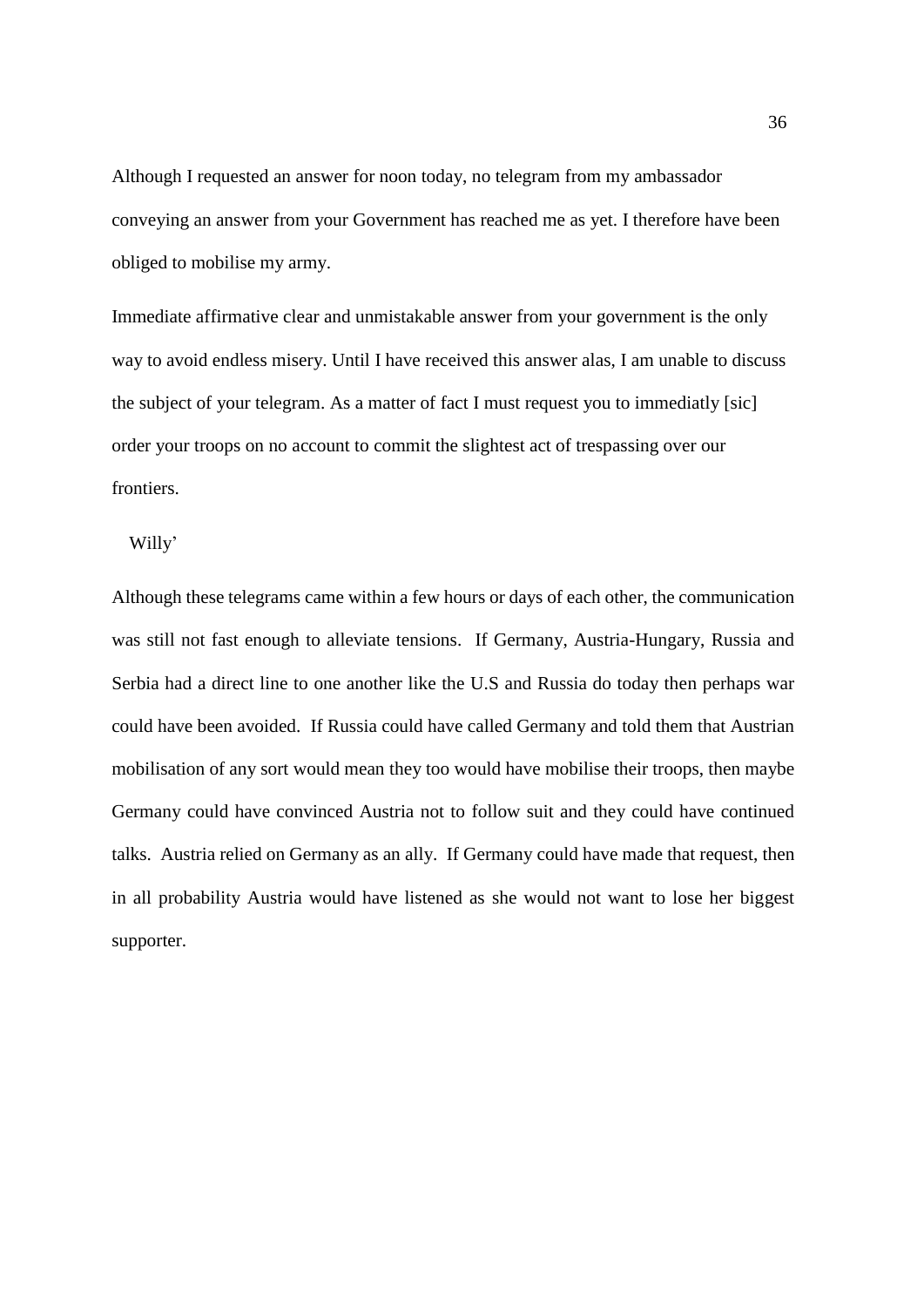#### **Conclusion: Preventive measures that could have been used**

It is easy with hindsight to think of what could have been done to prevent the Great War if certain factors had been put into play. For instance, as established earlier in this document, there were plenty of territorial disputes between the countries concerned. If one were to take the example of Serbia's desire for territory previously taken from them by Austria, both sides could have decided to hold a referendum on national borders. This is known as selfdetermination. At least trying for a diplomatic solution, no matter what the result would have been, might have improved Austrian -Serbian relations.

There was an absence of any serious attempt at constructive negotiation between the parties. Secondly, the empires feared each-others growing prowess in arms. The example here will be Britain and Germany. Britain prided herself on her great naval ability but Germany was becoming even more threatening, resulting in brinkmanship. The solution could have been an agreement between the countries promising to only have a certain amount of vessels for each empire therefore ensuring neither of them would feel threatened. Such an approach to limiting military capacity would have had a major impact on the perception of threat.

History repeats itself and brinkmanship did show itself in the future with two other different countries, Russia and America. America had missiles in Turkey and as one can well imagine, that made Russia very worried. It responded in a way most would expect by placing its own missiles in Cuba.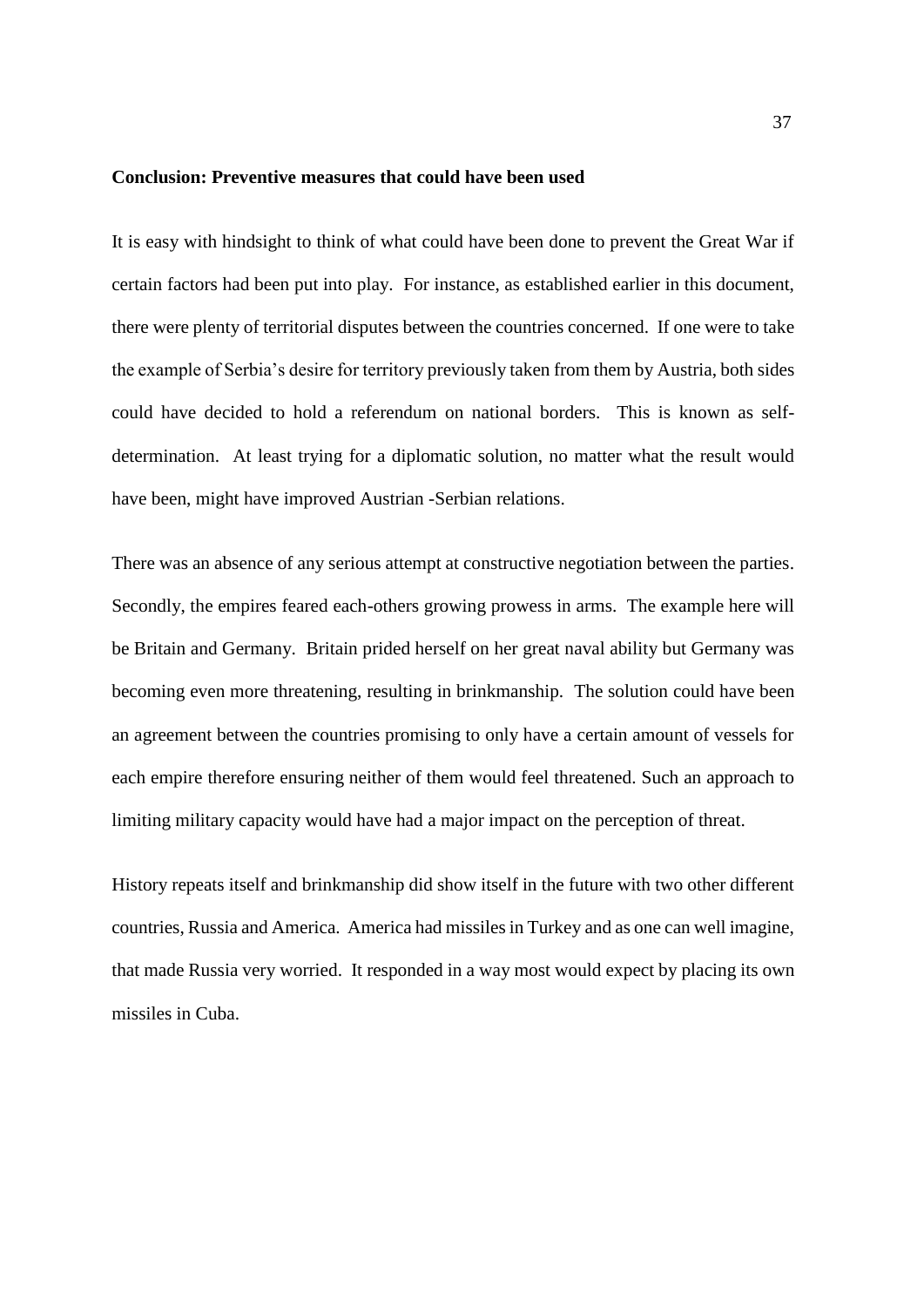(The maps below show why both countries became fearful when they knew of the others missiles. The locations were very tactfully chosen)



(Fig 6: Map of Russia in regards to where Turkey was) (Fig 7: Map of the States in regards to Cuba)



The result of that brinkmanship was global fear of nuclear war. Agreements were made. The Russians removed their missiles from Cuba. Later the Americans would do the same in Turkey. Treaties like SALT (Strategic Arms Limitation Treaty) and START (Strategic Arms Reduction Treaty) would be signed. A sign that escalation is not the only option and having a cooler head and listening to your allies'/rivals concern is the way to go. If something like this had been done in the 1900s then maybe relations would have been better and tensions calmer between the various powers. No such serious attempt took place in the period leading up to the Great War.

The scale and consequences of the war had not been envisaged and so compromise had not been properly addressed. Some chapters in this document have said that the Great War was preventable and some have shown that it may not have been. The final analysis bringing together all the factors that researching this question has shown is that the Great War could not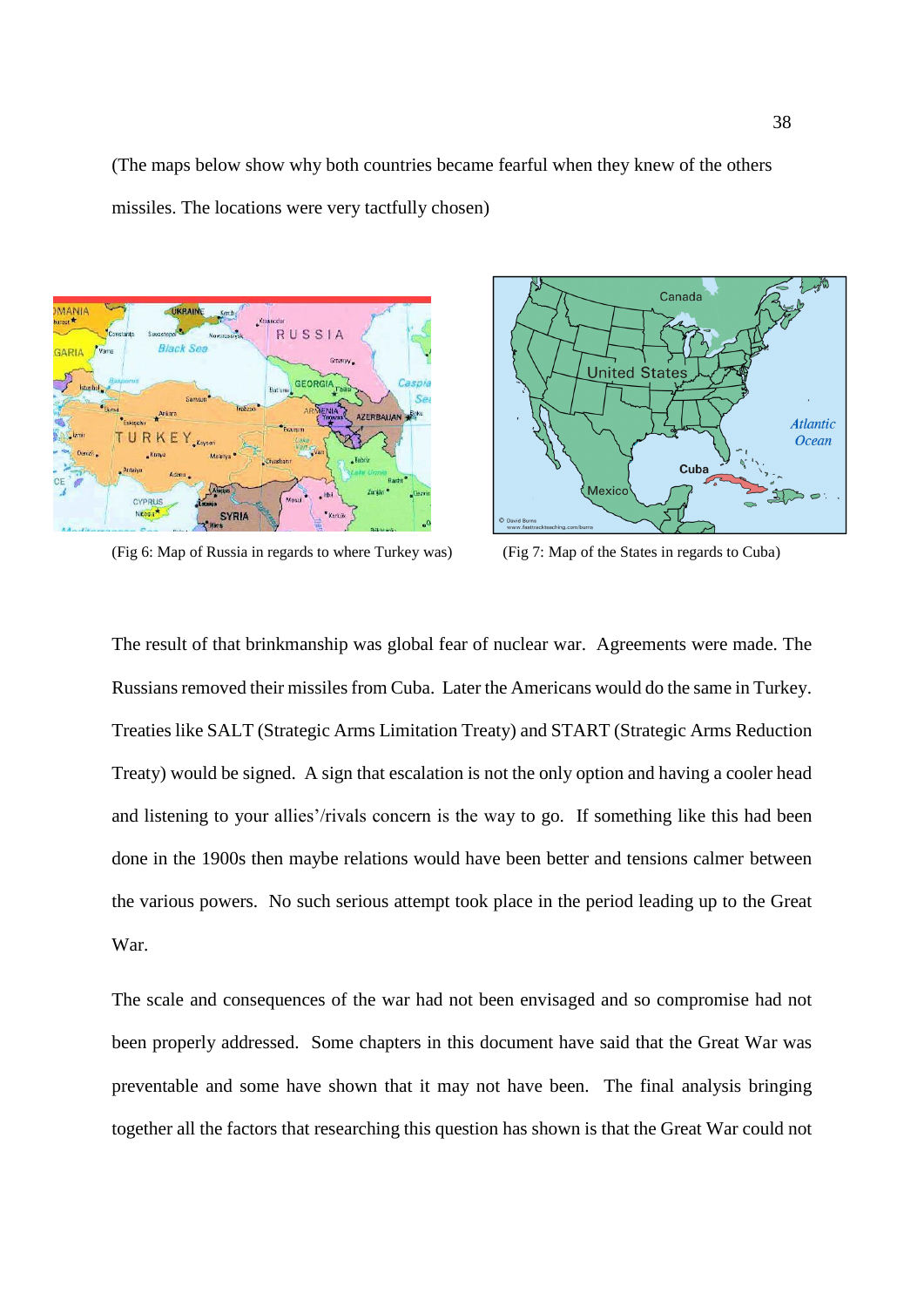be stopped. The reason why is that on mass people refused to see just how damaging this war could be. They were sure it would be short term and it was a chance to gain some extra territory. In essence the Great War should have been called the Great Excuse. The empires involved were expansionist in thinking and paranoid of losing. It all feels like it was a power play for dominance over one another without consideration of damage done to each other or even to themselves. It is easy to be critical of this attitude. It was the era they were in that triggered everything. Humanity, politics and philosophy are always changing to fit the stage society finds itself in. The 1900s and before was the time of empires. Europe would go through revolutions and changed ideals to become what it is today. However, that is not to say that repetition does not happen. Look at Russia and Ukraine today as mentioned earlier. Today we have new threats and realities with which to contend. Europe finds itself with large national debts. Hundreds of thousands of migrants are flooding in from the middle-east. These challenges are different to those experienced during the Great War but are similarly dangerous.

Ultimately this document finds that the Great War should be seen as the Great Lesson.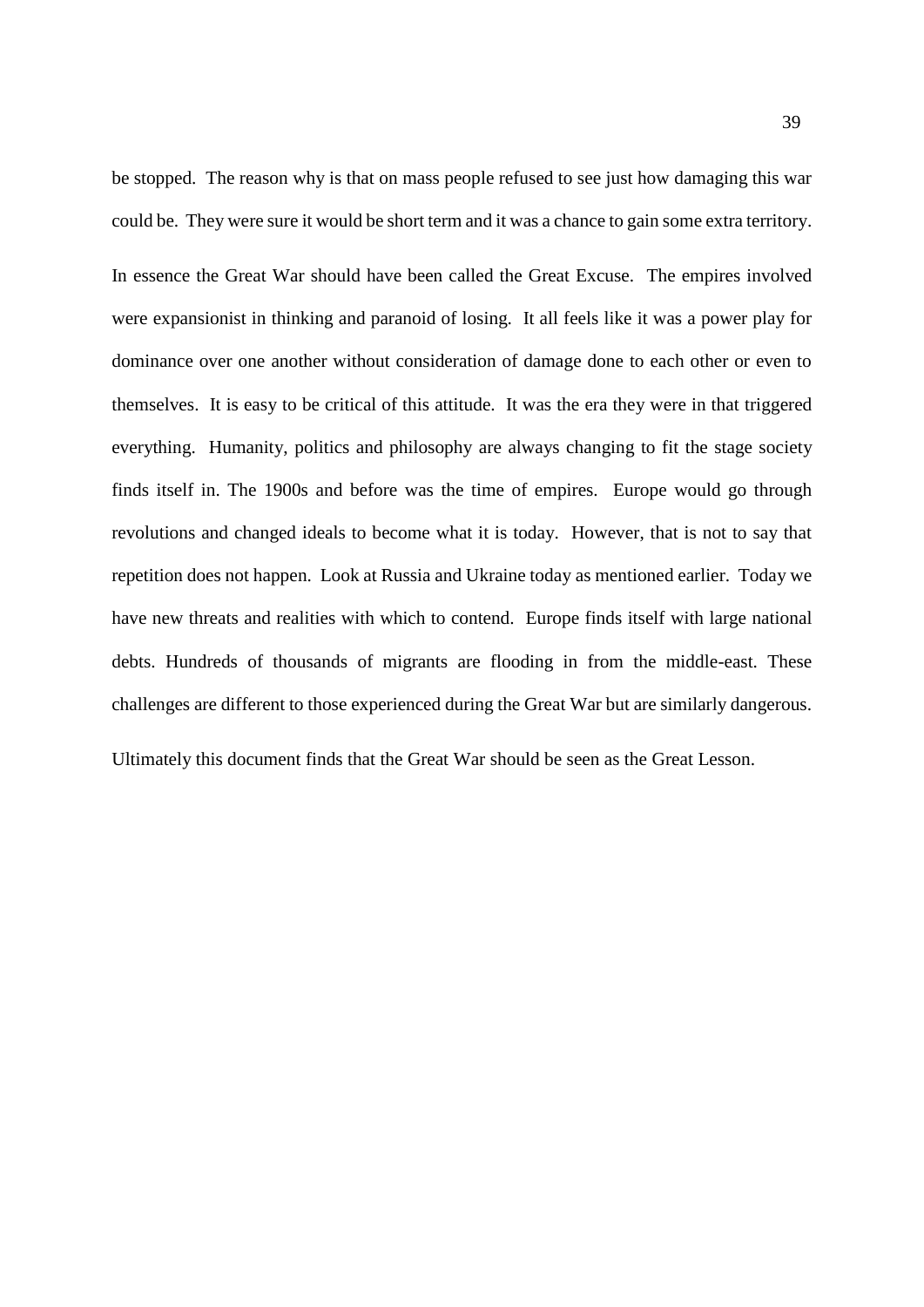## **Bibliography:**

William Mulligan, the Origins of the First World War pp. 206 Cambridge University Press 2010

Cited in Philip Nord, 'Social Defence and Conservative Regeneration: The National Revival 1900- 1914 in Robert Tombs ed. Nationhood and Nationalism in France: from Boulangism to the Great War 1889- 1914 London 1991) pp. 214

Boris Barth, Die deutsche Hocinanz und die Imperialimen, Banken und Au,Benolink vor 1914 (Stuttgart, 1995) pp 437-45

cited in Rene Girault, Emprants russes et investments francais en Russie 1887-1914 (Paris1973) pp 425

Otto Neurath 'War Economy' in Thomas Uebeland and Robert Cohen, eds, Otto Neurath

Economic Writing: selections, 1904-1945 (Vienna 2004, pp 160-1

H E Fisk. The Inter. Allied Debts (1924) pp 13 and 325

David Stephenson, with our backs to the wall: Victory and Defeat in 1918 (2011) pp 350-438 John Horn Companion to WW1 (2012) pp 58, 218

Paul Kennedy, The Rise and Fall of the Great Powers (1987) pp 267

T. Balderston, War Finance Inflation in Britain and Germany 1914-1918 economic history review (1989) 43#3 pp 222-244

Tucker, The European Powers (1999) pp 85- 91

http://firstworldwar.com/: (treaties)